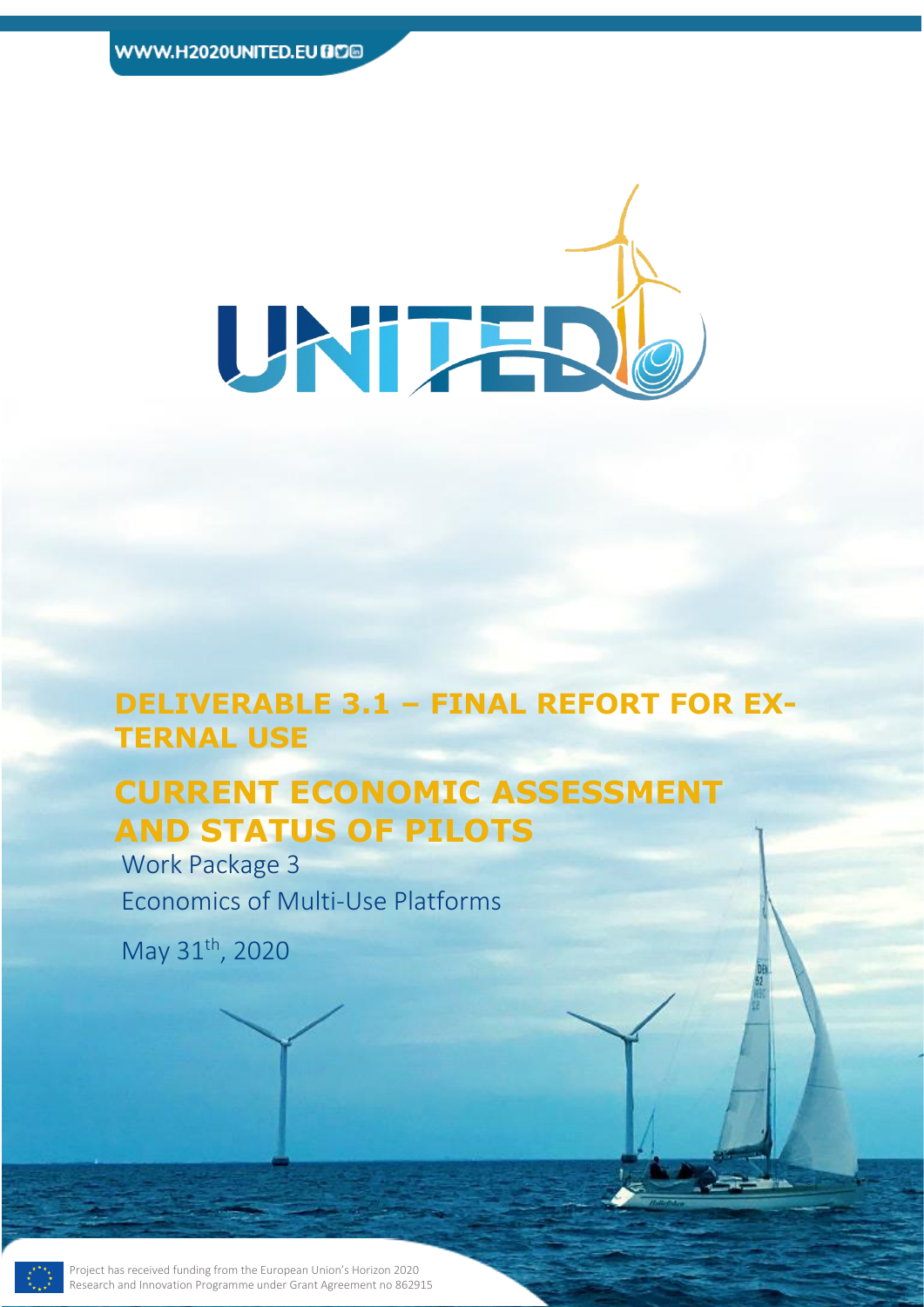



| <b>Grant Agreement</b><br>number                              | 862915                                                                                                                                                                                                                           |  |  |  |
|---------------------------------------------------------------|----------------------------------------------------------------------------------------------------------------------------------------------------------------------------------------------------------------------------------|--|--|--|
| <b>Project title</b>                                          | <b>UNITED: multi-Use platforms and co-locatioN pilots</b><br>boostIng cost-effecTive, and Eco-friendly and<br>sustainable proDuction in marine environments                                                                      |  |  |  |
| <b>Deliverable title</b>                                      | Current economic assessment and status of pilots                                                                                                                                                                                 |  |  |  |
| <b>Deliverable number</b>                                     | 3.1                                                                                                                                                                                                                              |  |  |  |
| <b>Deliverable version</b>                                    | Original Submission                                                                                                                                                                                                              |  |  |  |
| <b>Contractual date of de-</b><br>livery                      | April 30th, 2020                                                                                                                                                                                                                 |  |  |  |
| May 31 <sup>th</sup> , 2020<br><b>Actual date of delivery</b> |                                                                                                                                                                                                                                  |  |  |  |
| <b>Document status</b>                                        | FINAL REPORT - EXTERNAL USE                                                                                                                                                                                                      |  |  |  |
| <b>Document version</b>                                       | Version 1.0                                                                                                                                                                                                                      |  |  |  |
| <b>Online access</b>                                          | <b>No</b>                                                                                                                                                                                                                        |  |  |  |
| <b>Diffusion</b>                                              | Private                                                                                                                                                                                                                          |  |  |  |
| <b>Nature of deliverable</b>                                  | Report                                                                                                                                                                                                                           |  |  |  |
| <b>Work Package</b>                                           | WP3 - Economics of Multi-use Platforms                                                                                                                                                                                           |  |  |  |
| <b>Partner responsible</b>                                    | ACTeon                                                                                                                                                                                                                           |  |  |  |
| <b>Contributing Partners</b>                                  | Ecologic                                                                                                                                                                                                                         |  |  |  |
| Author(s)                                                     | Van Duinen, R.; Stelljes, N.; Araujo, A.; Lago, M.                                                                                                                                                                               |  |  |  |
| <b>Editors</b>                                                | Main reviewer: Schulz-Zehden, A.                                                                                                                                                                                                 |  |  |  |
|                                                               | Other reviewers: Jaeger, M.; Strothotte, E.; Van den Burg,<br>S.; Strosser, P.; Fernandez Chozas, J.; Sorensen, H. C.; De-<br>clerq, A.; Kerkhove, T.; De Korte, E.; Santjer, R.; Ziemba, A.;<br>El Serafy, G.; Drigkopoulou, I. |  |  |  |
| <b>Approved by</b>                                            | El Serafy, G.                                                                                                                                                                                                                    |  |  |  |
| <b>Project Officer</b>                                        | Lucia Pacillo                                                                                                                                                                                                                    |  |  |  |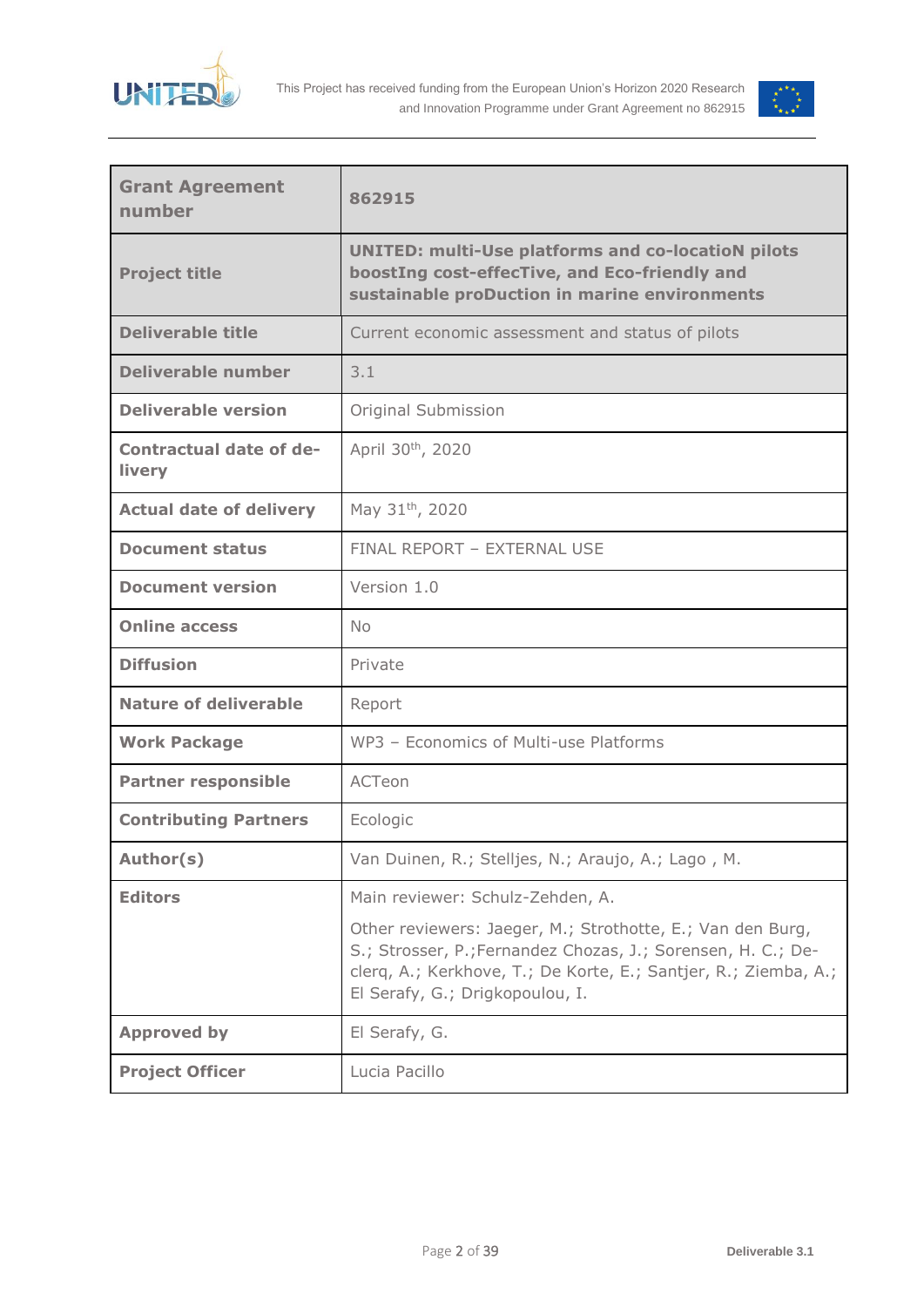



## Table of contents

| 1.     |        |                                                               |  |
|--------|--------|---------------------------------------------------------------|--|
| 2.     |        |                                                               |  |
| 3.     |        |                                                               |  |
| 3.1.   |        |                                                               |  |
| 3.2.   |        |                                                               |  |
| 3.3.   |        | Expected potential to scale up proposed combined activities12 |  |
| 3.4.   |        | Partners and other stakeholders involved in the pilot 15      |  |
| 3.5.   |        |                                                               |  |
| 3.6.   |        |                                                               |  |
| 3.6.1. |        |                                                               |  |
|        | 3.6.2. |                                                               |  |
|        | 3.6.3. |                                                               |  |
|        | 3.6.4. |                                                               |  |
| 3.7.   |        |                                                               |  |
| 4.     |        |                                                               |  |
| 4.1.   |        |                                                               |  |
| 4.2.   |        |                                                               |  |
| 4.3.   |        | Expected potential to scale up proposed combined activities20 |  |
| 4.4.   |        |                                                               |  |
| 4.5.   |        |                                                               |  |
| 4.5.1. |        |                                                               |  |
| 4.5.2. |        |                                                               |  |
|        | 4.5.3. |                                                               |  |
| 4.5.4. |        |                                                               |  |
| 4.6.   |        |                                                               |  |
| 5.     |        |                                                               |  |
| 5.1.   |        |                                                               |  |
| 5.2.   |        |                                                               |  |
| 5.3.   |        | Expected potential to scale up proposed combined activities23 |  |
| 5.4.   |        |                                                               |  |
| 5.5.   |        |                                                               |  |
| 5.6.   |        |                                                               |  |
| 5.6.1. |        |                                                               |  |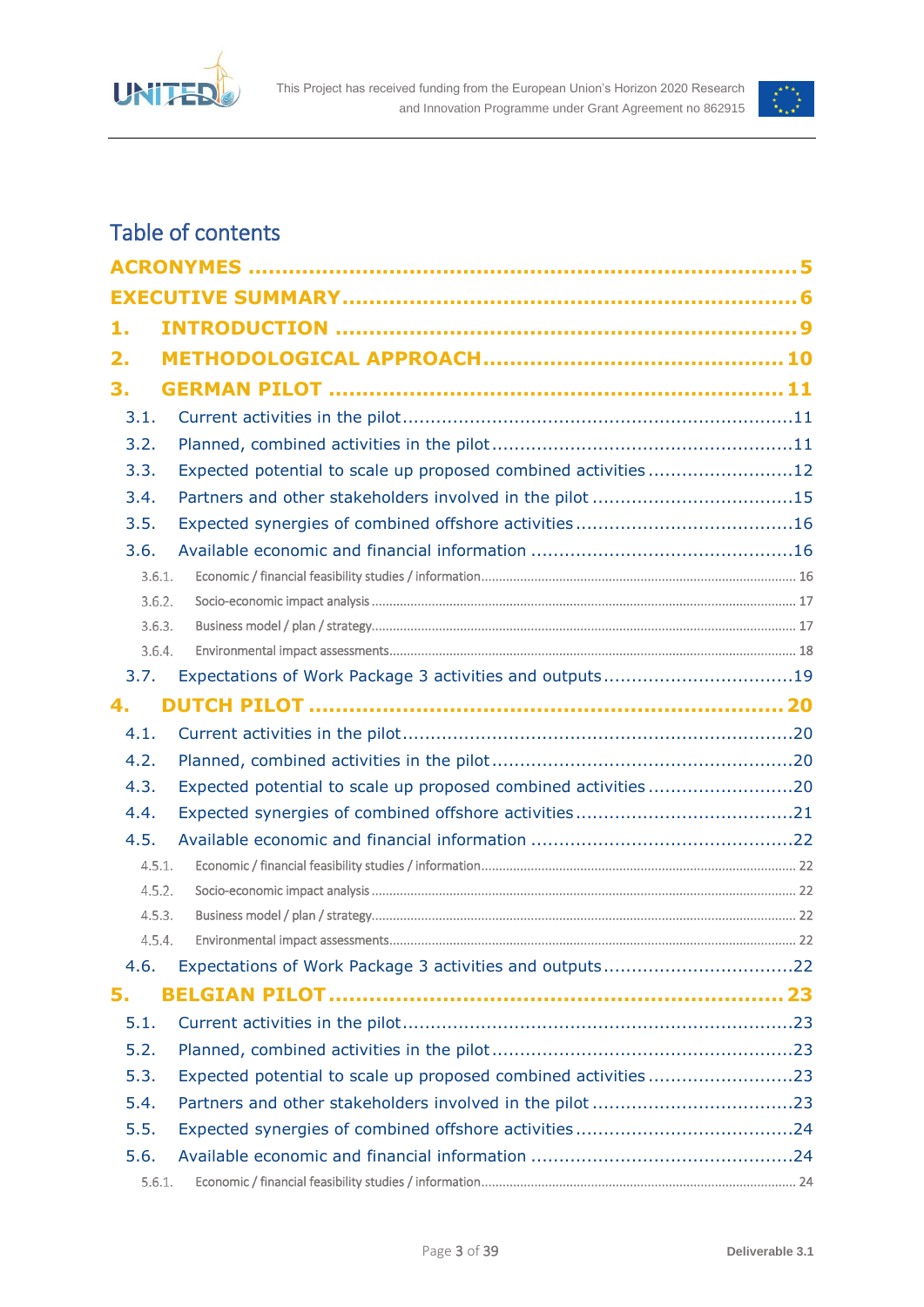



| 5.6.2. |                                                                            |  |
|--------|----------------------------------------------------------------------------|--|
| 5.6.3. |                                                                            |  |
| 5.6.4. |                                                                            |  |
| 5.7.   |                                                                            |  |
| 6.     |                                                                            |  |
| 6.1.   |                                                                            |  |
| 6.2.   |                                                                            |  |
| 6.3.   | Expected potential to scale up proposed combined activities26              |  |
| 6.4.   |                                                                            |  |
| 6.5.   |                                                                            |  |
| 6.6.   |                                                                            |  |
| 6.6.1. |                                                                            |  |
| 6.6.2. |                                                                            |  |
| 6.6.3. |                                                                            |  |
| 6.6.4. |                                                                            |  |
| 6.7.   |                                                                            |  |
| 7.     |                                                                            |  |
| 7.1.   |                                                                            |  |
| 7.2.   |                                                                            |  |
| 7.3.   | Expected potential to scale up proposed combined activities29              |  |
| 7.4.   |                                                                            |  |
| 7.5.   |                                                                            |  |
| 7.5.1. |                                                                            |  |
| 7.5.2. |                                                                            |  |
| 7.5.3. |                                                                            |  |
| 7.5.4. |                                                                            |  |
|        | 7.6. Expectations of Work Package 3 activities and outputs32               |  |
| 8.     | AN OUTLOOK ON ECONOMIC/FINANCIAL DATA COLLECTION                           |  |
|        |                                                                            |  |
| 8.1.   | Comparison of available information across pilots: similarities 33         |  |
| 8.2.   | Comparison of available information across pilots: differences 34          |  |
| 8.3.   | Challenges and opportunities: how will these results be used in the UNITED |  |
|        |                                                                            |  |
| 8.4.   |                                                                            |  |
|        |                                                                            |  |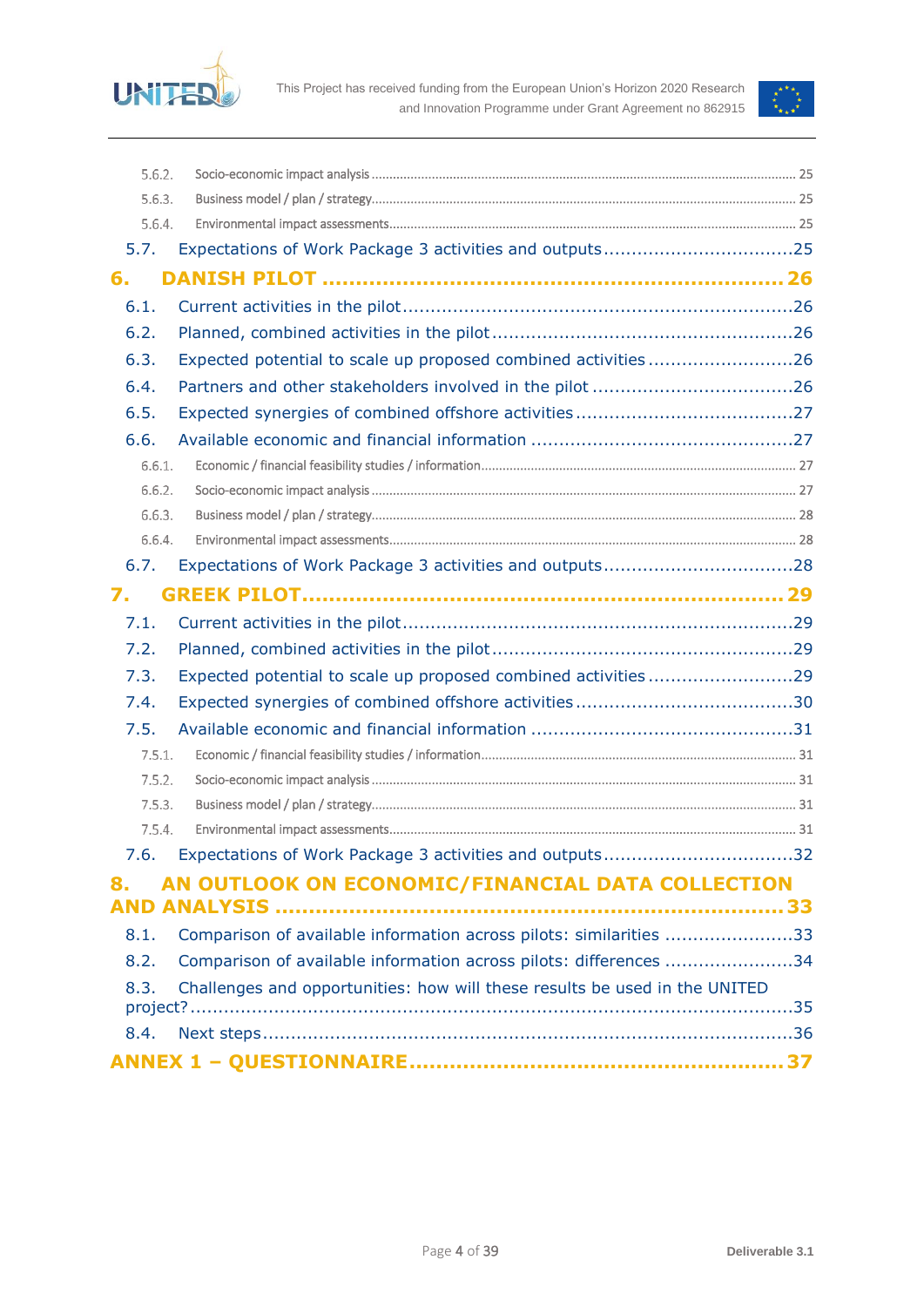



## <span id="page-4-0"></span>**ACRONYMES**

| <b>UNITED</b> | Multi-Use offshore platforms demoNstrators for boosting cost-effecTive and Eco-friendly pro-<br>duction in sustainable marine activities |
|---------------|------------------------------------------------------------------------------------------------------------------------------------------|
| OWF           | Offshore Wind Farms                                                                                                                      |
| MUCL          | Multi-Use platforms and/or Co-Location at platforms                                                                                      |
| TRL           | Technological Readiness Level                                                                                                            |
| FuE           | R&D Centre Kiel University of Applied Sciences (Forschungs- und Entwicklungszentrum Fach-<br>hochschule Kiel GmbH)                       |
| PES           | Payment for Ecosystem Services                                                                                                           |
| <b>TBD</b>    | To Be Determined                                                                                                                         |
| <b>DoA</b>    | Description of Activities                                                                                                                |
| <b>GESAMP</b> | Joint Group of Experts on Scientific Aspects of Marine Environmental Protection                                                          |
| <b>FAO</b>    | Food and Agriculture Organisation                                                                                                        |
| <b>BMU</b>    | Federal Environment Ministry (Germany)                                                                                                   |
| <b>BMWI</b>   | Federal Ministry of Economics (Germany)                                                                                                  |
| <b>BSH</b>    | Federal Maritime and Hydrographic Agency                                                                                                 |
| ha            | hectare                                                                                                                                  |
| <b>MW</b>     | Mega Watt                                                                                                                                |
| <b>WUR</b>    | Wageningen University and Research                                                                                                       |
| UGent         | University of Gent                                                                                                                       |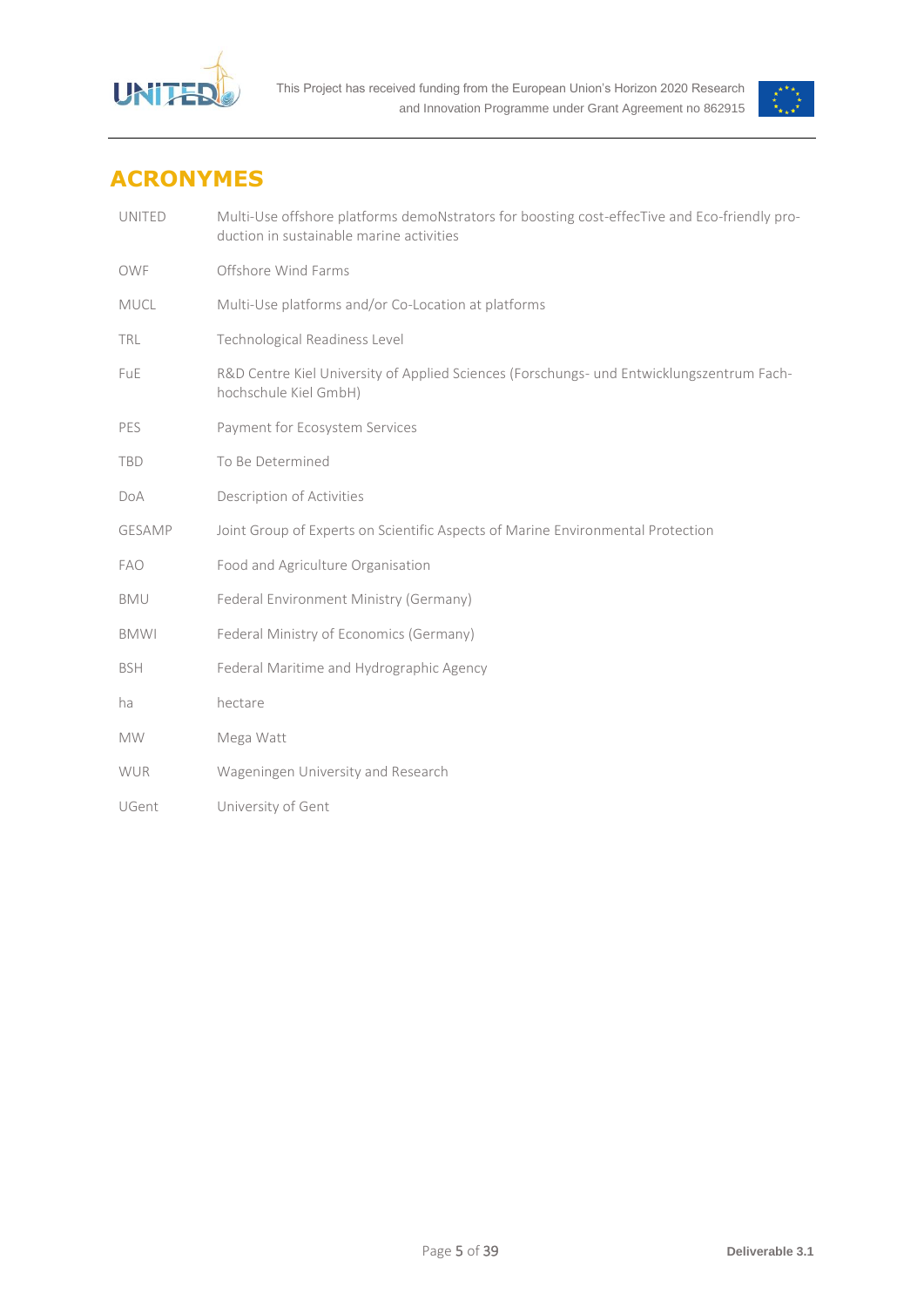



## <span id="page-5-0"></span>**EXECUTIVE SUMMARY**

The H2020 project UNITED aims to develop economically feasible offshore multi-use combinations for five pilots across European regional seas. The economic feasibility of multi-use combinations will be evaluated by a multicriteria economic assessment framework. This report, developed under task 3.1 of UNITED, describes the current status of each pilot in terms of current activities, planned activities, their level of development, scale-up potential, perceived synergies and identifies potential sources of information that can inform economic analyses in the next phase of the project.

This stock-taking exercise of currently available information and views will help identifying key issues and research questions that should be addressed in the economic analyses of multi-use combinations tested in the UNITED project. The report builds on the review of compiled available information from pilots' background information in the proposal complemented by the results from a questionnaire that was filled-out by each pilot.

[Table 1](#page-6-0) introduces a summary of the stock-taking exercise for each of the pilots.

Some key messages for the development (task 3.2) and implementation (task 3.3) of economic assessment frameworks and business models within UNITED are summarized in the following:

- $\overline{R}$ Similarities in proposed multi-use combinations exist across pilots requiring potentially similar economic evaluation methods and business models.
- $\sqrt{2}$ Differences in status between pilots in terms of their current stage of implementation of single-use and multi-use activities will raise different economic questions and consequently require different types of analysis; in order to make research questions/requirements explicit baseline references and alternatives need to be carefully developed for each pilot.
- It remains unclear whether pilots' TRL levels and ambitions were set with regard to the planned multi- $\sqrt{2}$ use concept or with regard to the development of one of these uses; this needs to be further clarified and is essential for developing baseline references.
- Synergies due to the combined use (cost-savings and economies of scales) and positive externalities (so- $\overline{R}$ cial acceptance, ecosystem services) are perceived as the main benefits of multi-use by the different pilots. Information on positive externalities is key for increasing public support which in turn is important for the wider uptake of multi-use concepts. These factors should be key elements of any future economic analysis.
- $\overline{R}$ Future economic analyses should also consider the value (or opportunity cost) of marine space for the optimal design and establishment of multi-use schemes. Optimal refers to a combination of an offshore location and economic activities that generates the highest value among alternative locations/activities.
- $\overline{R}$ The provision of ecosystem services could become a variable of the financial analysis through the development of compensation or Payment for Ecosystem Services (PES) schemes. The possibility to develop such schemes should be further investigated in the next phase of the project, paying particular attention to country-specific institutional arrangements.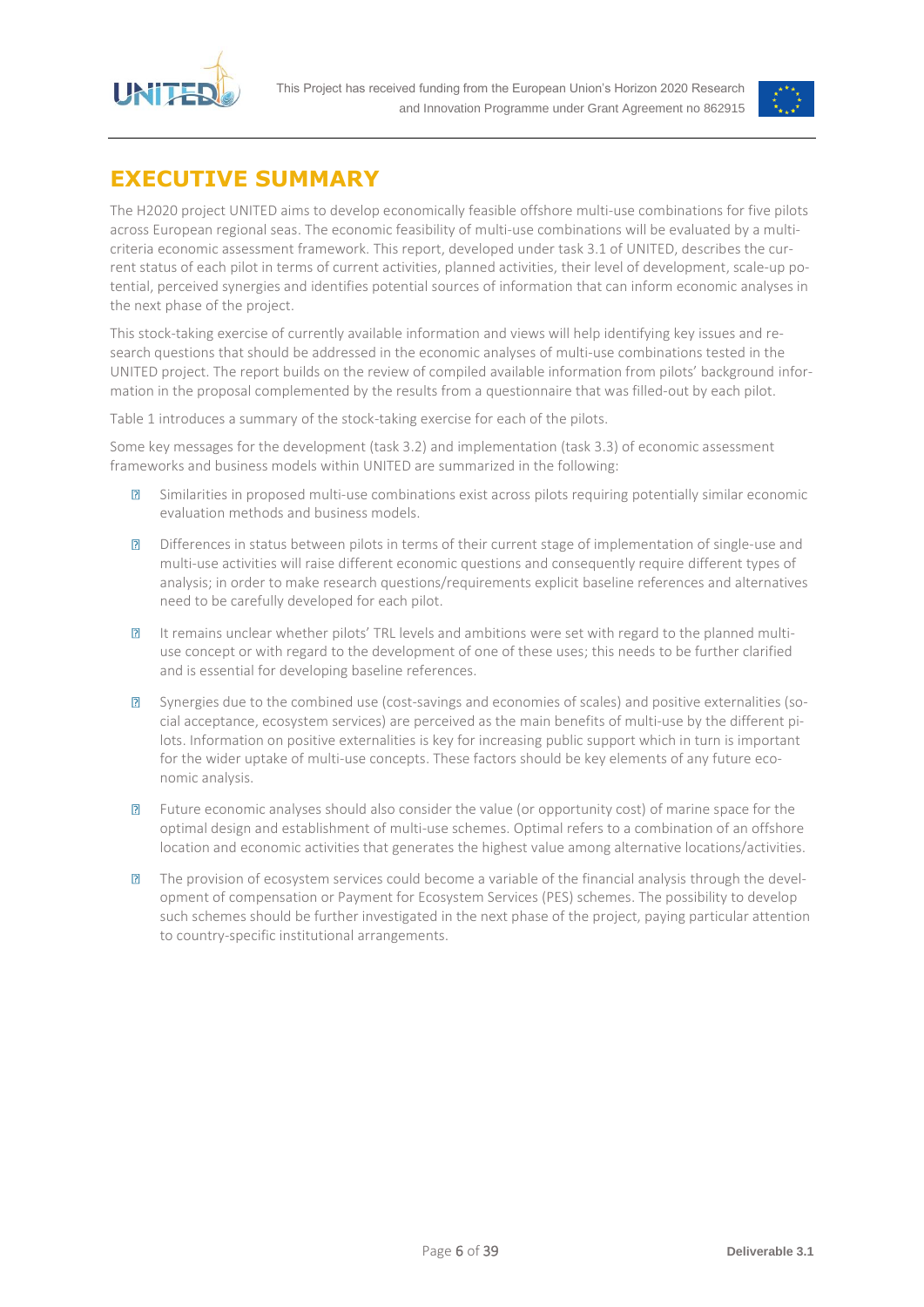



#### Table 1 - Synoptic overview of available information across the UNITED pilots

<span id="page-6-0"></span>

|                                       | Germany                                                                                         | Netherlands                                                                                                                    | Belgium                                                                                                                                        | Denmark                                                                                                   | Greece                                                                                                                             |  |
|---------------------------------------|-------------------------------------------------------------------------------------------------|--------------------------------------------------------------------------------------------------------------------------------|------------------------------------------------------------------------------------------------------------------------------------------------|-----------------------------------------------------------------------------------------------------------|------------------------------------------------------------------------------------------------------------------------------------|--|
| Actual<br>activities                  | Single-use research activities                                                                  | Single-use research, upscale of<br>offshore innovations                                                                        | Multi use combination: mus-<br>sel farming and OWF                                                                                             | OWF with sporadic touristic<br>visits to the platform                                                     | Aquaculture on-site<br>Touristic activities existing at<br>the regional scale                                                      |  |
| Planned<br>combined<br>activities     | Integrating mussel farming<br>and OWF                                                           | Floating solar power, OWF,<br>aquaculture, nature restora-<br>tion. Final combination not<br>clear                             | Extension with flat oyster aq-<br>uaculture and oyster bed res-<br>toration, as well as cultivation<br>of seaweed                              | Expanding existing and new<br>touristic activities (e.g. diving,<br>leisure fishing)                      | Integrating touristic activities<br>with aquaculture                                                                               |  |
| Scale-up                              | $TRL5 - TRL7$                                                                                   | $TRL5 - TRL7$                                                                                                                  | $TRL5 - TRL7$                                                                                                                                  | $TRL6 - TRL8$                                                                                             | $TRL 5 - TRL7$                                                                                                                     |  |
| potential                             |                                                                                                 |                                                                                                                                | Good potential: Belgian wind<br>parks are restricted for fisher-<br>ies, creating ample space for<br>aquaculture and restoration<br>activities | Good potential: increasing in-<br>terest in visiting wind farms<br>and close proximity to Copen-<br>hagen |                                                                                                                                    |  |
| Requisites                            | Cost-effectiveness, mussel                                                                      |                                                                                                                                | Availability of equipment                                                                                                                      |                                                                                                           |                                                                                                                                    |  |
| for<br>achieving                      | prices, reduction of imple-<br>mentation/operational risks                                      |                                                                                                                                | Supply of biological source<br>materials                                                                                                       |                                                                                                           |                                                                                                                                    |  |
| potential                             | Support of government au-<br>thorities (financial and per-<br>mits)                             |                                                                                                                                | Growing conditions                                                                                                                             |                                                                                                           |                                                                                                                                    |  |
| Expected<br>synergies/<br>co-benefits | Economies of scale due to lo-<br>gistical improvements (e.g.<br>shared use of vessels/vehicles) | Cost reduction due to econo-<br>mies of scale (e.g. better use<br>of grid infrastructure, im-<br>proved monitoring of aquacul- | Economies of scale due to lo-<br>gistical improvements (e.g.<br>shared use of vessels/vehicles<br>and port facilities)                         | Cost reductions due to combi-<br>nation of activities (e.g. shar-<br>ing vessels)                         | Cost minimization (exploiting<br>same space, sharing transpor-<br>tation and other infrastruc-<br>ture, coordination of logistics) |  |
|                                       | Help to increase political sup-<br>port                                                         | ture systems due to shared in-<br>frastructure)                                                                                |                                                                                                                                                |                                                                                                           |                                                                                                                                    |  |
| Expected<br>synergies/                | Make obtained experience<br>and information available for                                       | Wave dampening effect of<br>floating solar infrastructure                                                                      | Generation of ecosystem ser-<br>vices                                                                                                          | Educational, environmental,<br>and overall wellbeing benefits                                             | Stimulation of touristic growth                                                                                                    |  |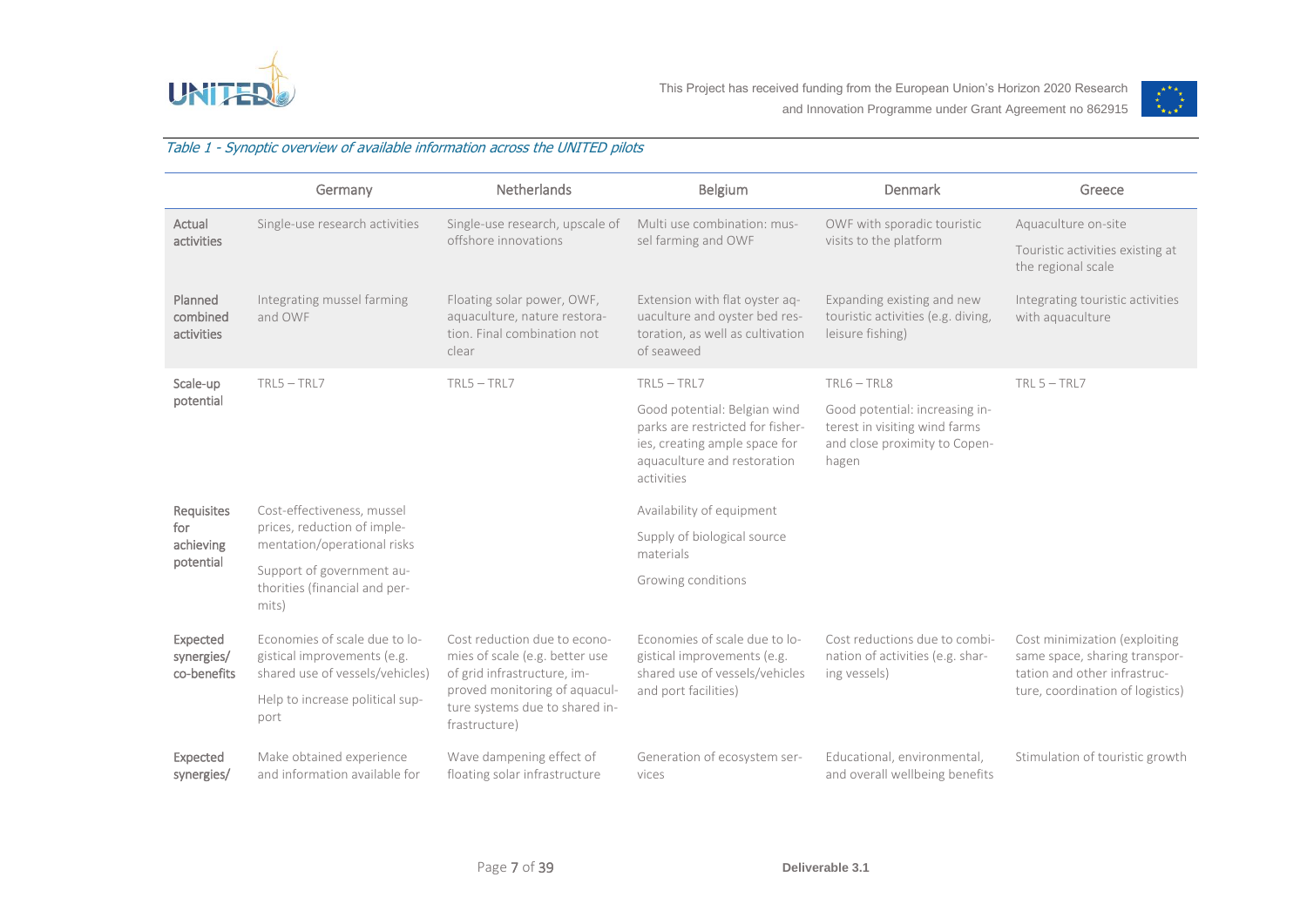



| co-benefits<br>(continue)          | others to encourage/increase<br>multi-use<br>Help increase acceptability of<br>OWF and aquaculture<br>Generation of ecosystem ser-<br>vices                                                                                                                                                                                                                    | Blueprint for any similar off-<br>shore multi-use initiative, e.g.<br>to reduce their dependency<br>on subsidies (contribution to<br>Blue Growth).<br>Increase social acceptance of<br>offshore energy production<br>and aquaculture |                                                                                                                                                                                                                                                                                                                                                                                                                    | (e.g. recreational opportuni-<br>ties)                                                                                                             | Increase the social acceptance<br>of aquaculture activities<br>Monitoring pollution threats<br>to the marine area through<br>same infrastructure used<br>within aquaculture. |
|------------------------------------|----------------------------------------------------------------------------------------------------------------------------------------------------------------------------------------------------------------------------------------------------------------------------------------------------------------------------------------------------------------|--------------------------------------------------------------------------------------------------------------------------------------------------------------------------------------------------------------------------------------|--------------------------------------------------------------------------------------------------------------------------------------------------------------------------------------------------------------------------------------------------------------------------------------------------------------------------------------------------------------------------------------------------------------------|----------------------------------------------------------------------------------------------------------------------------------------------------|------------------------------------------------------------------------------------------------------------------------------------------------------------------------------|
| <b>Business</b><br>models          | It is a research platform and<br>therefore economic out-<br>puts/revenues are only a goal<br>on a long-term perspective<br>$(20 \text{ years}).$                                                                                                                                                                                                               | It is a research platform but<br>focused on the upscale of in-<br>novation. Therefore, commer-<br>cial rollout on the short to me-<br>dium term is expected                                                                          | Commercial, Multi-use al-<br>ready in place, but is intended<br>to be expanded with seaweed<br>and oysters                                                                                                                                                                                                                                                                                                         | Commercial. Two activities al-<br>ready in place but not yet fully<br>exploited or completely coor-<br>dinated/integrated                          | Commercial. Two activities<br>(OWF and tourism services) al-<br>ready in place but not coordi-<br>nated/integrated as MU.                                                    |
| Expected<br>from Work<br>Package 3 | Better understanding of legal<br>conditions and authorization<br>Gaining understanding of the<br>target application and market,<br>e.g. through cost-performance<br>model or financial model for<br>initial short- and long-term<br>projections (costs, revenue,<br>margins, etc.)<br>reduction of risk of implemen-<br>tation/operation at affordable<br>cost | Determining economic feasi-<br>bility and developing a busi-<br>ness case                                                                                                                                                            | Calculation of economic feasi-<br>bility<br>Extensive risk analysis a part<br>of the business case: estima-<br>tion of costs for new risks or<br>additional insurance policies;<br>mapping costs of mitigating<br>certain risks and insurances in<br>a competitive manner (com-<br>pared to traditional mussel<br>production)<br>Quantifying and evaluating<br>possible commercialization of<br>ecosystem services | Develop a financial assess-<br>ment (economic and financial<br>feasibility) of alternative op-<br>tions to advise the business<br>case development | Evaluate the overall benefits<br>of businesses moving forward<br>to synergies rather than acting<br>individually in same marine<br>space                                     |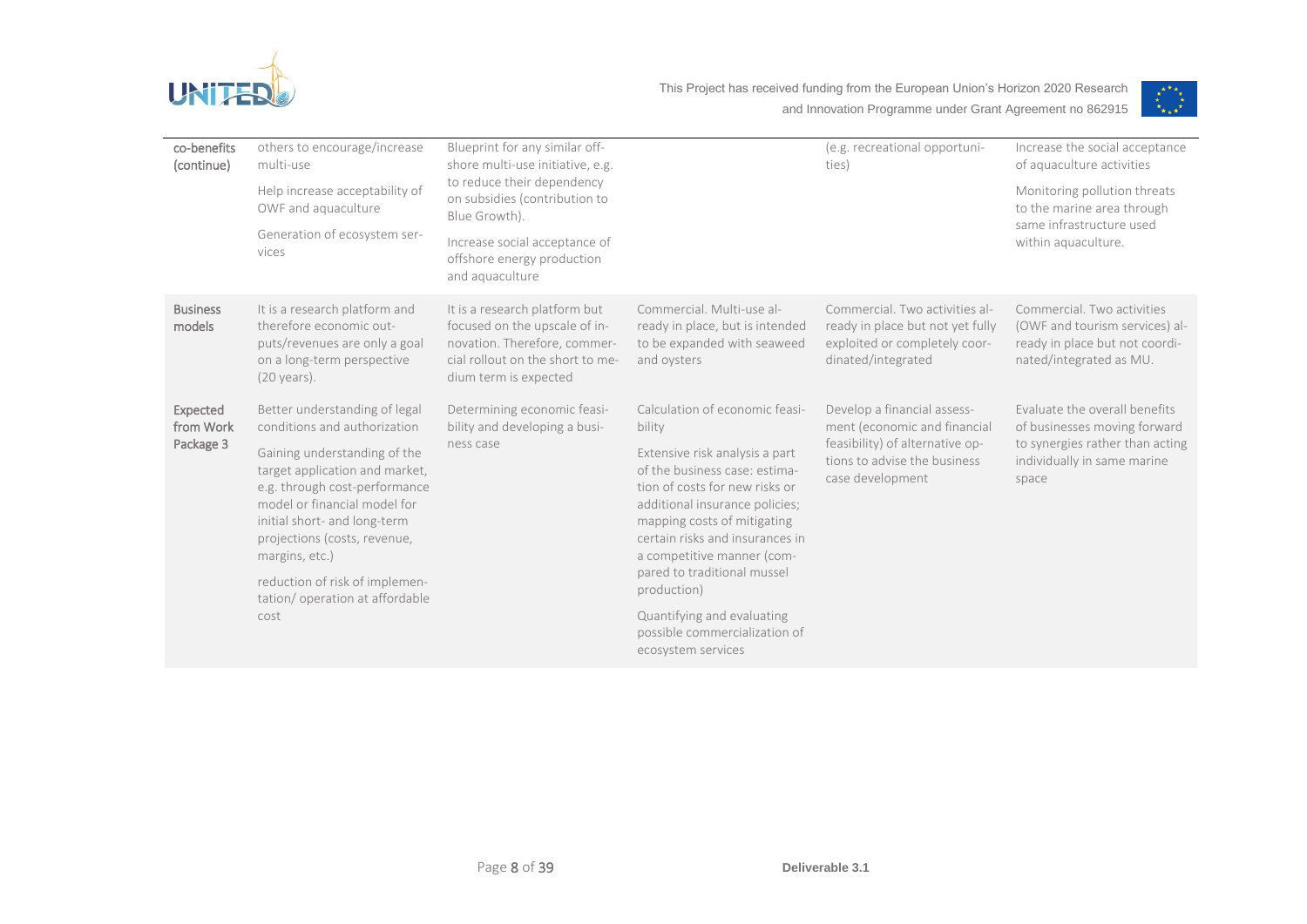

 $\overline{a}$ 



## <span id="page-8-0"></span>**1. INTRODUCTION**

UNITED aims to provide practical promising designs, technological proposals and models for combining offshore activities, by implementing multi-use concepts in five pilots across European regional seas. Business models of offshore multi-use combinations and insight in their financial viability and socio-economic impacts, will be developed to support the effective design, optimization and implementation of multi-use concepts in the pilots and to enhance their up-scaling potential and the possibility to seize emerging commercialization opportunities.

Work Package 3 of UNITED addresses the 'Economics of Multi-use Platforms'. It will support the economic assessment of multi-use combinations by providing and applying a multi-method economic assessment framework. The outcomes of the assessment framework can steer future decisions regarding multi-use of the different pilots.

The first step of this Work Package, and in particular of its task 3.1 'Revision of the current economic assessment and status of pilots', is to describe and characterize pilots and to identify most up-to-date sources of socio-economic information related to each pilot. These sources of information will be used at a later stage to develop the baseline (or reference) scenario of each pilot in task 3.2 and task 3.3. The baseline scenarios will allow accurate economic analyses and accounting of results along the project. The pilot information presented in this report will feed in particular to the development of an economic assessment framework (task 3.2 and task 4.2) and will support its application in the pilots (tasks 1.3, 3.3, 3.4 and 8.2). This report does not report on economic barriers as this is part of deliverable 1.1.

This deliverable describes the methodological approach proposed for updating the current status<sup>1</sup> of the pilots and stock-taking of available economic information (section 2), the results of this stock-taking exercise are then presented for each pilot (section 3 to section 7). The report concludes with a comparison of available information across pilots, providing an outlook on the implications of socio-economic information availability for the development and implementation of the economic assessment framework within the UNITED project.

 $1$  Updating of the current status refers to the actualization of pilot information on current/planned activities and TRL levels compared to the pilot information provided in the project proposal.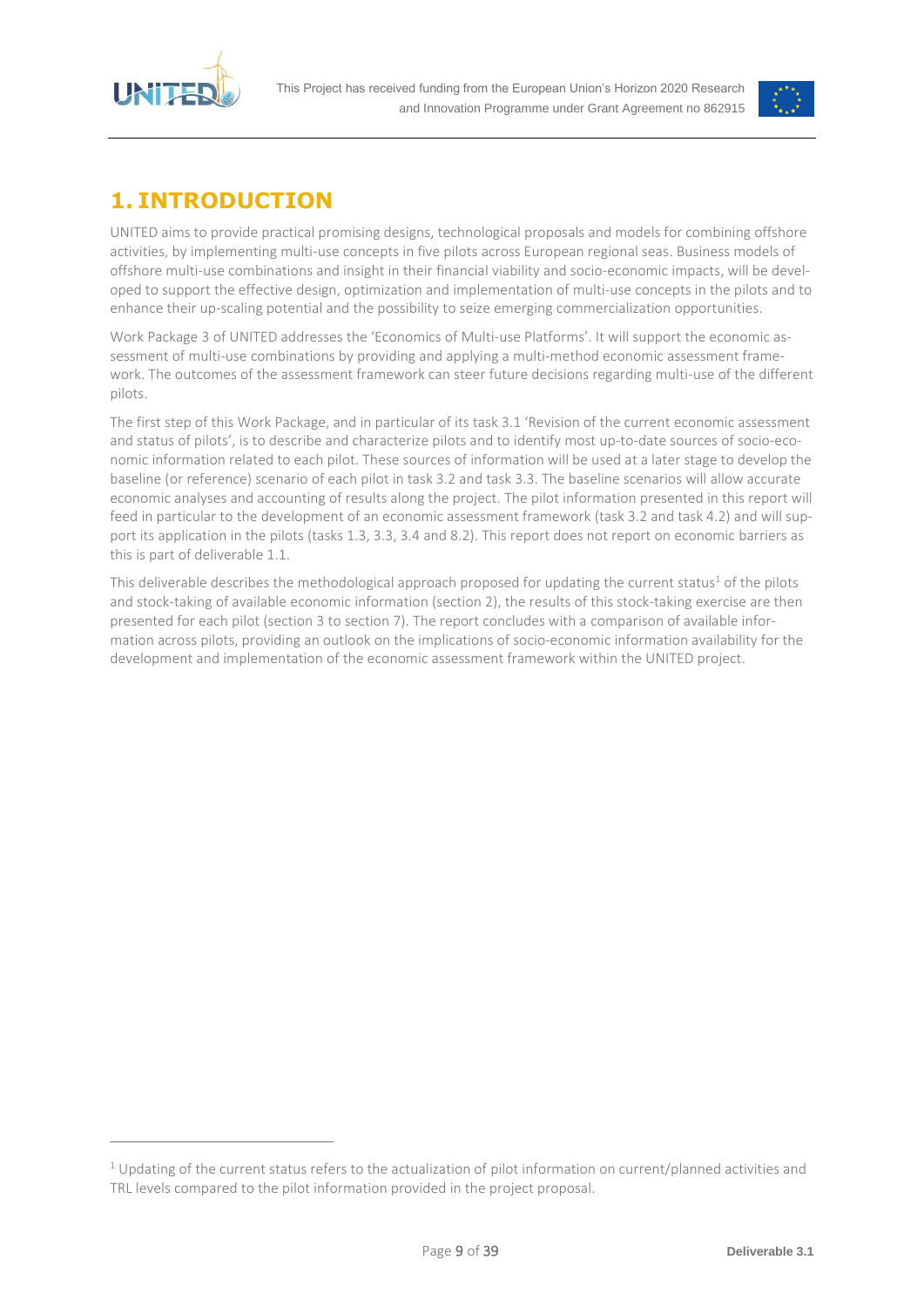



## <span id="page-9-0"></span>**2. METHODOLOGICAL APPROACH**

The stock-taking and analysis of the available information followed a four-step approach, se[e Figure 1.](#page-9-1)

- $\overline{R}$ As a first step, background information provided by the pilots during the project proposal phase was collected and reviewed.
- This information was then complemented (second step) by the development of a questionnaire for up- $\overline{R}$ dating available information and identifying additional sources of socio-economic evidence on the different uses connected to the pilots. The full questionnaire is available in Annex 1. This stock-taking questionnaire was part of a wider initiative to collect information from pilots at the start of the UNITED project. The overall development, integration and implementation was led by Wageningen Economic Research jointly with consortium partners. The questionnaire was programmed with the Qualtrics survey management tool. After a two-week processing period, the pilot leads submitted their answers. More details on the survey is provided in Deliverable 1.1. The answers to the status update and stock-taking questionnaire of pilots are available in Annex 2 to Annex 6.
- $\overline{?}$ As a third step, information and data from the background reports and from the questionnaire were integrated and reported in a first draft of this report.
- As a final step, pilot leads were asked to review and complete the reported information during an inter- $\overline{R}$ nal project review. Based on their feedback, the status of pilots and the stock-taking of economic information were revised in the final report.



#### <span id="page-9-1"></span>Figure 1 - Methodological approach

Section 3-7 present the results of the analysis per pilot, following the same structure as the questionnaire, i.e.: 1. Description of the current activities in the pilot area, 2. Planned combined activities in the pilot, 3. Expected potential to scale-up proposed combined activities, 4. Partners and other stakeholder involved in the pilot, 5. Expected synergies of combined offshore activities, 6. Available economic and financial information, and finally, 7. Expectations with regards to follow-up Work Package 3 activities and outputs.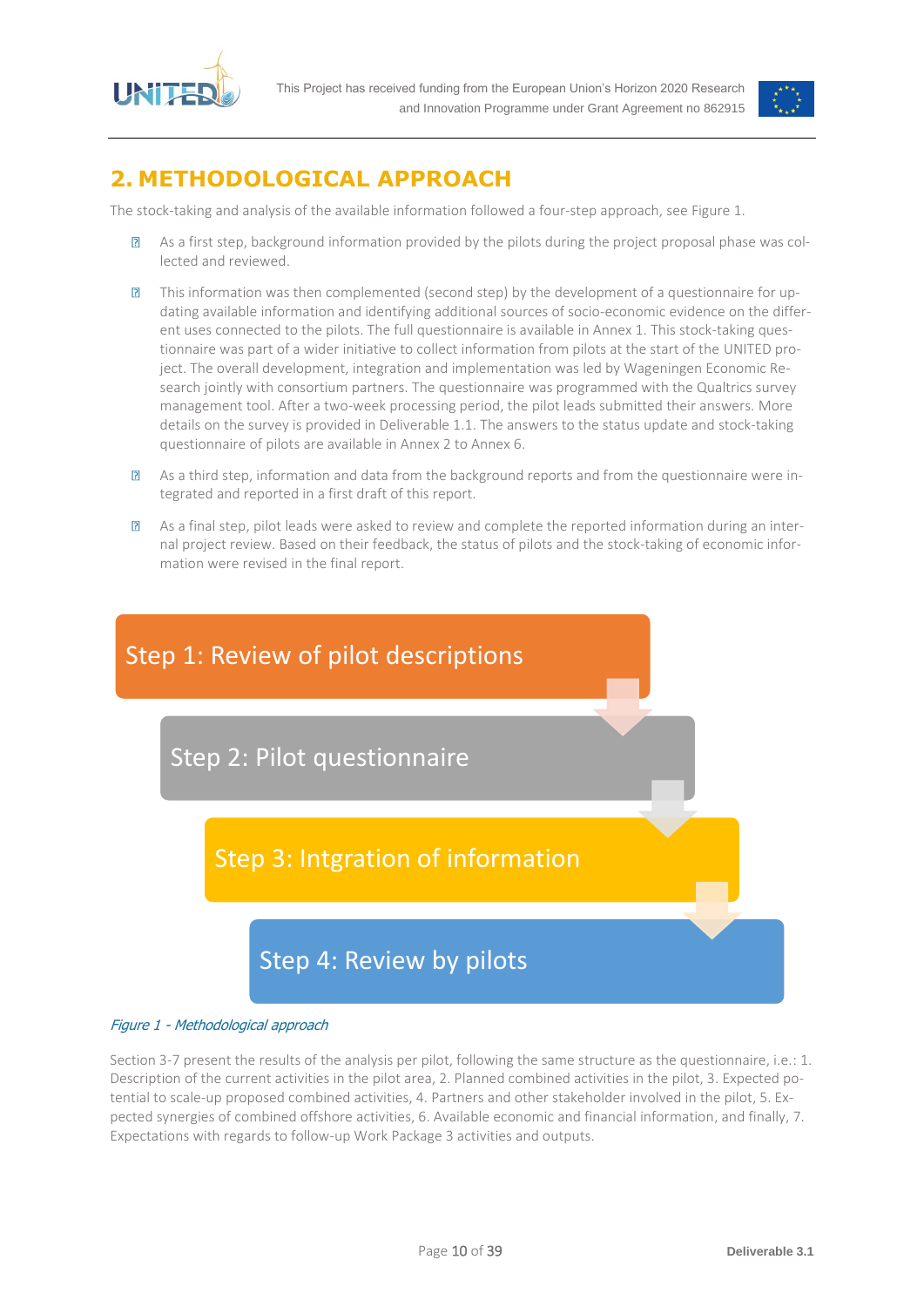



## <span id="page-10-0"></span>**3. GERMAN PILOT**

## <span id="page-10-1"></span>**3.1. Current activities in the pilot**

The German pilot of the UNITED project is located in the German North Sea, 80 km away from the coast. A research platform called FINO 3 was built in 2009 and is operated by the UNITED project partner R&D Centre Kiel University of Applied Sciences GmbH (Forschungs- und Entwicklungszentrum Fachhochschule Kiel GmbH - FuE). Because it is a research platform, activities undertaken at FINO 3 do not aim for economic profitability for their research activities, but should lead to optimal decisions (also in economic terms) for a potential commercial rollout of the research activities. Several research activities are currently undertaken (UNITED being one of them) to run tests in an offshore environment. These research projects are providing the basic funding for the research platform and its maintenance.

These research activities include, for example:

- $\overline{R}$ Model-scale wave power plant: The test facility serves as a new energy research infrastructure with a "real laboratory" character.
- $\sqrt{2}$ Scratch resistant anti-biofouling coatings: Sensorial monitoring systems typically have significant deficiencies in corrosion resistance and inhibition of growth, severely limiting the life of these devices.
- Current and sea loads: The sea loads of large monopile structures are determined by means of a simula- $\overline{R}$ tion method for free-surface frictional flows in order to be able to construct larger, more efficient offshore wind turbines with high stability in the future.
- Bird migration: FINO 3 belongs to a network of automatic receiving stations in the area of the German  $\overline{P}$ Bight, which receive signals from songbirds, which are equipped with tiny radio telemetry transmitters.
- $\overline{?}$ Hydrography: Oceanographic data are collected on and in the immediate field of the platform by means of a sea buoy, an acoustic flow meter, a CTD-device<sup>2</sup> and oxygen probes.

In general, the research platform is unmanned, but maintenance personnel and researchers work on the platform at regular intervals. The basic fundament of the platform follows the same characteristics as the ones of constructed Offshore Wind Farm (OWF) turbines in the area. The experiences from its operation and the results of the numerous scientific research projects carried out so far, on and at the platform, have helped the wind farm operators and wind turbine manufacturers in the planning, building, and future operation of OWFs. The dynamic characteristics of this region including stormy winters, remote access, and high demand of automation makes the application of automation and optimization measures between wind turbine parks and planned bivalve mariculture uses very reasonable.

## **3.2. Planned, combined activities in the pilot**

<span id="page-10-2"></span>The planned activities at FINO 3 aim to demonstrate the societal acceptance multi-use offshore plants and their benefits. FuE will install a mussels and seaweed farm, operate it and evaluate different scientific aspects. FINO 3 is well placed to take up an offshore wind and aquaculture demonstration project and advise its development from pilot scale to potential commercial application.

Based on the results of a feasibility study (Geisler et al., 2018<sup>3</sup>), the most feasible scenarios with the best scoring results (considering a wide range of biological, economic and technical factors) were the cultivation of Mytilus edulis and Saccharina latissima. The preparations for the implementation of a mussel and a seaweed longline

 $\overline{a}$ 

<sup>&</sup>lt;sup>2</sup> CTD is a device to measure conductivity, temperature, and depth

<sup>3</sup> Geisler, R., Schulz, C., Michl, S., Strothotte, E. (2018) : Offshore-Aquakultur am Standort der Forschungsplattform FINO3. Machbarkeitsstu-die im Auftrag der Wirtschaftsförderung und Technologietransfer Schleswig-Holstein GmbH. Online [: https://www.fh-kiel-gmbh.de/files/ak](https://www.fh-kiel-gmbh.de/files/aktuelles/pdf/Machbarkeitsstudie_Offshore_Aquakultur_FuE-GmbH.pdf)[tuelles/pdf/Machbarkeitsstudie\\_Offshore\\_Aquakultur\\_FuE-GmbH.pdf,](https://www.fh-kiel-gmbh.de/files/aktuelles/pdf/Machbarkeitsstudie_Offshore_Aquakultur_FuE-GmbH.pdf) last consulted 07.05.2020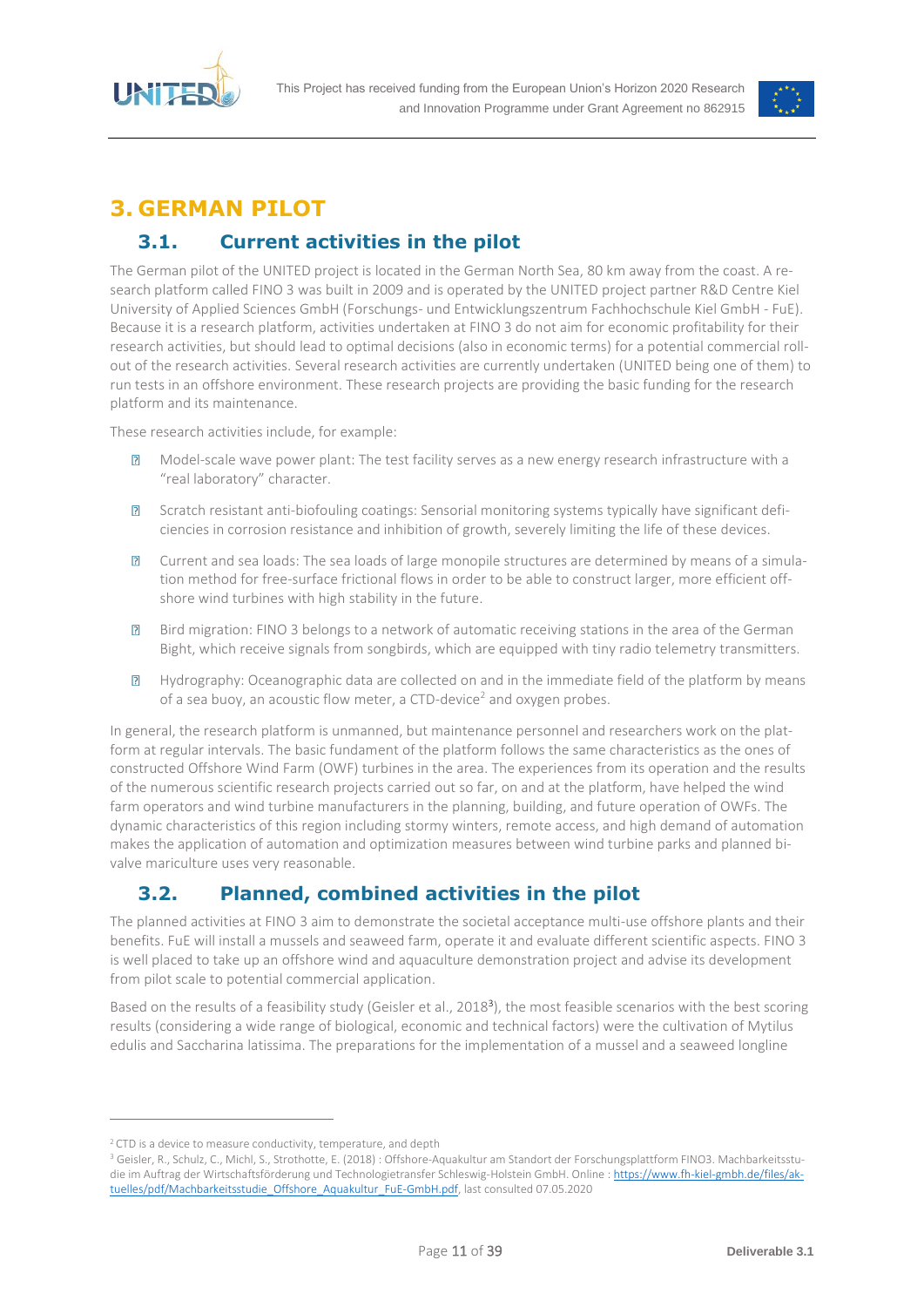



cultivation at FINO 3 is planned. No equipment has yet been installed. The compilation of requirement specifications for the planned offshore set-up are in progress and firstly equipment tests will be run (during the pre-operational phase) before the installations will be conducted at FINO 3 (in the operational phase).

The German pilot will engage multiple interested OWF developers but will ensure full transparency of the project results so that these could be taken into consideration in future OWF planning rounds, by both industrial players and authorities. Additional project outputs and potential products for interested OWF operators, operators/owner of decommissioned oil platforms and maritime coastal planners are:

- Providing a database dealing with the effects of offshore installations on the environment, e.g. creating  $\overline{R}$ information on site attractiveness for invertebrates and fishes, use as fish habitat, fish refuge acting as nursery area, all potentially affect windfarms and operators should know about these situations while using them as compensatory measures.
- Improving Health, Safety and Environment: develop a concept to be used for other offshore projects  $\overline{R}$ (e.g. involvement of other stakeholders, such as tourist attractions which can also be used to enhance public knowledge and public acceptance).
- $\sqrt{2}$ Creating public awareness and public acceptance: The course development could finally lead to a guideline or learning manual.
- Providing solutions, blueprints on how and to what degree synergies can be used.  $\overline{R}$
- Identifying risks and critical points for future multi-use projects.  $\sqrt{2}$
- $\overline{R}$ Developing recruitment options of staff for multi-purpose industry of the future.
- $\sqrt{2}$ Conducting risk assessments for future insurance procedures.
- $\sqrt{2}$ Testing the remote automated recording of environmental data Moreover, the demonstrator project will provide small and medium-size companies or EU institutions with an opportunity to build up reference guidelines and demonstrate their performance capability under realistic conditions.

The FINO 3 research platform was funded from public funds, starting in 2005. The research and measurement results are therefore generally available to the public. The maximum grant for the FINO 3 research platform can be found on the homepage of the Federal Environment Ministry (BMU), Federal Ministry of Economics (BMWI) or the responsible project executing agency.

## <span id="page-11-0"></span>**3.3. Expected potential to scale up proposed combined activities**

The German pilot is currently at technological readiness level (TRL) 5 and is supposed to reach TRL7 with the input of UNITED. In order to reach TRL7 the following aspects need to be addressed: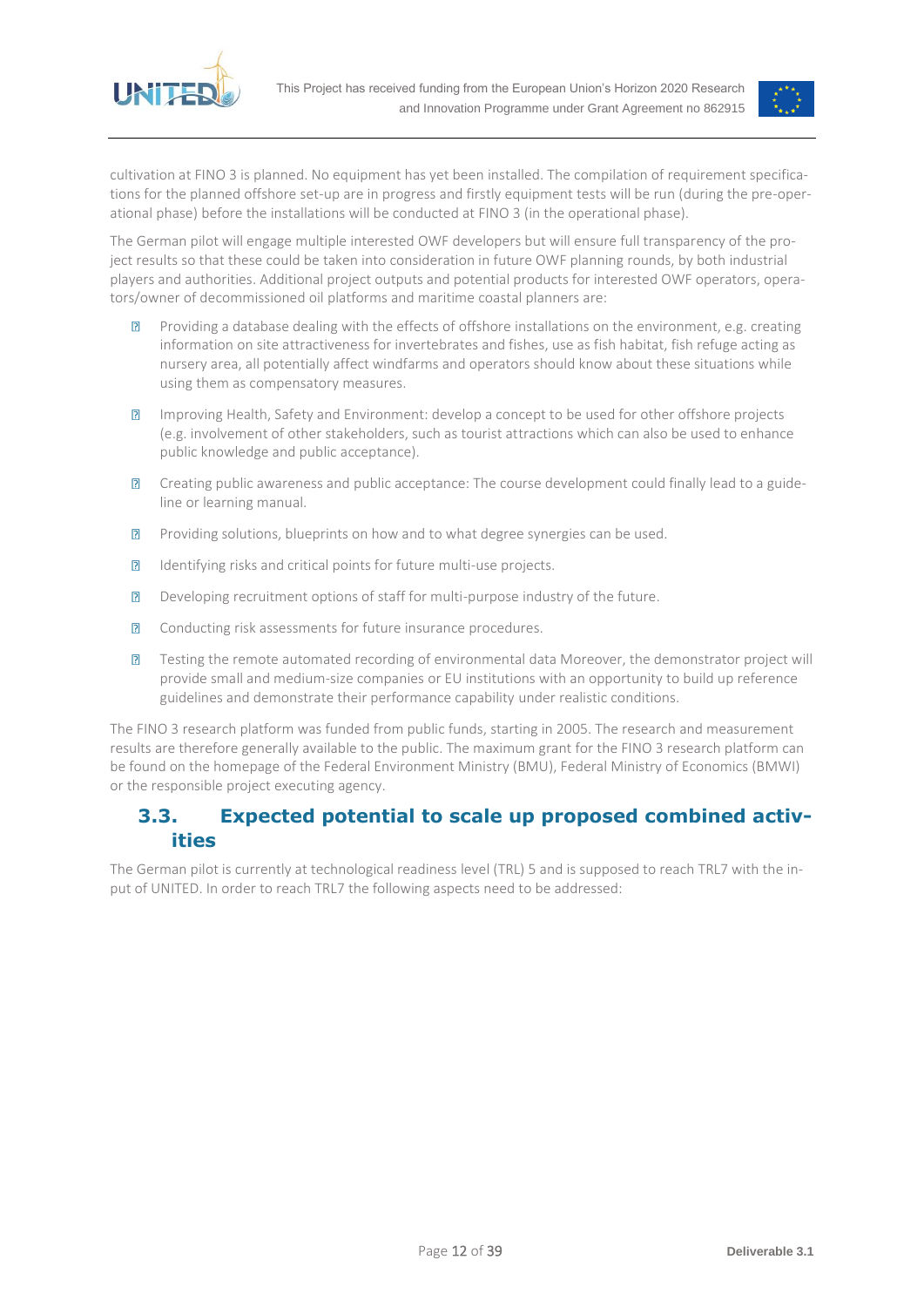



- $\overline{R}$ Functionality of Multi-Use platforms and/or Co-Location at platforms (MUCL): Evidence on the effectiveness of MUCL is needed, while reducing the risk for implementation/operation at affordable costs.
- Administration/ government: Solutions for governance (obtaining permissions and licenses) that comply  $\sqrt{2}$ with legal standards need to be found/described.
- Investors and sales plan: The decision-making process on investing into MUCL needs to be simplified  $\overline{R}$ with special/reliable offers for investors regarding financing models/business plans while reducing the overall economic risk (defining risk government actions).
- $\overline{R}$ Effective marketing strategies need to be defined to generate a stable turnover of products, there is no "go to market strategy" for the products (mussel, seaweed) yet.
- $\overline{R}$ Standardized infrastructure: A whole infrastructure for operating a MUCL needs to be created in order to reduce various risks: training certified offshore staff, optimizing the scheduling of logistics, transportation and maintenance work, reducing energy need, etc.
- Technological development: Technological feasible/affordable concepts for the offshore installation of  $\overline{R}$ semi-submerged longlines in high energy environments need to be tested and confirmed.
- $\overline{R}$ Environment: environmental data is required to investigate the impact of MUCL on the environment at that location. If there are negative impacts, these need to be known before any upscaling can happen.

Potential usage scenarios of multi-use solutions could be:

- Other windfarms  $\overline{R}$
- Decommissioned oil rigs  $\sqrt{2}$
- Cable lines/pipelines  $\sqrt{2}$
- $\overline{?}$ Certain tourist spots
- $\overline{R}$ Creating "artificial reefs"

Markets for seaweed:

- Seaweed: cosmetics industry/pharma industry  $\overline{2}$
- $\sqrt{2}$ Seaweed: restaurants/organic food
- $\sqrt{2}$ Seaweed: trade/construction (insulating material)
- Seaweed: water remediation systems, sewage treatment plants  $\overline{R}$

Markets for mussels:

- $\overline{?}$ Mussels: restaurants/organic food
- $\sqrt{2}$ Spat mussels: for commercial nearshore mussel aquaculture farms

Mussels: animal food production. The environmental impact would have to be proved for each location separately in case of a scaling up due to its own characteristics. In general mussels and seaweed have a low, no or even positive impact on the environment. One reason is the fact that no additional nutrients (e.g. like fish food in fish aquaculture) will be added to the ecosystem. The potential carbon uptake can be highlighted as environmental service.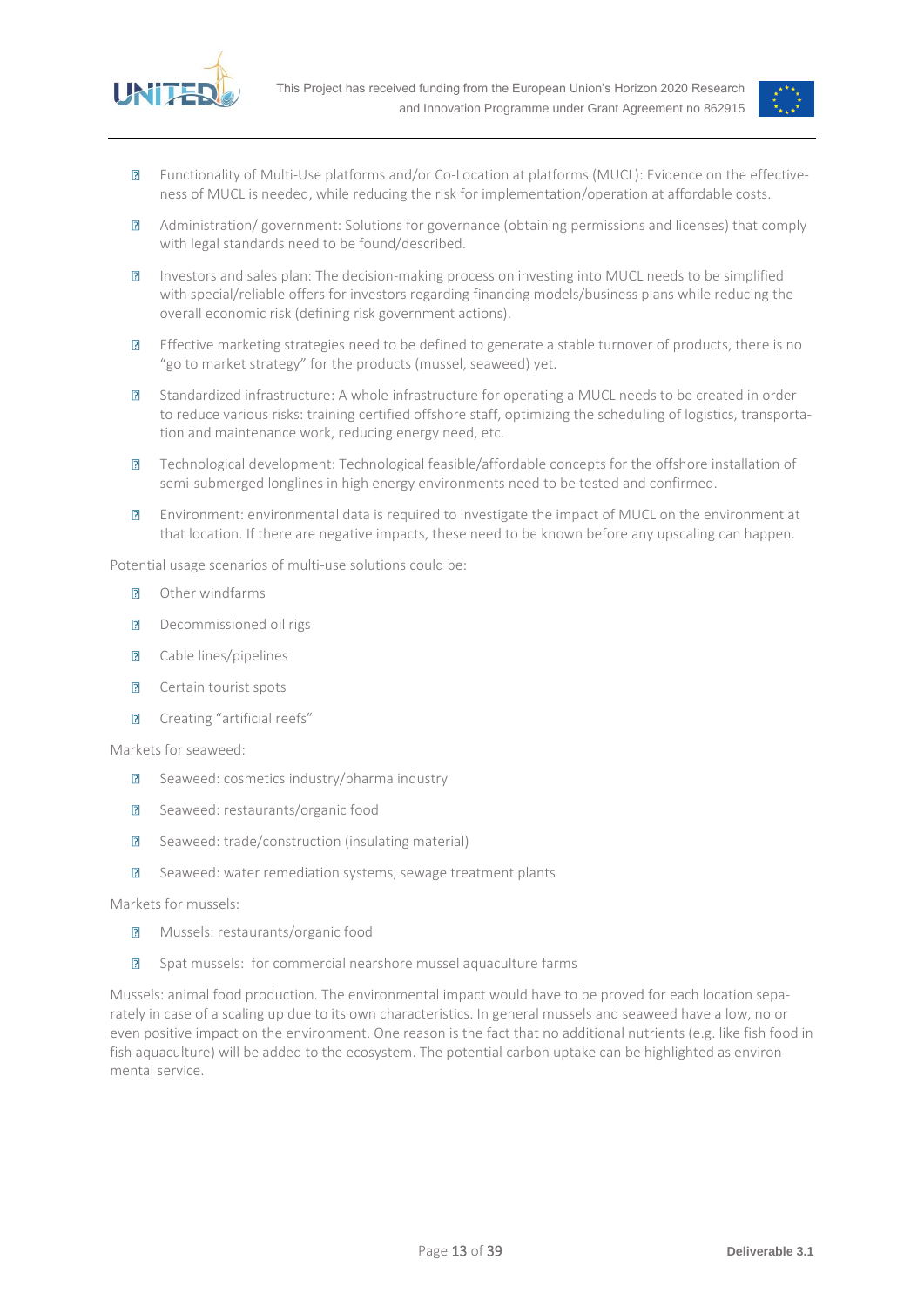<span id="page-13-0"></span>

 $\overline{a}$ 



Economic impacts: shellfish producer in the EU are predicted to increase their output by 30% by 2030, while the current annual growth rate is just 1.3%<sup>4</sup>. In most of the Member States mussel aquaculture has been considered the most promising type of aquaculture for multi-use with OWFs. The North Sea is a suitable option for developing a pilot as it is the most advanced in examining different technological options for this combination. The seaweed market is expected to grow in Europe. There is a strong potential for seaweed cultivation in the North Sea, especially to produce feed additives and chemical building blocks. The German pilot will develop a business case considering an economically viable value chain and further products that could be derived from seaweed as to ensure that seaweed production is feasible in a multi-use context. Moreover, seaweed can be cultivated for food, animal feed, bio-chemicals, energy and other valuable products. We assume that a proof of concept is necessary before engaging with investors more actively. For this reason, it is important to work together with OWF operators and developers to demonstrate the feasibility and benefits of multi-use within the FINO 3. Some of the questions to be addressed include:

- $\boxed{2}$ What are suitable (financial, regulatory) incentives for multi-use to happen, what EIA requirement should be imposed. Therefore, the pilot will involve established businesses to address the aquaculture sector and traditional fishermen, willing to invest in this future sector. Due to reduced fishing quotas and declining fish stocks, aquaculture at OWFs can represent a profitable alternative future for fishermen.
- Making such business cases visible and attracting other commercial actors and investors, such as retail,  $\overline{R}$ utilities, and established aquaculture businesses, is an important step to increase the commercial readiness level of such combinations in the future by building up references and demonstrate the performance capability under realistic conditions.
- $\sqrt{2}$ Regulatory and financial incentives from high-level policy support are pre-requisites for these endeavours. Such frameworks have so far been established in Belgium and the UK, attracting financiers to investigate the potential for commercialization of such multi-use solutions. Due to its overall low presence in Europe, individual seaweed businesses have, so far, had limited capacity for engagement with multi-use concept.

In most projects where OWF companies have been engaged so far most of the business models and main project findings have stayed proprietary, not available to other developers and interested investors. With low transparency of projects and involvement only of some OWF companies, multi-use project results are less likely to be exploited. There is a need to develop possible business models and explore local cooperative ownership opportunities while also creating a positive "climate" in the public at large particularly because offshore facilities are in need of strong support from land-based stations. Moreover, such joint (multi-stakeholder) activity can also benefit both development in regard to shared costs, better social/environmental image of involved businesses and overall increased financial yield for investors. An opportunity for certain eco label/small spatial footprint certification can also be explored, both for marketing the aquaculture products as well as for the renewable energy derived from the multi-use site. In this, it also seems promising to examine a technology utilization concept that is needed in aquaculture and, in cooperation with the established industry, to introduce niche products into the global market in order to gradually increase their share. With such partners, market shares can be expanded on the basis of "win-win" scenarios, while many operational requirements can be further exploited, and learning processes can be designed cost-effectively. This way, costs for parallel and future-oriented developments could be minimized. These measures will help to attract "newcomers" and develop a basis of trust for long-term cooperation and division of labour.

Based on the results of the feasibility study, the implementation of mussel longline cultivation has proven to be applicable and when following a long-term approach (20 years) will enable positive revenues. Due to technical and biological challenges and the high level of required investment, there are still considerable problems and open questions regarding the scale-up potential. So-called "multi-use" approaches are considered, to still be part

<sup>4</sup> European Union (2014): The long-term Economic and ecologic impact of larger sustainable aquaculture. Policy Department B: Structural and Cohesion Policies. Brussels.

[https://www.europarl.europa.eu/RegData/etudes/STUD/2014/529084/IPOL\\_STU\(2014\)529084\\_EN.pdf](https://www.europarl.europa.eu/RegData/etudes/STUD/2014/529084/IPOL_STU(2014)529084_EN.pdf)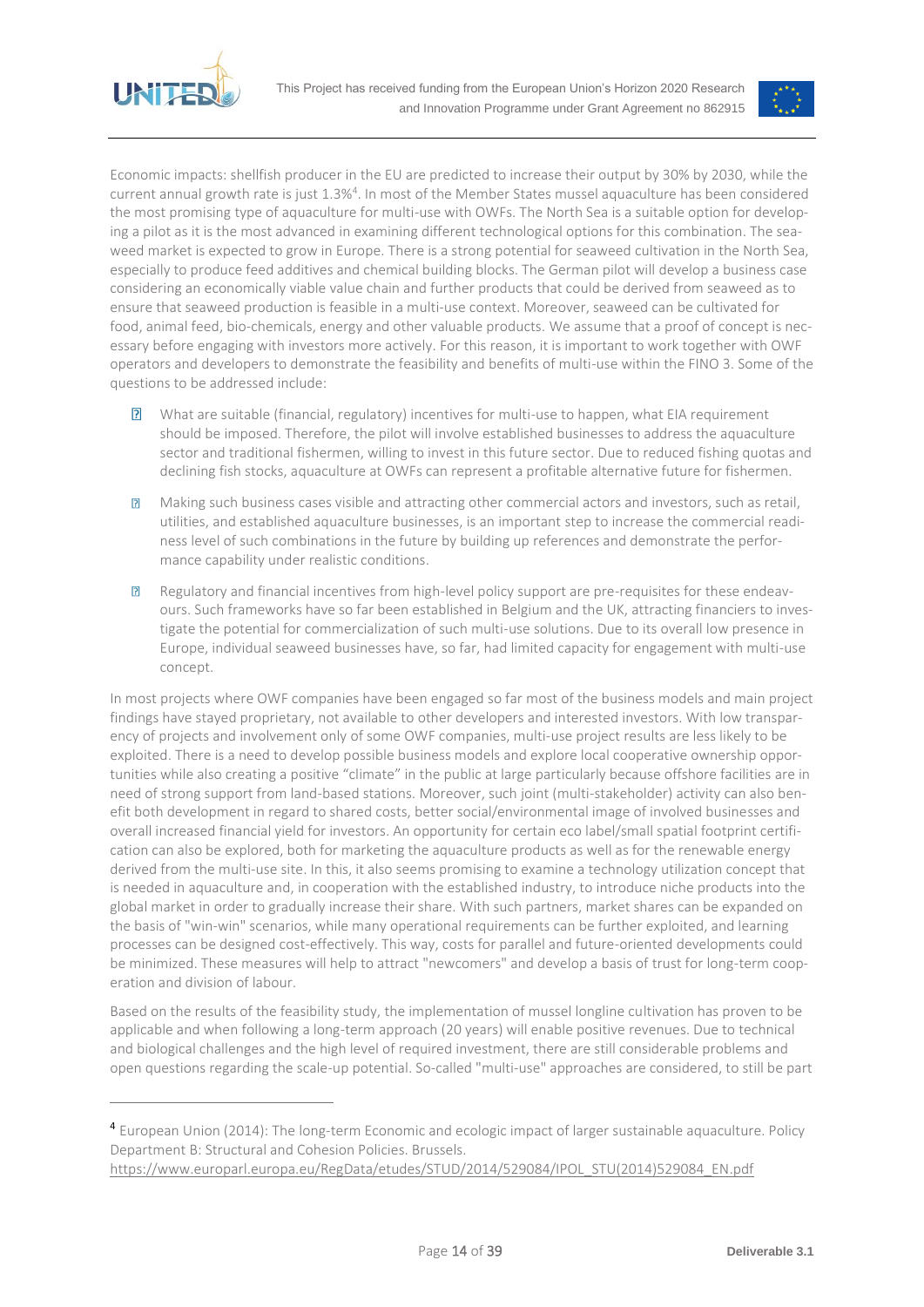



of the research and experimental stage with no commercial operation of such a plant in Germany. In addition to the selection of suitable organisms that can withstand the harsh offshore conditions, the use of stable and safe techniques for installation and operation as well as very good organisation and management of these offshore facilities are essential.

## **3.4. Partners and other stakeholders involved in the pilot**

[Table 2](#page-14-0) presents project partners and other external stakeholders involved in the pilot.

#### <span id="page-14-0"></span>Table 2 - Stakeholders of the German pilot

| Stakeholder                                                                                                                                                     | Project partner/ex-<br>ternal stakeholder | Role                                                                                                                     | Interest                                                                                                                                                             |
|-----------------------------------------------------------------------------------------------------------------------------------------------------------------|-------------------------------------------|--------------------------------------------------------------------------------------------------------------------------|----------------------------------------------------------------------------------------------------------------------------------------------------------------------|
| <b>KMF</b>                                                                                                                                                      | Project partner                           | Nearshore site opera-<br>tion/producer/Con-<br>sultant                                                                   | Research results                                                                                                                                                     |
| 4HJena                                                                                                                                                          | Project partner                           | Responsible for tech-<br>nical functioning, so-<br>lutions, software of<br>sensors, and monitor-<br>ing devices          | Research results, im-<br>proving the remote<br>automated data re-<br>cording of sensors                                                                              |
| <b>BSH Federal Maritime</b><br>and Hydrographic<br>Agency                                                                                                       | External stakeholder                      | Approves/supervises<br>maritime legislation                                                                              | Granting licence for<br>the pilot controls that<br>the implementation,<br>operation and de-<br>commissioning of the<br>pilot is according to<br>national legislation |
| Shipping company                                                                                                                                                | External stakeholder                      | Offshore vessel for<br>implementation,<br>maintenance, decom-<br>missioning, transport<br>of material and staff          | Economic interests,<br>obtain contracts                                                                                                                              |
| Helicopter company                                                                                                                                              | External stakeholder                      | Transport of material<br>and staff                                                                                       | Economic interest,<br>obtain contracts                                                                                                                               |
| Supplier of industrial<br>divers                                                                                                                                | External stakeholder                      | Implementation and<br>decommissioning<br>phase, connecting aq-<br>uaculture farm with<br>platform via searcha-<br>ble    | Economic interest,<br>obtain contracts                                                                                                                               |
| Tank shop company                                                                                                                                               | External stakeholder                      | In charge of filling up<br>the tank at FINO 3                                                                            | Subcontractor of<br>FINO <sub>3</sub>                                                                                                                                |
| Insurance company                                                                                                                                               | External stakeholder                      | Insures the pilot                                                                                                        | Subcontractor of<br>FINO <sub>3</sub>                                                                                                                                |
| Other projects con-<br>ducted at FINO 3:<br>Model-scale wave<br>power plant, Scratch<br>resistant anti-biofoul-<br>ing coatings, Current<br>and sea loads, Bird | External stakeholder                      | No active participa-<br>tion, however other<br>projects will take<br>place at the same lo-<br>cation at the same<br>time | Research results                                                                                                                                                     |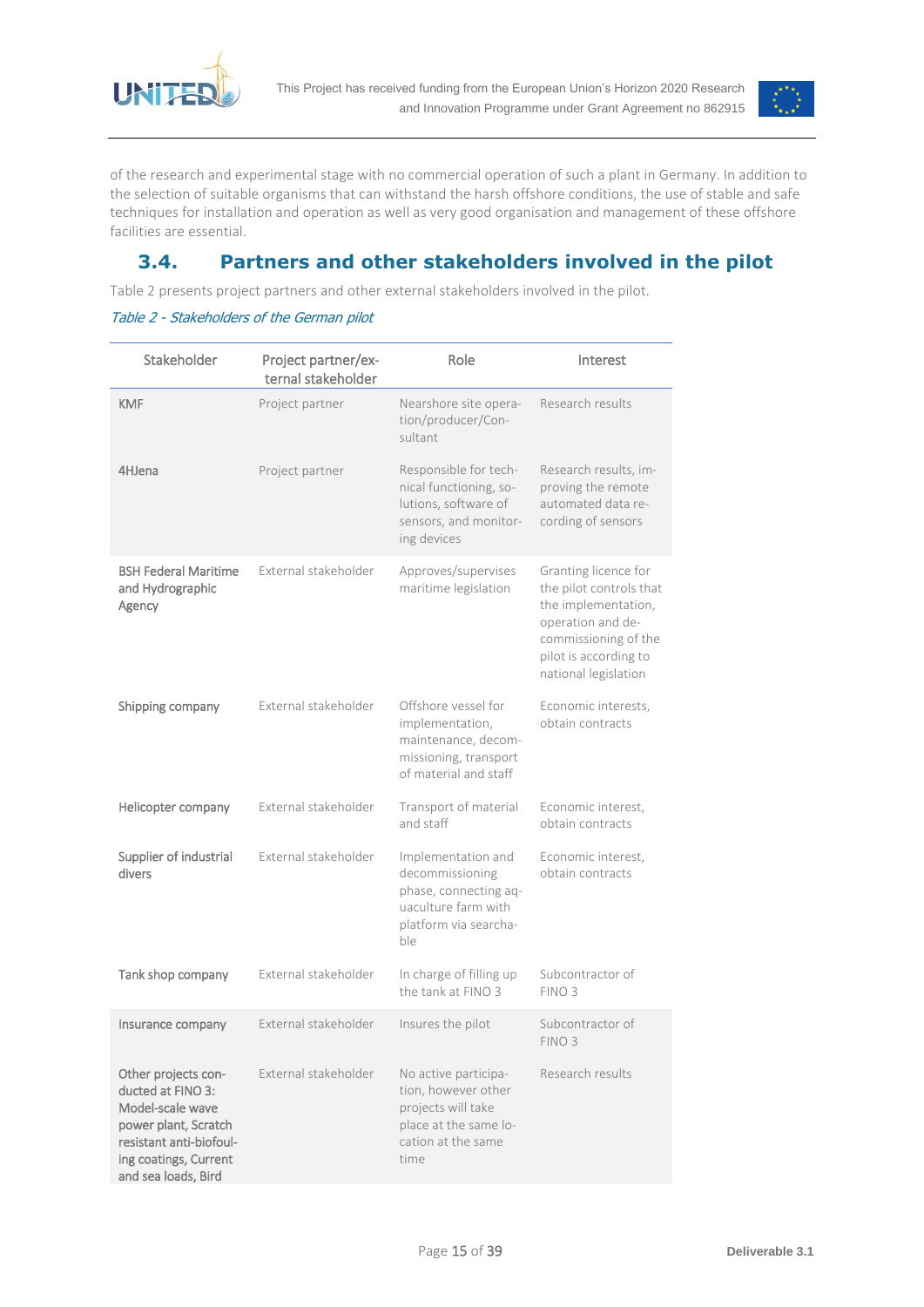



migration, Meteorology, Hydrography, Georeferencing, Water quality, Gamma radiation

## **3.5. Expected synergies of combined offshore activities**

<span id="page-15-0"></span>Synergies between the OWF operators and aquaculture are possible on several levels. With respect to financial benefits, shared activities can have positive impacts. The following synergies focus on the multi-use of offshore installation of wind energy and aquaculture:

- *Logistics*: Closely engaging industry, the German pilot will also assess factors that affect the financial via- $\sqrt{2}$ bility of such multi-use concept, including distance to shore. For example, shellfish (mussels, oysters, scallops) usually require a 2-day window for distribution to the distributor. For far-offshore locations (like FINO 3) it is difficult to predict when harvesting and subsequent distribution can take place. Also, storage space and workshop at the offshore site will be shared.
- *Transportation*: The German pilot will also analyse the optimal operational interactions between the two  $\sqrt{2}$ sectors at the project level e.g. type of vessel, helicopter to be shared.
- $\sqrt{2}$ *Planning and maintenance work*: Means of communication, timetables for maintenance, training requirements and procedures (emergency response) for minimizing risks at the site.
- $\sqrt{2}$ *Energy*: The whole monitoring and surveillance program (type of sensors, possible parameters, duration of measurements) will not be limited by the availability of batteries. The aquaculture farm will be supplied with power from the platform.
- $\sqrt{2}$ *Social Acceptance*: Workshops will be conducted to demonstrate students (offshore engineering, architecture and aquaculture students) as well as other stakeholders' benefits and challenges when developing multi-use offshore.
- $\overline{?}$ *Insurance*: The German pilot addresses the question of how insurance premiums required by the insurance companies, are to be shared between the two developers (aquaculture and offshore wind).
- *Security of tenure*: Most OWF are licensed for around 25 years, after which all infrastructure has to be  $\sqrt{2}$ completely removed. If the aquaculture farm is successful, this requires consideration of what will happen when OWF are to be decommissioned.

Some of these activities that can be handled jointly, can even be more efficient when outsourced. The following operational activities could be outsourced:

- Environmental monitoring data and surveillance.  $\overline{2}$
- $\overline{D}$ Permissions and licences.
- Certified offshore staff (including multi-disciplinary education of personnel).  $\overline{R}$

### <span id="page-15-1"></span>**3.6. Available economic and financial information**

#### Economic / financial feasibility studies / information

<span id="page-15-2"></span>Prior to the UNITED project, an extensive feasibility study (only in German) was conducted (Geisler et al., 2018), assessing five different multi-use concepts at the given offshore location, including business plans, risk assessment studies and demands of the international aquaculture industry. The FuE holds all financial information regarding the operation costs of the platform. However, some data will have to be handled confidentially.

The feasibility study was conducted for the particular location at FINO 3. The objective of the feasibility study was to analyse if it is possible to operate any aquaculture at this location and what sort of aquaculture could be recommended for a research project with the focus of upscaling. So, five different scenarios were investigated: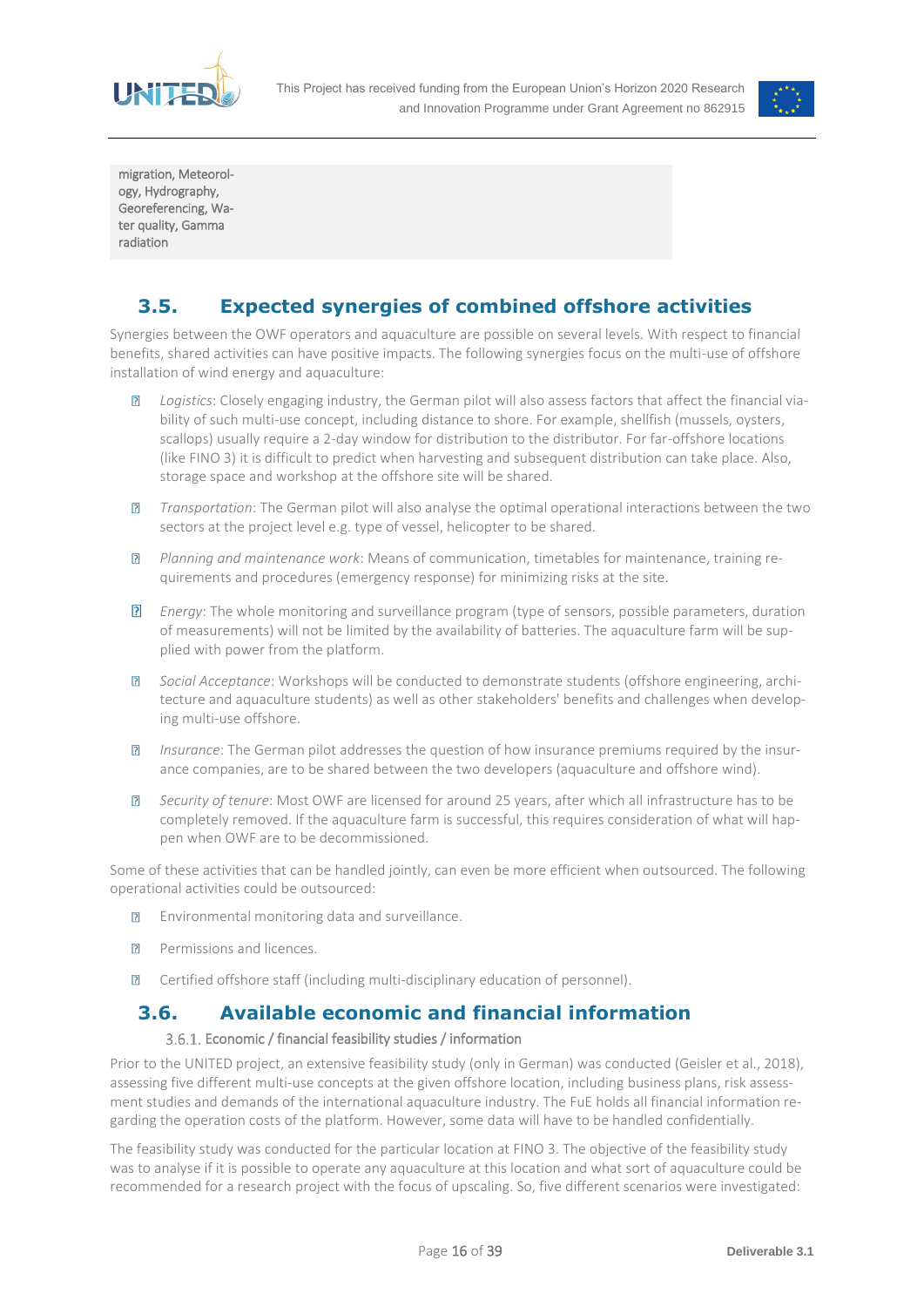



mussel longline cultivation (Mytilus edulis), Macroalgae (Saccharina latissima), Oysters (Ostrea edulis), trout in cages (Oncorhynchus mykiss) and IMTA (Mytilus edulis and Saccharina latissmia). However, neither scenario was discussed in such detail as if it were the object of a single feasibility study, so more details may still be required for mussel/seaweed cultivation.

In addition to this study recent reports (Buck 2009<sup>5</sup> Krost et al. 2011<sup>6</sup>), show that OWF developers consider combination with extractive aquaculture more favourably compared to fed aquaculture, as it entails less frequent visits to and smaller-scale operations taking place within the OWF. Therefore, a demonstration aquaculture farm of Mytilus edulis and Saccharina latissima in combination with a monitoring concept for the platform and the aquaculture farm will be implemented to examine the described synergy effects of a multi-use concept.

Moreover, a risk assessment as part of the feasibility study (Geisler et al., 2018) with a list of specific risks and their evaluation was carried out according to GESAMP (Joint Group of Experts on Scientific Aspects of Marine Environmental Protection, 2008)<sup>7</sup> and FAO (2008)<sup>8</sup>.

- $\overline{R}$ The feasibility study was based on the five different scenarios and were evaluated based on 22 criteria. The criteria were roughly divided into three blocks: biological, technical, and socio-economic suitability. For the socio-economic suitability following criteria were considered: Investment expenditure, operating expenditure, income: Investment and operating costs are generally high in the offshore sector due to the exposed location. The level of costs is also determined by different additional constructions and tests, training of personnel, and possibilities to use existing structures. For these reasons, the revenue opportunities had to re-examined for each scenario, especially with regard to product diversification.
- Robustness of scenario: The robustness of single scenarios against various offshore forces (e.g. salty air  $\overline{?}$ in combination with solar radiation, salt water, swell, wind, mooring possibilities) also impacts the life cycle and the level of maintenance and servicing costs.
- Stakeholder acceptance: Aspects like acceptance of consumers, politics, and other stakeholder are of  $\overline{R}$ importance. Also, aspects of tourism could be relevant for more nearshore activities (probably not relevant for FINO 3).
- Licensing Environmental law: The entire project from construction to operation and disposal must com- $\overline{R}$ ply with various environmental laws.
- Licensing building law: Regulations for the construction of an installation in the offshore and onshore  $\overline{R}$ sector must be examined.
- $\overline{R}$ Insurability: The design of an aquaculture facility must take into account its insurability.

#### 3.6.2. Socio-economic impact analysis

<span id="page-16-0"></span>Socioeconomic factors were discussed in the feasibility study, but it was not the major focus of this study. For example, acceptance was one of the criteria. Overall, socio and cultural aspects were not part of the feasibility study.

#### Business model / plan / strategy

 $\overline{a}$ 

<span id="page-16-1"></span>Some information is available, but it was not the focus of feasibility study. For example, costs (investment, service/maintenance, transportation, equipment, decommissioning, etc.) and revenues (due to selling of mussels)

<sup>5</sup> Buck, B. H. (2009): Meeting the quest for spatial efficiency: Progress and prospects of extensive aquaculture within offshore wind farms in Europe, The Ecology of Marine Wind Farms: Perspectives on Impact Mitigation, Siting, and Future Uses. Keynote Speaker. 8th Annual Ronald C. Baird Sea Grant Science Symposium. Newport, Rhode Island, USA, 2009.

<sup>6</sup> Krost, P.; Rehm, S.; Kock, M.; Piker, L. (2011): Leitfaden für nachhaltige marine Aquakultur. Hg. v. CRM - Coastal Research & Management GbR. Kiel.

<sup>7</sup> GESAMP (2008): Assessment and communication of environmental risks in coastal aquaculture. Hg. v. FAO. Rom (76)

<sup>8</sup> FOA 2008: FAO (2008): Understanding and applying risk analysis in aquaculture. Unter Mitarbeit von Melba G. Bondad-Reantaso, James Richard Arthur und Rohana P. Subasinghe. Hg. v. FAO (FAO fisheries and aquaculture technical paper, 519). Online:

http://www.fao.org/docrep/011/i0490e/i0490e00.htm, last consulted 07.05.2020.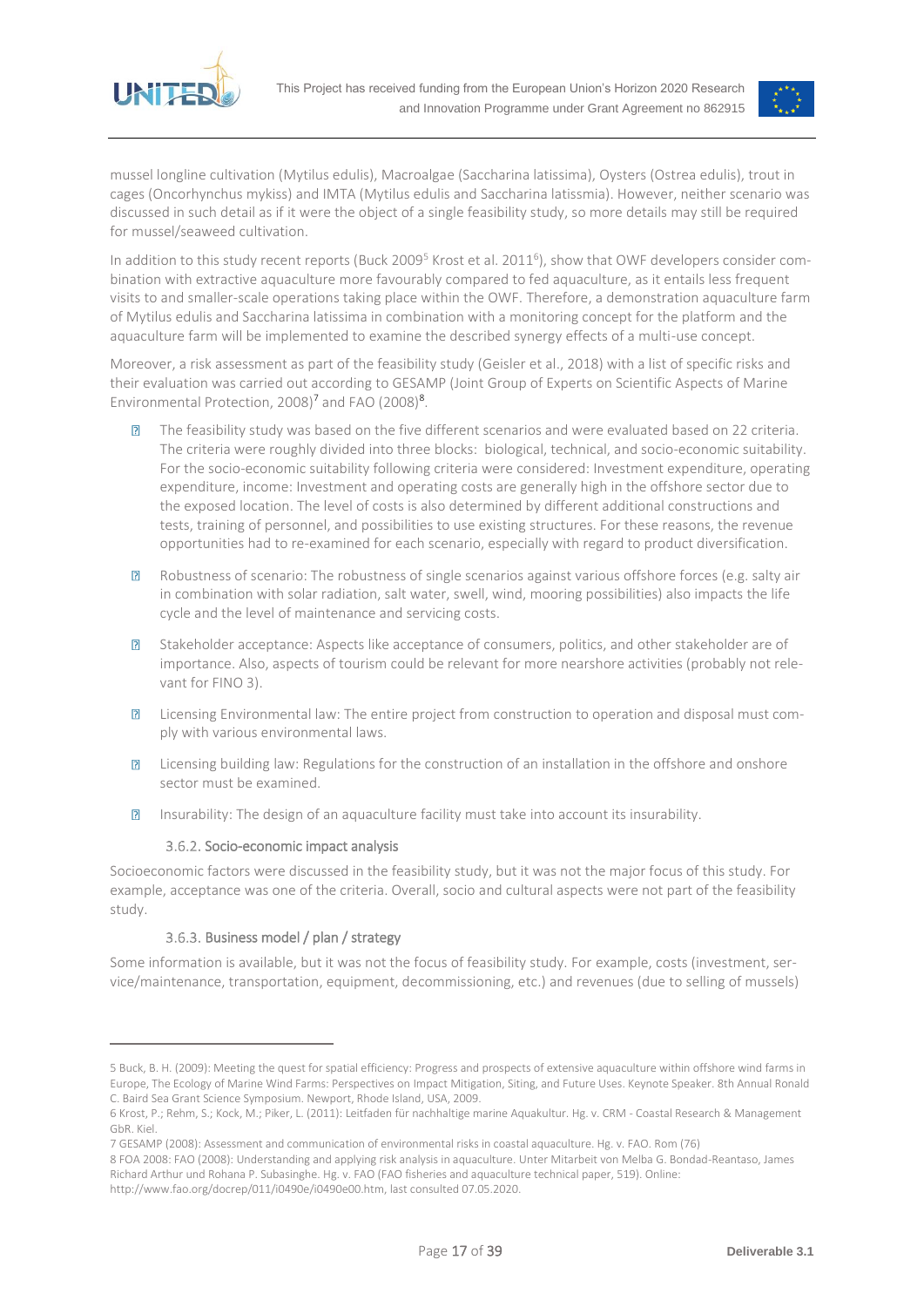



of mussel cultivation at FINO 3 for a period of 4 years have been investigated in the feasibility study. But the feasibility study did not examine different business strategies in detail for each scenario.

#### 3.6.4. Environmental impact assessments

<span id="page-17-0"></span>It was not required to carry out an environmental impact assessment study prior to the approval or construction of the research platform. The Offshore Installations Regulations in 2006 explicitly supported the possibility/idea of building offshore research facilities in the North Sea. The Offshore Installations Regulations stipulated that the competent authority, the Federal Maritime and Hydrographic Agency (BSH), is informed about the project's location, content, scope and construction. The Offshore Installations Regulations was amended in 2009. Today, a simplified approval procedure has to be passed. The FINO 3 research platform defined the basis for conducting environmental impact studies for offshore wind turbines in the North Sea and Baltic Sea. However, an overview of possible impacts as well as their probability and degree of severity are part of the feasibility study and were identified to assess the suitability of different usage scenarios.

Several research projects have already been carried out at the FINO 3 platform. However, ecological/environmental impacts of multi-use have not yet been measured with indicators yet. These finished projects can serve as additional information to measure the environmental impact of multi-use. The projects are:

- $\sqrt{2}$ *Corrosion protection*: Development and testing of novel corrosion protection surfaces for use on offshore structures. (final report in German).
- *Pillar foundation*: The aim of the measurements is to investigate the mechanical dynamic phenomena in  $\overline{R}$ the soil and thus to clarify the question of which mechanisms must be assumed to be decisive in the investigation and proof of stability.
- *Structure of the ground*: Under dynamic load caused by currents, waves and wind pressure, changes in  $\overline{R}$ the sediment structure may occur in the immediate vicinity of offshore structures. The aim is to determine the temporal evolution and spatial extent of these effects through dynamic loading.
- $\sqrt{2}$ *Wave behaviour*: Radar measurement of wave combs is designed to clarify the behaviour of large, steep waves at sea. The new process is being tested for the first time as a permanent operation on FINO 3. (Final report in German).
- *Wind turbulence*: The aim of the project is to investigate turbulences in on- and offshore wind. For this,  $\overline{D}$ piezoelectric sensors are used to measure high-frequency aerodynamic wind components at different locations. (Final report in German available, poster in English).

Projects with an environmental perspective (see also here: [https://www.fino3.de/en/research/researchar](https://www.fino3.de/en/research/researcharchive/ecology.html)[chive/ecology.html\)](https://www.fino3.de/en/research/researcharchive/ecology.html) are:

- $\sqrt{2}$ *Bird migration*: The research activities provide information on the spatial-temporal course of flight movements of birds as well as the variability of species-specific train intensities in the daily and annual course in the German part of the North Sea.
- *Acoustic field*: The objective is to measure the acoustic field at FINO 3 as well as possible change result- $\overline{R}$ ing from the building and operation of the DanTysk and Sandbank24 OWFs.
- *Sound pressure level*: The aim is to reliably forecast the sound pressure levels in the North Sea area,  $\overline{R}$ where wind farms are being built. The development of the forecast calculations is carried out depending on location and time and taking into account possible temporal overlapping of several construction projects.
- *Noise protection*: The aim is to minimize the risk to marine mammals by underwater noise. As part of the  $\overline{2}$ sound insulation concept, a bubble curtain was developed and kept in operation during ongoing pile driving, which was operated with maximum compressed air during the entire pile driving time.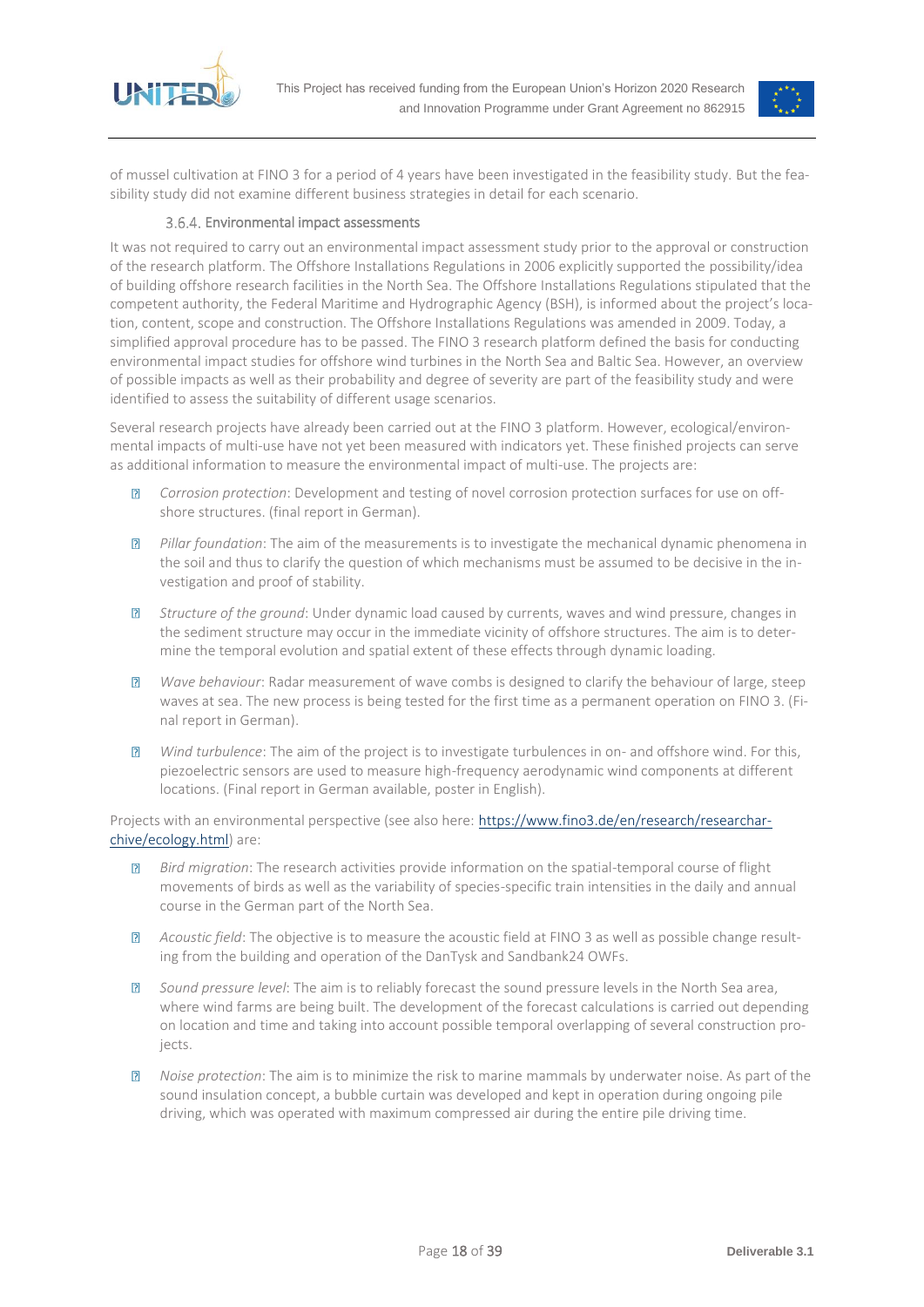



## <span id="page-18-0"></span>**3.7. Expectations of Work Package 3 activities and outputs**

A strong need for action is required in the area of legal conditions and authorisation procedures, which at the present revealed great uncertainty about responsibilities and their overall relevance. These are only a few reasons that complicate the preparation and planning of an aquaculture project for stakeholders. Another reason which complicates the multi-use, is the long period when applying for permits.

Efforts in the past to establish large-scale aquaculture in Germany also failed due to a negative image of this industry. Therefore, it is indispensable to involve the public, local administration and politics in future projects from the very beginning. This includes different activities of a stakeholder outreach program.

The economic and financial tasks are seen as very important by the pilot lead, especially in regard to identify upscaling possibilities as well as engaging with stakeholders. While the technology might be viable (high technology readiness level), its application depends on the commercial readiness level of such solutions. This implies that a deep understanding of the target application and market is needed, including a:

- Comprehensive cost-performance model created to further validate the value of the business proposi- $\sqrt{2}$ tion.
- $\sqrt{2}$ Financial model built with initial projections for short- and long-term costs, revenue, margins, etc.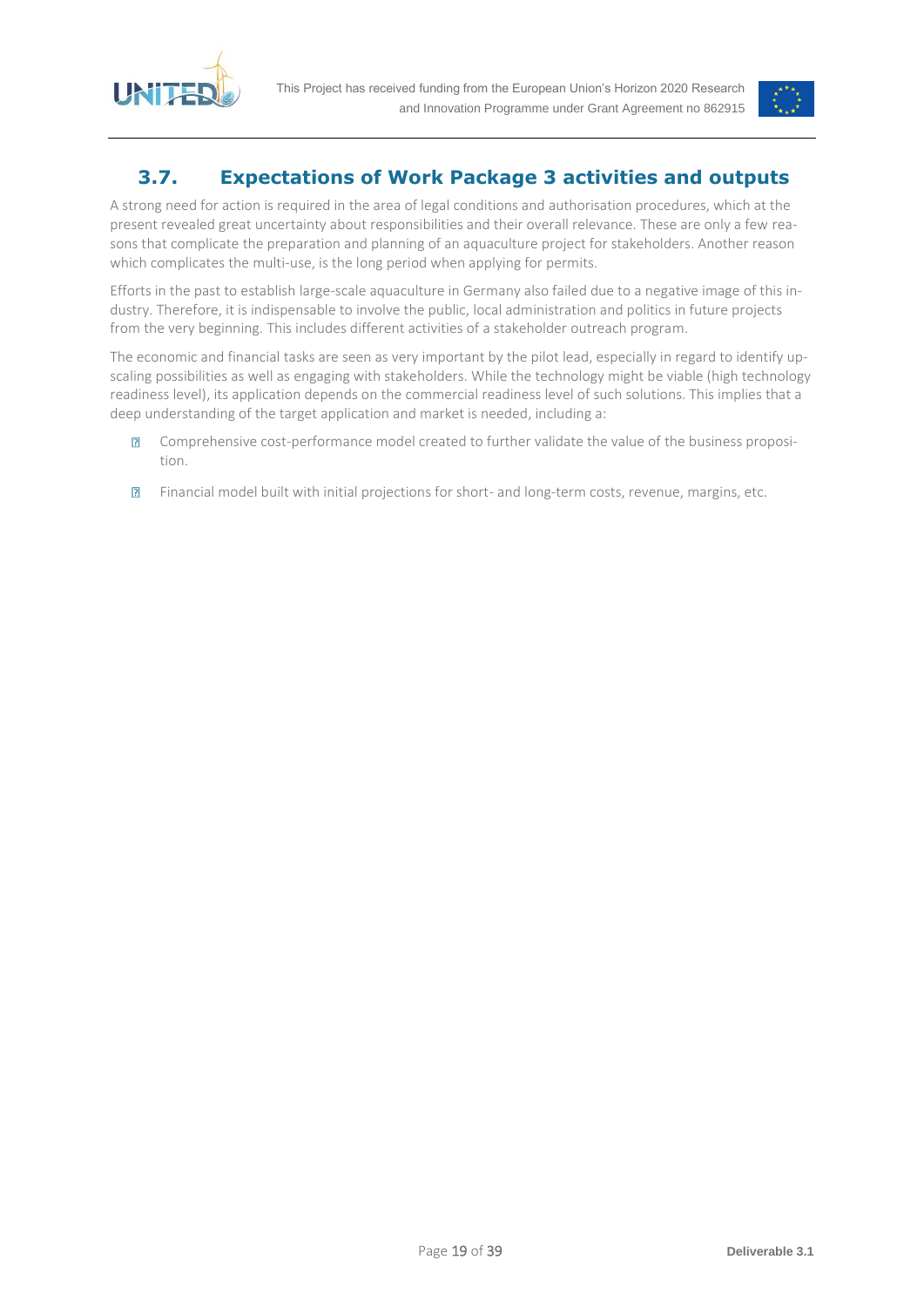



## <span id="page-19-0"></span>**4. DUTCH PILOT**

## **4.1. Current activities in the pilot**

<span id="page-19-1"></span>North Sea Innovation Lab (NSIL) is an offshore incubator and independent test site for research, pilots and the upscaling of innovations in the field of seaweed cultivation, floating solar and co-use of wind farms. It is located 12 kilometers offshore, in front of The Hague and has the following characteristics:

- Surface: 600ha/ 6km<sup>2</sup>  $\overline{R}$
- $\overline{R}$ Water depth: approximately 18-20m
- $\sqrt{ }$ Officially demarcated (cardinal buoys and registered in hydrographic cards)
- $\overline{R}$ Known area by stakeholders

Six plots are available of approximately 100ha each. Since 2019, four plots have been occupied by pilots. One of the plots will be used for the purpose of the UNITED project.

## <span id="page-19-2"></span>**4.2. Planned, combined activities in the pilot**

For UNITED a specific pilot on an area of max. 100ha would be possible. Within this pilot a combination of seaweed, floating solar (400m<sup>2</sup>) mussels, nature restoration and offshore wind would be most interesting. The pilot aims to:

- $\sqrt{2}$ Demonstrate the potential to integrate offshore solar in OWFs
- Demonstrate safe operation for the commercial roll-out of seaweed in OWFs  $\overline{R}$
- Quantify effects of wave dampening of a floating solar array  $\overline{?}$
- $\sqrt{2}$ Demonstrate technical feasibility of connecting the aquaculture and solar production systems for transfer of energy and communications

### <span id="page-19-3"></span>**4.3. Expected potential to scale up proposed combined activities**

The current technological readiness level (TRL) is 5. Several research questions will be investigated concerning the design, deployment and monitoring of the planned combined activities. Prospective activities include:

- Development of an integrated mooring/anchor design for seaweed and floating solar  $\overline{R}$
- $\overline{R}$ Monitoring of structural integrity of floating structures.
- Design, deployment, and monitoring of the behavior of a cable from the floating solar array to the sea- $\overline{R}$ bed and to the buoy
- $\overline{?}$ Combined environmental monitoring including the effects of structures on marine life
- $\overline{R}$ Wave dampening modelling based on various configurations of structures (seaweed, floating platforms, combinations)
- Basin testing of combined seaweed and floating solar structures  $\overline{R}$

The pilot aims to reach TRL 7 by the end of the UNTIED project and to push the proposed multi-use combination towards commercialization and implementation by developing a blueprint for any similar offshore multi-use initiative, regardless of their current TRL.

The pilot's ambition is to contribute to the 'autonomous' development of multi-use in oceans, meaning that commercial parties develop initiatives and reduce their dependency on subsidies and thereby contribute to the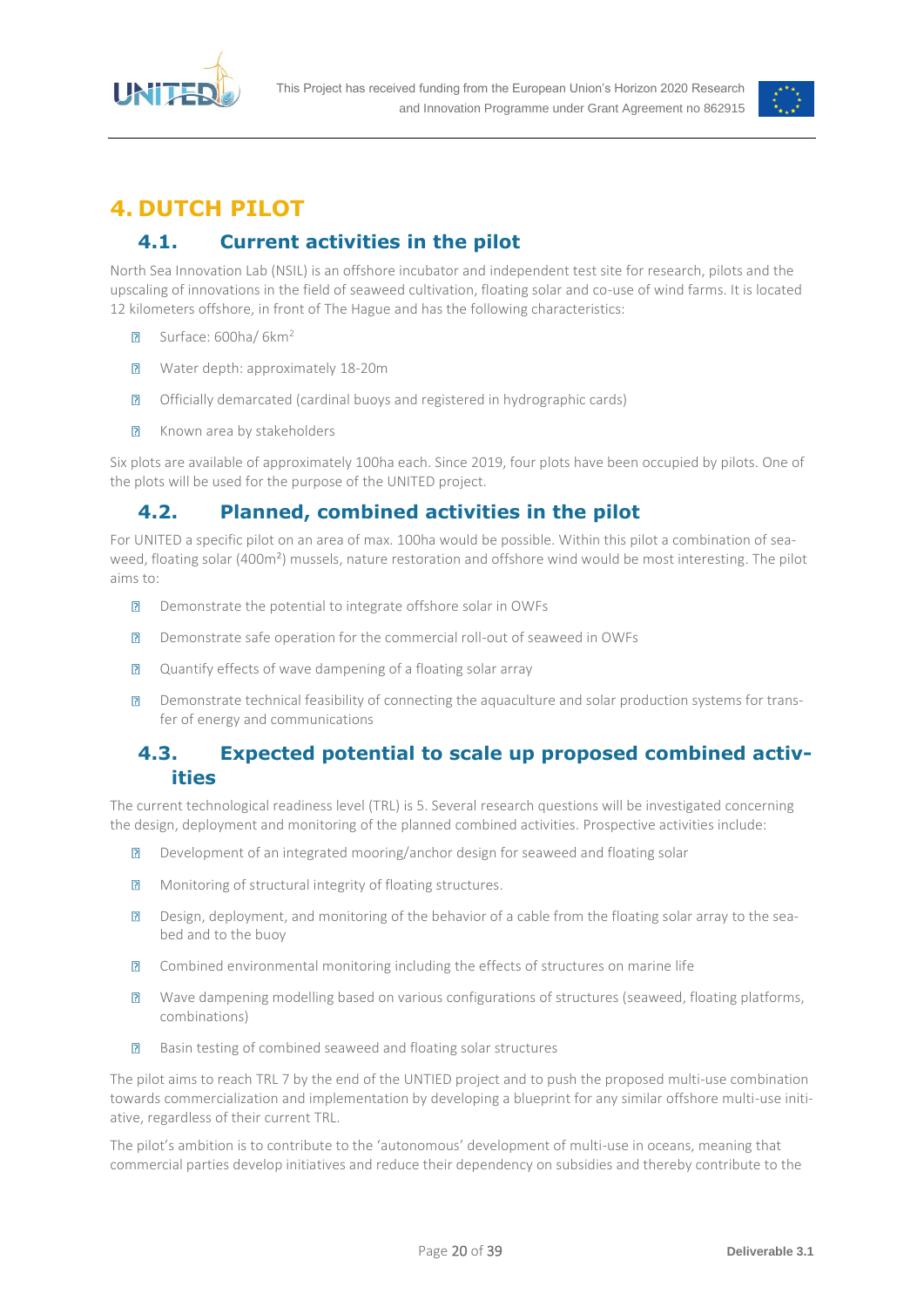

<span id="page-20-1"></span>

achievement of Blue Growth strategies. The results will help industries with the development of large-scale offshore solar farms and address important bottlenecks which are currently impeding such implementations. It will also help OWF owners with the development of large-scale offshore seaweed farms in existing wind parks and with the development of new OWFs offering integrated wind/aquaculture activities in the tender-phase.

Partners and other stakeholders involved in the pilo[t](#page-20-1) 

[Table 3](#page-20-1) presents project partners and other external stakeholders involved in the pilot.

#### Table 3 - Stakeholders involved in the Dutch pilot

| Stakeholder                | Project partner/ex-<br>ternal stakeholder | Role                                                                             | Interest                                                                                                                                               |
|----------------------------|-------------------------------------------|----------------------------------------------------------------------------------|--------------------------------------------------------------------------------------------------------------------------------------------------------|
| Oceans of Energy           | Project partner                           | Company floating so-<br>lar                                                      | Towards commercial<br>floating solar energy,<br>uses project for test-<br>ing and demonstra-<br>tion of certain as-<br>pects to higher TRL<br>$ $ evel |
| The Seaweed Com-<br>pany   | Project partner                           | Commercial seaweed<br>company                                                    | Towards commercial<br>large-scale offshore<br>seaweed cultivation                                                                                      |
| <b>TNO</b>                 | Project partner                           | Support research on<br>floating solar energy<br>offshore                         | Research                                                                                                                                               |
| Ventolines                 | Project partner                           | Service provider of<br>onshore wind and so-<br>lar and offshore wind<br>projects | Role in future devel-<br>opment                                                                                                                        |
| <b>Deltares</b>            | Project partner                           | Support technical<br>questions                                                   | Research                                                                                                                                               |
| Governments                | External stakeholder                      | <b>TBD</b>                                                                       | <b>TBD</b>                                                                                                                                             |
| <b>Commercial shipping</b> | External stakeholder                      | <b>TBD</b>                                                                       | <b>TBD</b>                                                                                                                                             |
| Recreation                 | External stakeholder                      | <b>TBD</b>                                                                       | <b>TBD</b>                                                                                                                                             |
| Offshore wind              | External stakeholder                      | <b>TBD</b>                                                                       | <b>TBD</b>                                                                                                                                             |

Engagement of external stakeholders to demonstrate that offshore multi-use activities are a chance rather than a threat is important to increase social acceptance. To a large extent these contacts have already been established and can be mobilized for the purposes of this pilot.

## <span id="page-20-0"></span>**4.4. Expected synergies of combined offshore activities**

The following synergies are expected: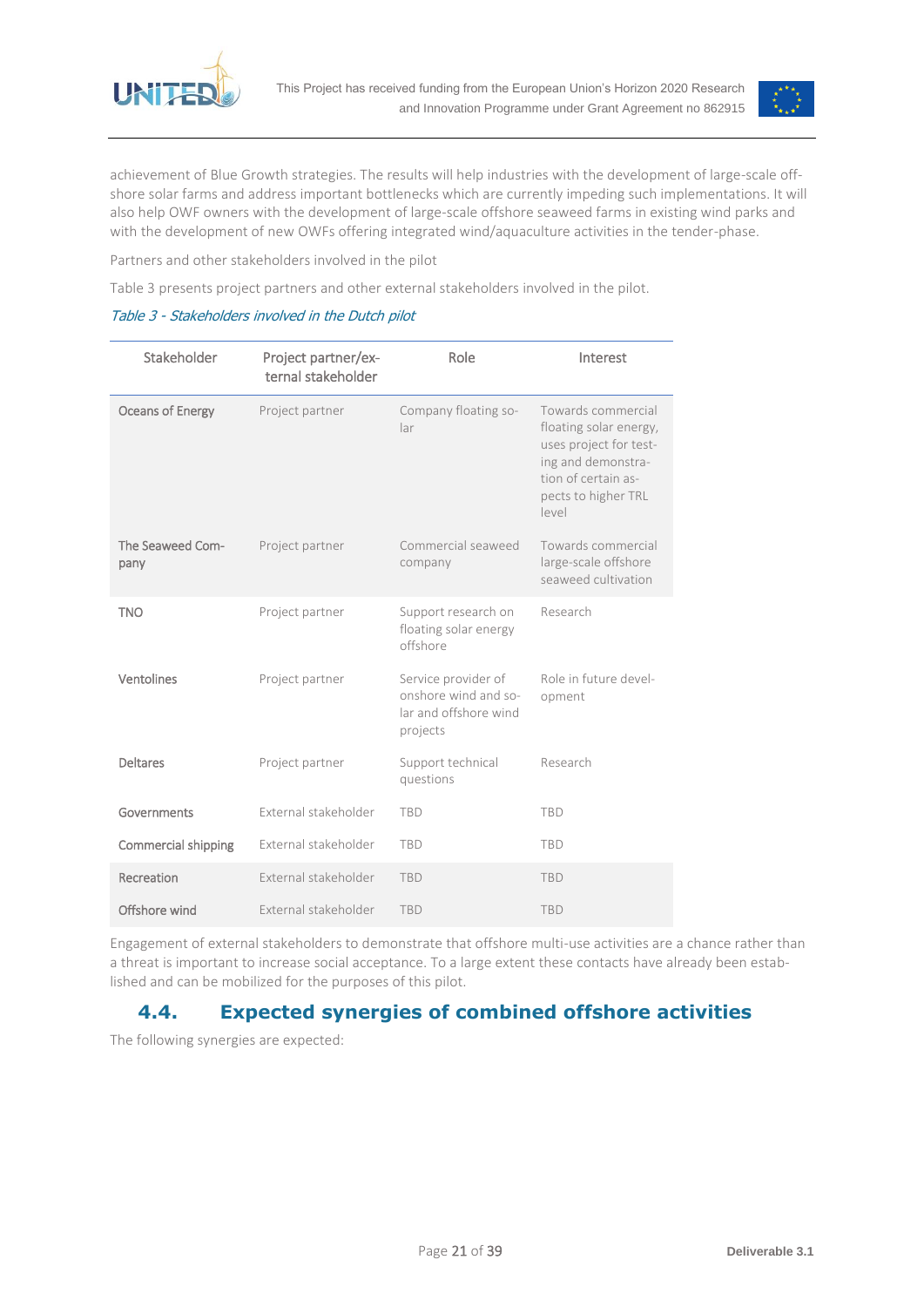



- $\overline{R}$ Cost reduction due to the combination of activities.
- $\overline{R}$ Wave dampening effect of floating solar infrastructure, which is potentially beneficial for the safety of seaweed cultivation on the plot (or other activities).
- Generally, it is difficult to monitor the "health" of offshore aquaculture production systems. Offshore  $\overline{R}$ aquaculture could profit from solar power production sensors (e.g. temperature, light, turbidity, algae, nutrients etc.) that are able to transfer measurements to onshore monitoring stations.
- On land, it is proven that wind grid infrastructure can be improved by adding solar power generation to  $\overline{R}$ the transmission infrastructure, resulting in cost savings and better economic performance of ancillary equipment. At sea (offshore and nearshore), even larger benefits are expected because of the higher costs of the infrastructure and the need for multifunctional use of the sea space.

### <span id="page-21-0"></span>**4.5. Available economic and financial information**

#### Economic / financial feasibility studies / information

<span id="page-21-1"></span>No information on the financial feasibility of the proposed multi-use combination is available. This information may become available during the project.

#### 4.5.2. Socio-economic impact analysis

<span id="page-21-2"></span>No information on socio-economic impacts is available. This information may become available during the project.

#### 4.5.3. Business model / plan / strategy

<span id="page-21-3"></span>No information on business models is available. It should be noted that the pilot is an incubator for sustainable multi-use activities and that commercial exploitation other than as part of a test is not permitted. Many local contractors are available to provide logistical or technical support/services. No information on pilot budgets is available. This information may become available during the project.

#### 4.5.4. Environmental impact assessments

<span id="page-21-5"></span><span id="page-21-4"></span>No information from environmental impacts assessments is readily available.

## **4.6. Expectations of Work Package 3 activities and outputs**

Further information regarding the topic areas covered in this stock-taking exercise are expected to be gained through the work of the UNITED project by the involved partners. It is extremely important to focus on a solid business case for future development of multi-use activities in OWFs. Economic feasibility should therefore be one of the focus points in the pilot development and project. Based on input of the pilot sites and companies involved, the business case for large scale multi-use should be defined.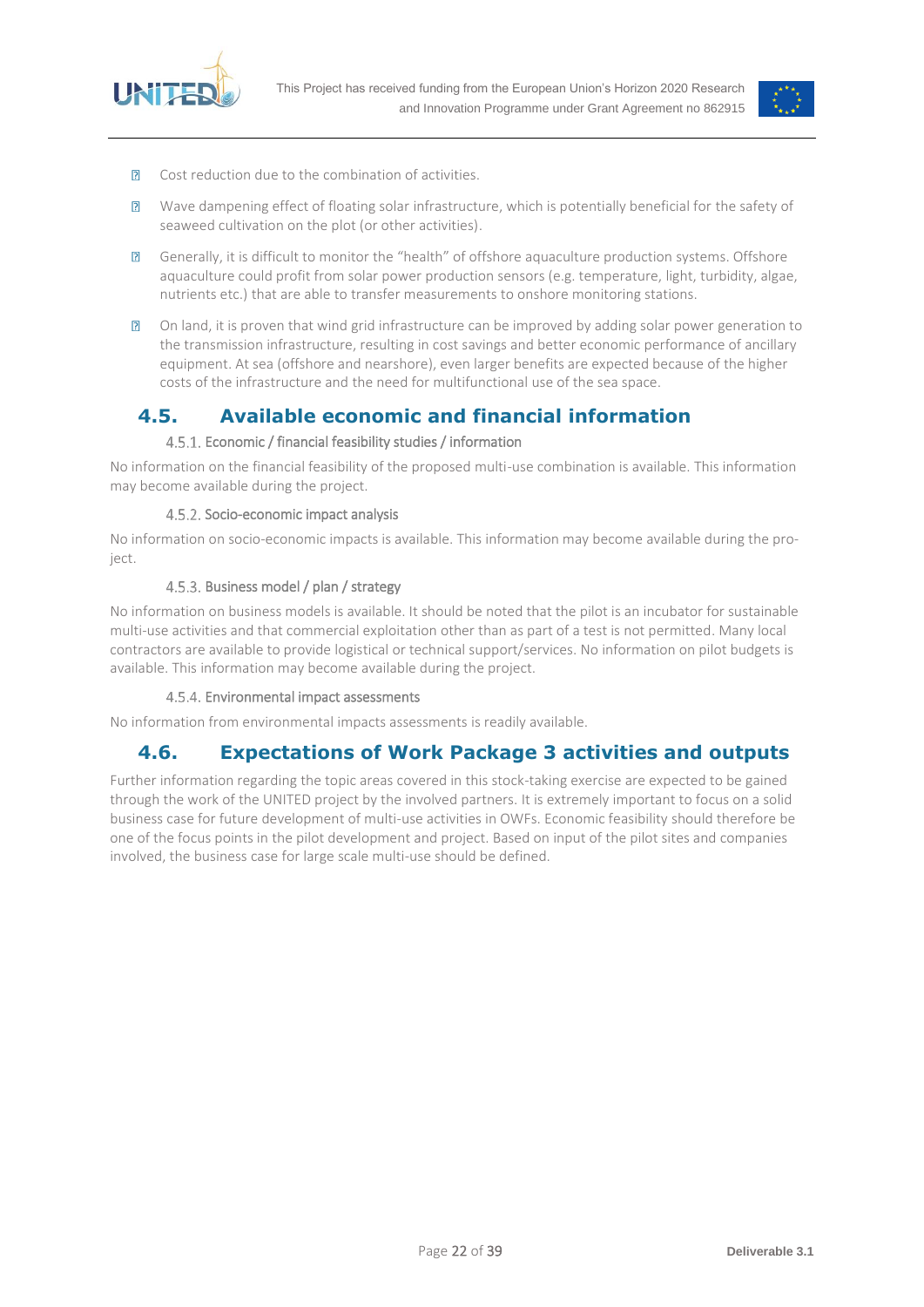



## <span id="page-22-0"></span>**5. BELGIAN PILOT**

## **5.1. Current activities in the pilot**

<span id="page-22-1"></span>At the end of 2020, a total of eight OWFs will be operational in the Belgian part of the North Sea, with an installed capacity of 2262MW). On two of the OWFs, C-Power NV [\(www.c-power.be\)](http://www.c-power.be/) and Belwind NV (one of the parks of Parkwind, [www.parkwind.eu/en/projects\)](http://www.parkwind.eu/en/projects), an offshore mussel aquaculture pilot project Edulis had been running since September 2016 till August 2019 under UGent project management. As such, the OWFs have already experience with offshore longline systems and operational challenges.

Parkwind develops, finances, builds and operates OWFs in the North Sea since 2012. The vast experience of the Parkwind team builds on the success of the OWF Belwind (56 wind turbines – 171MW), Nobelwind (50 wind turbines – 165MW) and Northwind (72 wind turbines – 216MW). Parkwind today operates 552MW in the Belgian territorial waters and has approximately 800 MW of offshore wind in the pipeline in Belgium (Northwester 2 – 219MW), Ireland (Oriel – 330MW) and Germany (Arcadis Ost I – 247MW). The nearshore site of Westdiep has several longlines since April 2017, being part of the Belgian projects Value@Sea and Symapa, and privately owned by Brevisco (partner). The lines are currently used for test productions of flat oysters, blue mussels and seaweed.

## <span id="page-22-2"></span>**5.2. Planned, combined activities in the pilot**

The pilot aims to improve the design and deployment methods of offshore aquaculture activities at OWFs and more specifically flat oyster culture and oyster bed restoration, as well as grow-out of seaweed.

### <span id="page-22-3"></span>**5.3. Expected potential to scale up proposed combined activities**

The current TRL is 5. The pilot has a high potential to scale up the proposed combined activities because Belgian wind parks are restricted for fisheries, creating ample space for aquaculture and restoration activities. The pilot aims to reach TRL 7 by the end of the project. Several research questions will be investigated concerning the design, deployment and monitoring of the planned combined activities. Prospective activities include:

- $\sqrt{2}$ Identification and supply of biological source materials
- Understand bio-security measures regarding seaweed spores and flat oysters' importation and produc- $\overline{R}$ tion
- $\overline{R}$ Identification of optimal off-shore equipment (grow-out systems, long lines, scour material, seed collector, holding system, gabions for restoration
- $\overline{R}$ Optimization of communication and time schedules between the different activities in order to improve the efficiency of the installation and data collection
- Development of a business case and a financial analysis of integrating offshore wind and aquaculture  $\overline{R}$ activities
- $\overline{?}$ Monitoring of water quality variables (chlorophyll-a, suspended solids, temperature, irradiance), of oyster growth and spatfall, changes in biodiversity, fouling organisms and differences in seaweed growth and quality between nearshore and offshore
- Development of a predictive model for flat oyster growth in the Belgian North Sea)  $\overline{R}$
- Quantification of ecosystem services of reef restoration  $\overline{R}$
- Identification of appropriate areas for oyster reef restoration in wind parks where trawling activities are  $\overline{R}$ not allowed

### **5.4. Partners and other stakeholders involved in the pilot**

<span id="page-22-4"></span>[Table 4](#page-23-3) presents project partners and other external stakeholders involved in the pilot.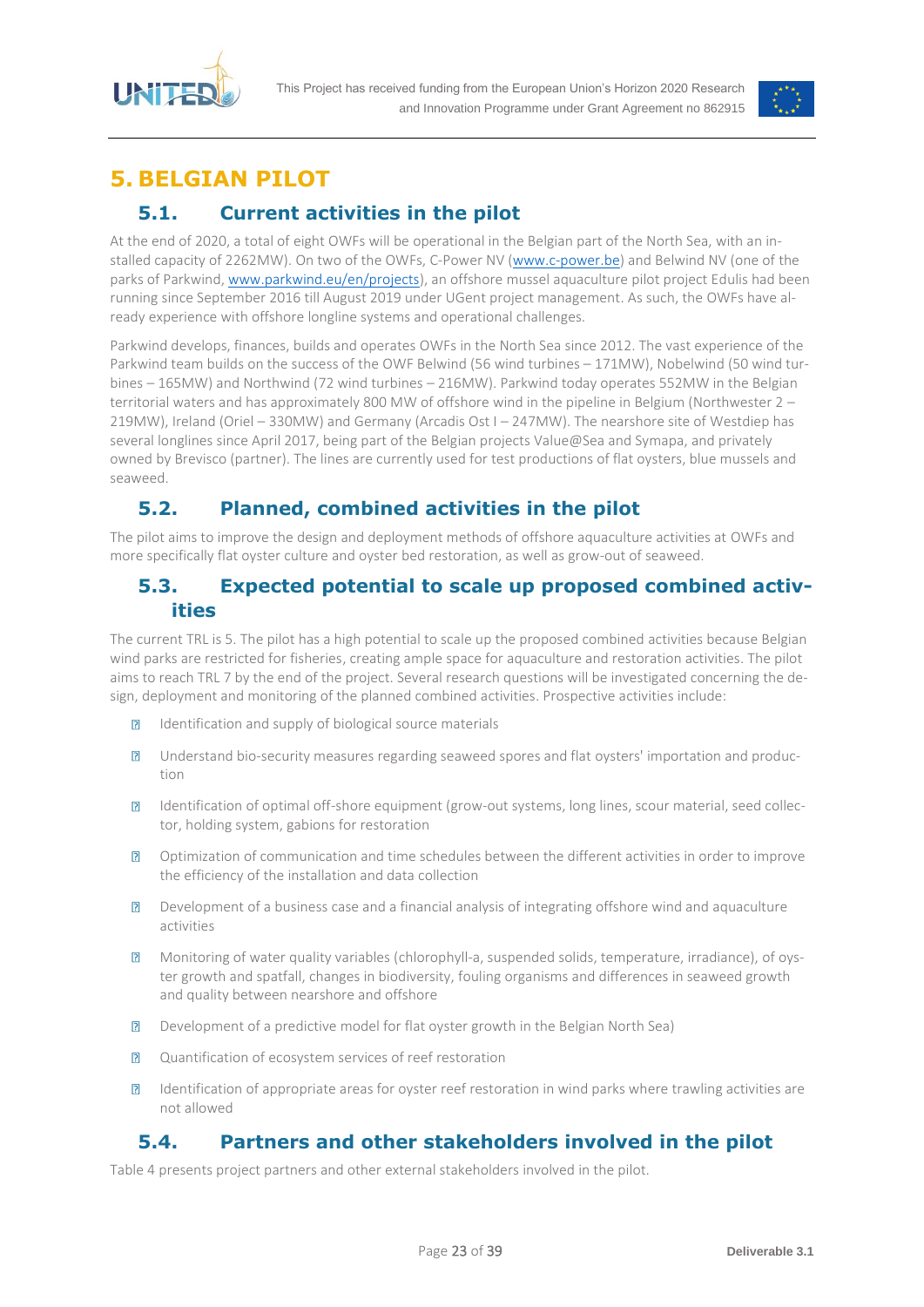



#### <span id="page-23-3"></span>Table 4 - Stakeholders involved in the Belgian pilot

| Stakeholder     | Project part-<br>ner/external<br>stakeholder | Role                                                                                                                                    | Interest                                                           |
|-----------------|----------------------------------------------|-----------------------------------------------------------------------------------------------------------------------------------------|--------------------------------------------------------------------|
| <b>UGent</b>    | Project partner                              | Lead                                                                                                                                    | Research results                                                   |
| Jan De Nul      | Project partner                              | Responsible for<br>technical function-<br>ing offshore, design<br>structures off-<br>shore, design gabi-<br>ons or other solu-<br>tions | Results                                                            |
| <b>Brevisco</b> | Project partner                              | Responsible for<br>technical function-<br>ing nearshore                                                                                 | Results on aquacul-<br>ture product                                |
| Parkwind        | Project partner                              | Facilitator of the<br>windmill parks, in-<br>surance                                                                                    | Applicability of<br>multi-use of space                             |
| Colruyt         | Project partner                              | LCA, economics                                                                                                                          | Possibility of pro-<br>ducing oysters and<br>upscaling feasibility |
| <b>RBINS</b>    | Project partner                              | Biological studies,<br>Ecological implica-<br>tions                                                                                     | Research results                                                   |

### <span id="page-23-0"></span>**5.5. Expected synergies of combined offshore activities**

The ban of fisheries and vessels to enter the wind parks creates the perfect environment for restoration and aquaculture activities. The following synergies are expected:

- Synergies in vessel transfer for maintenance and monitoring of both the windmills, restoration and aqua- $\overline{R}$ culture activities
- Synergies in the use of service vehicles  $\overline{R}$
- Synergies in the use of port facilities  $\overline{R}$

### <span id="page-23-1"></span>**5.6. Available economic and financial information**

#### Economic / financial feasibility studies / information

<span id="page-23-2"></span>There is some information readily available, but confidential. Along the project, a financial analysis and business case will be developed for the production of flat oysters and seaweed. The added value of integrating the three activities (aquaculture in combination with energy production in wind parks and ecological restauration) is evaluated and quantified. As an example, AMC Center (2014) from the Netherlands speaks of a synergy factor of up to 10% between the activities of mussel farming and the wind park. Although test projects with mussels in OWFs in the UK (2010) report that there would be no negative impact for the wind park operators (Syvret et al., 2013), the costs of mitigating certain risks and insurances also need to be mapped and in a competitive manner (compared to traditional mussel production) are covered by the chain. An extensive risk analysis is therefore an integral part of the business case, which allows to estimate the costs for certain new risks or additional insurance policies.

The economic analysis will calculate the Net Present Value and the break-even point for the cultivation of consumption oysters and seaweed. The techniques for calculating this are known techniques from the financing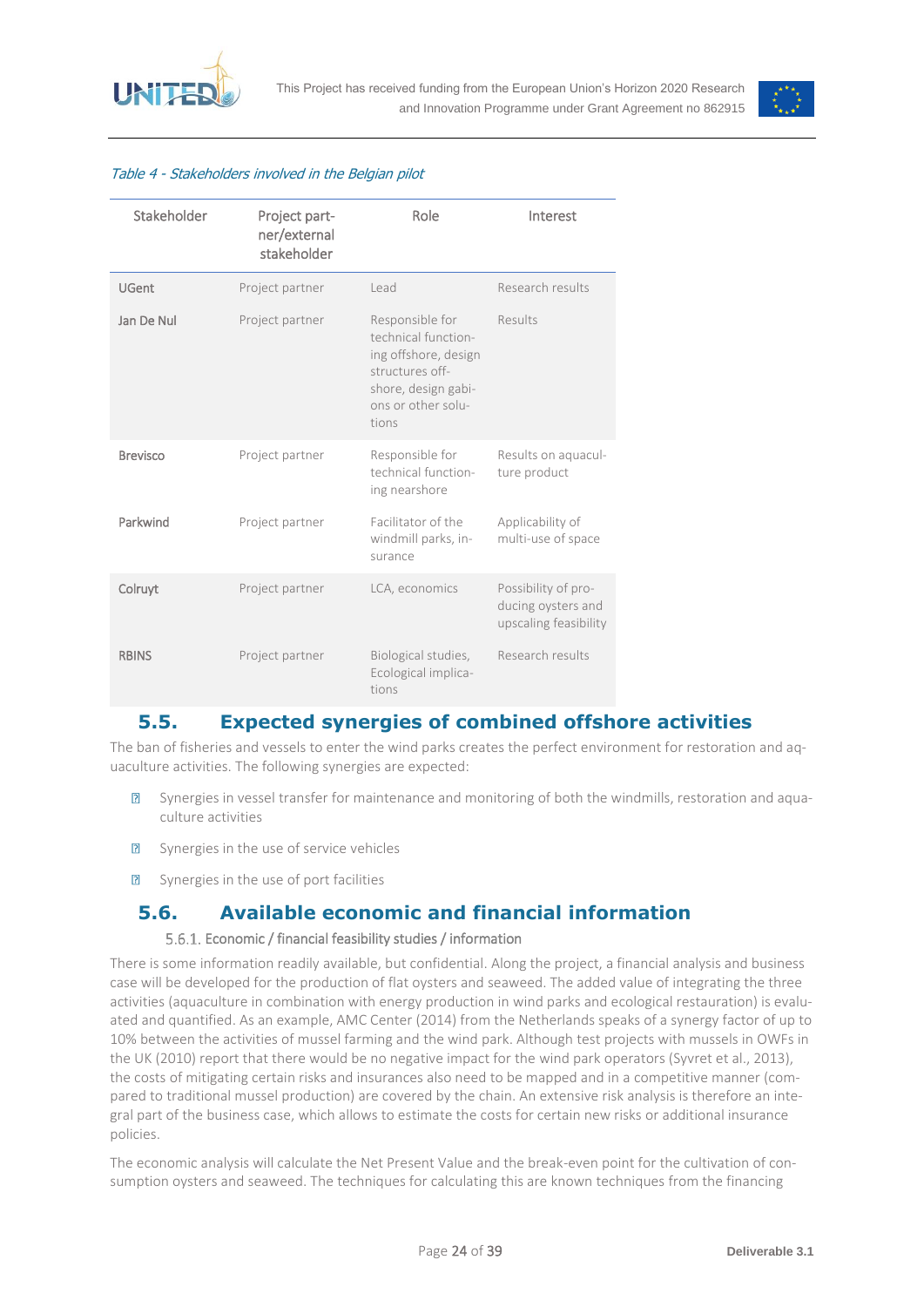



analysis. The crucial point is to collect the correct input data. Drivers for a business case are production costs (investments, personnel, boats), scale (automation) and sales prices (consumer), with the yield as the major risk factor

#### 5.6.2. Socio-economic impact analysis

<span id="page-24-0"></span>No information is readily available. The study will identify impacts on employment of the proposed multi-use solution and other potential benefit such as impacts on education and tourism if oysters are commercially cultivated in OWFs.

Ecosystem services of reef restoration may pay up for additional infrastructure costs to wind parks. The economic and ecologic benefits of reef restoration using scour protection will be evaluated for a scenario of fullscale restoration. The impact on the total cost of energy production will be evaluated and the study will reveal to what extend consumers are accepting a higher energy price to support this inclusive way of energy production. (1) A nitrogen balance will be made to evaluate the effect of full-scale restoration on the eutrophication levels in the Belgian Part of the North Sea. (2) A larval dispersal analysis will display the connectivity with other native oyster populations or restoration projects. Connectivity is beneficial since genetic variation can be low using hatchery seed. (3) Since reefs are important nursery areas for fish larvae, the beneficial effects of oyster reef restoration on fisheries will be investigated.

#### Business model / plan / strategy

<span id="page-24-1"></span>The pilot is a scientific project, so the reference to the commercialization is meant for future upscaling in case of a successful pilot. No information is readily available. The study will take into account market value and market demand. Expected products for commercialization are flat oysters (*Ostrea edulis*), seaweed (*Saccharina latissima*, energy and other ecosystem services. Target markets are consumers of seafood and green energy, and users of ecosystem services. Research on oysters and seaweed production for the Belgian and potentially export market will be investigated. Oysters are a regional product in Belgium, the Netherlands, and France. For the commercialization of seaweed several potential markets exist, for example the food, additives, bioenergy, and bio refinement markets.

#### Environmental impact assessments

<span id="page-24-2"></span>An environmental impact assessment is readily available. The nearshore experimental phase of the pilot is located in a Natura 2000 area and, therefore, an evaluation had to be made during the pre-operational phase. The results will be included in the risk analysis, but environmental risks are expected to be small during the operational phase. Possible risks include:

- **Effects of culture systems on sea mammals**
- Effects of paint release due to loose aquaculture systems rubbing against the turbines  $\overline{?}$
- $\sqrt{2}$ Collison of crew vessels with loose aquaculture systems and leading to loss of fuel

## **5.7. Expectations of Work Package 3 activities and outputs**

<span id="page-24-3"></span>Work Package 3 is expected to contribute to the calculation of economic feasibility and to the identification of possible synergies that can ameliorate the economic feasibility by gathering data throughout the project. The pilot has some economic expertise through the involvement of Colruyt Group, a Belgian retailer with good knowledge of market prices, consumers preferences, and volumes.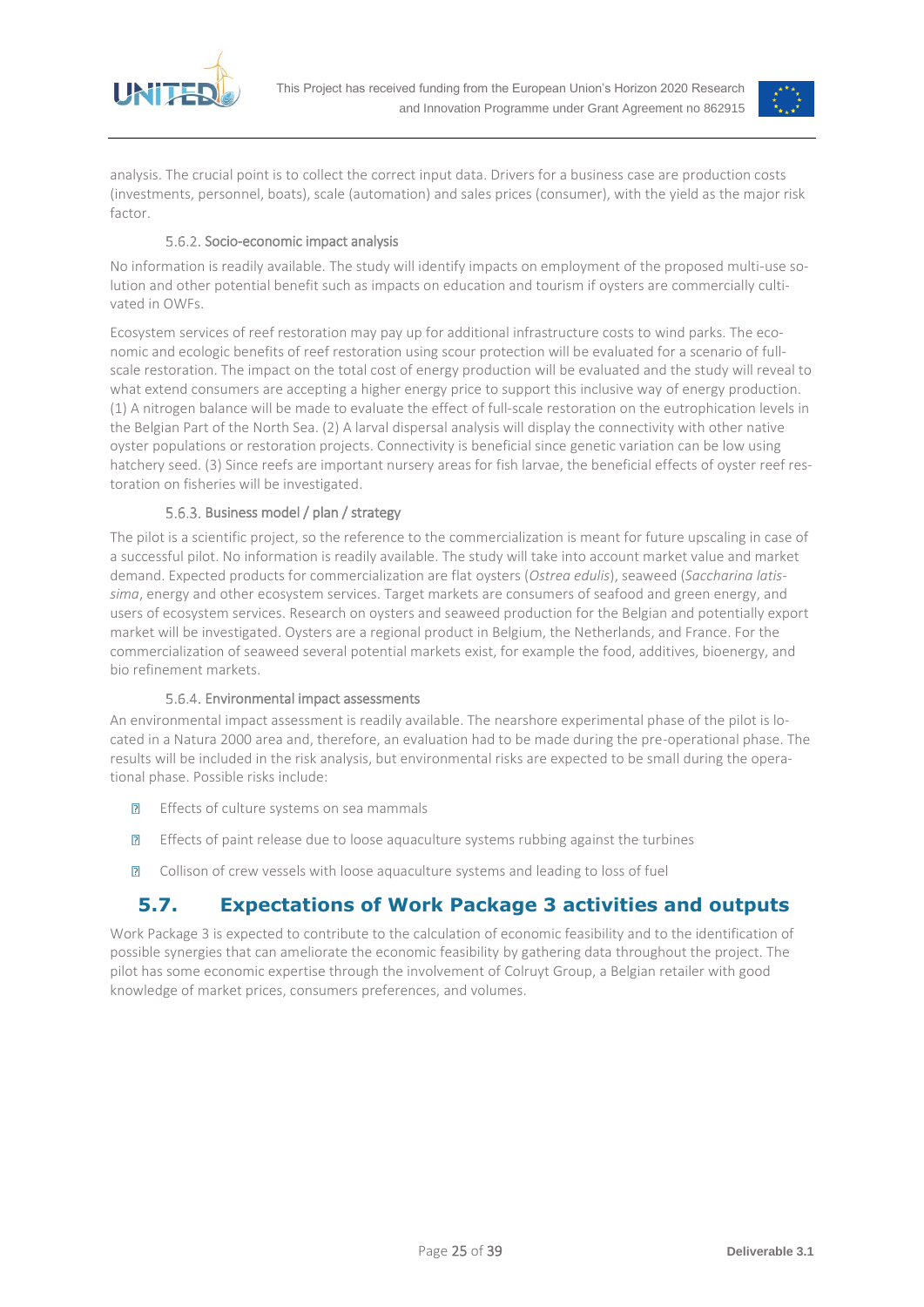



## <span id="page-25-0"></span>**6. DANISH PILOT**

## **6.1. Current activities in the pilot**

<span id="page-25-1"></span>Middelgrunden is an OWF 3.5km outside Copenhagen (Denmark) which was established in 2000. The OWF consists of 20 turbines (each 2WM) and has a total capacity of 40MW; thereby it delivers approximately 4% of the electricity consumption of the city of Copenhagen.

Two touristic attractions are offered along with the offshore farm: 1. Boat tours to the OWF and 2. Lectures on the Middelgrunden Wind Turbine Cooperative either organized in the office or on board. Currently, the attractions are sporadically used for visits by students, companies and others interested in offshore wind. Every two years, the cooperation organizes an 'open-house' during which members are given the opportunity to visit inside the turbine. The attractions (lectures and boat tours) and the unique shape of the wind farm contribute to tourist attractiveness.

## <span id="page-25-2"></span>**6.2. Planned, combined activities in the pilot**

The pilot aims to expand existing tourism services and to create new attractions that result from shared sea space, joint on- and offshore infrastructure and operational activities. The pilot is expected to expand tourism activities related to OWFs so that it opens up opportunities to attract new target groups and eventually can be a part of the general tourism offer in Copenhagen and its region.

Planned combined activities include:

- $\overline{D}$ Offshore windfarm sightseeing boat tours combined with angling or restaurant facilities.
- $\sqrt{2}$ Diving.
- Leisure fishing.  $\sqrt{2}$
- Educational tours for locals to increase local knowledge about the importance of green energy.  $\overline{R}$
- $\sqrt{2}$ Shared onshore facilities such as an offshore related information center.

### <span id="page-25-3"></span>**6.3. Expected potential to scale up proposed combined activities**

The existing offshore wind farm platform may need to be improved as to better accommodate tourist activities. The current TRL is corresponding to level 6: 'technology demonstrated in relevant environment.' The TRL is expected to be increased to level 8 'system complete and qualified' and should ensure economically viable continuation of the activity that also provides societal and environmental benefits to the region.

The combination of an offshore wind farm with tourist activities is expected to have a good scale-up potential. Middgrunden Wind is one of the rare offshore wind farms where tourism boats can approach closely the turbine and visitors can climb the nacelle. The combination of tourism and offshore wind farms is increasingly gaining interest in Europe as shown in the TROPS, MUSES, etc. projects as it can derive long-term benefits for local communities by encouraging/promoting innovation, entrepreneurship and job growth. This can be especially a good opportunity for rural areas in a need of an economic boost through tourism development.

Mediterranean countries are increasingly considering offshore wind farm developments and, given the strong tourism sector in this sea basin, such multi-use combinations could be very successful. Northern and central Baltic countries are also committed to developing offshore wind farms. For example, Poland is dependent on offshore wind farms to fulfil its EU renewable energy obligations and the nine binding concessions already given for offshore wind farms. These concessions are close to important tourist destinations and an ongoing marine spatial planning process, including engagement and discussion with the maritime business community, is supporting the multi-use concept. Partners and other stakeholders involved in the pilot

### <span id="page-25-4"></span>**6.4. Partners and other stakeholders involved in the pilot**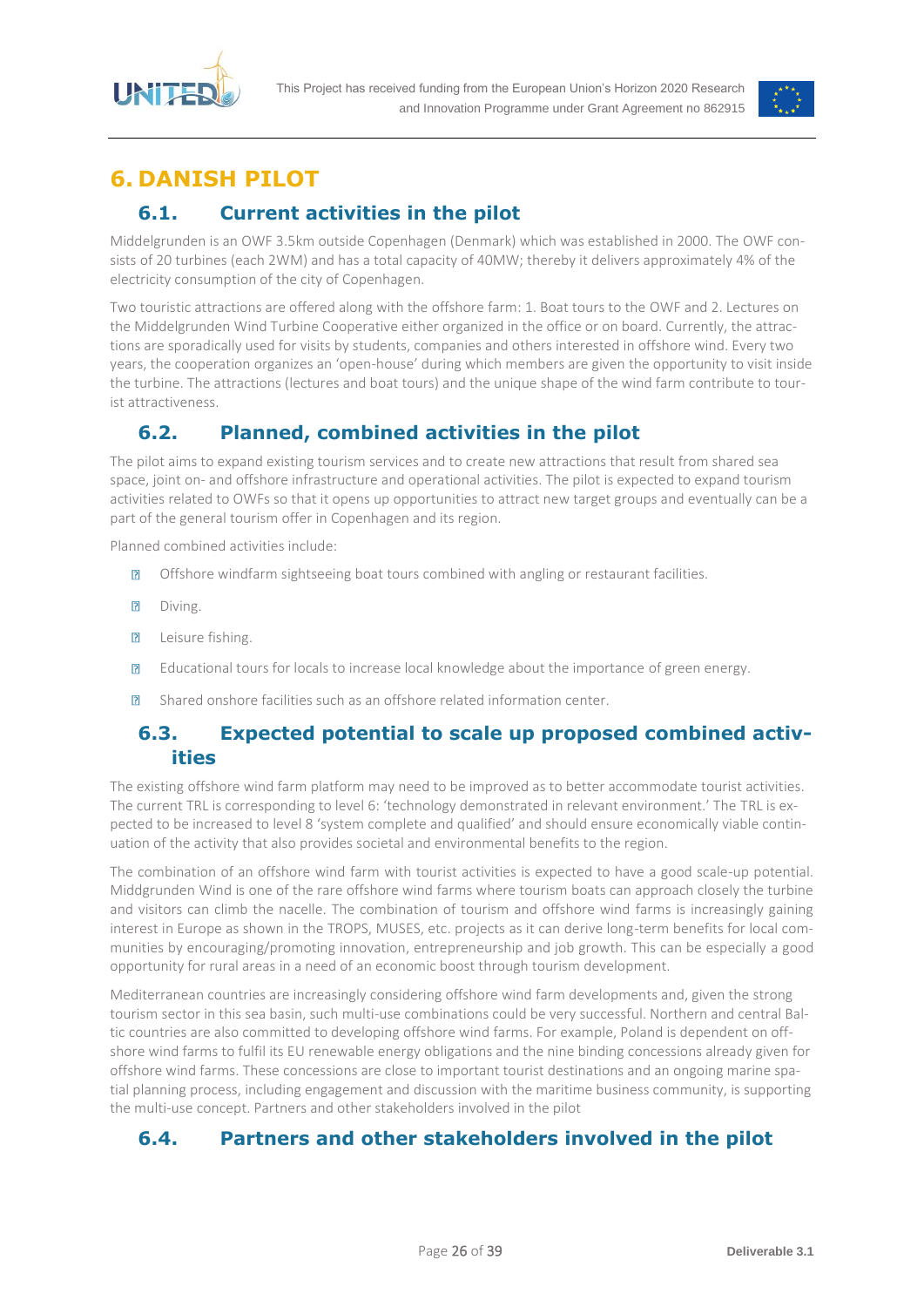



[Table 5](#page-26-4) presents project partners and other external stakeholders involved in the pilot.

#### <span id="page-26-4"></span>Table 5 - Stakeholder involved in the Danish pilot

| Stakeholder                                                                   | Project partner/ex-<br>ternal stakeholder | Role                         | Interest                                                                                                                                                                               |
|-------------------------------------------------------------------------------|-------------------------------------------|------------------------------|----------------------------------------------------------------------------------------------------------------------------------------------------------------------------------------|
| <b>Boat providers</b>                                                         | External stakeholder                      | Service provider             | Develop boat trips                                                                                                                                                                     |
| Copenhagen sport di-<br>vers                                                  | External stakeholder                      | Wants to provide<br>services | Develop diving op-<br>portunities                                                                                                                                                      |
| Insurance company                                                             | External stakeholder                      | <b>TBD</b>                   | <b>TBD</b>                                                                                                                                                                             |
| <b>Public authorities</b>                                                     | External stakeholder                      | <b>TBD</b>                   | <b>TBD</b>                                                                                                                                                                             |
| Windfarm sharehold-<br>ers                                                    | External stakeholder                      | <b>TBD</b>                   | <b>TBD</b>                                                                                                                                                                             |
| Local intermediaries<br>(tourist boards/local<br>councils), State of<br>green | External stakeholder                      |                              | Initiating/supporting<br>the long-term func-<br>tioning of this multi-<br>use, mainly by identi-<br>fying opportunities,<br>facilitating coopera-<br>tion and promoting<br>MU concepts |
| Local museums, exhi-<br>bitions and infor-<br>mation centers                  | External stakeholder                      | <b>TBD</b>                   | <b>TBD</b>                                                                                                                                                                             |

## <span id="page-26-0"></span>**6.5. Expected synergies of combined offshore activities**

Cost reductions due to the combination of activities are expected to be important. Synergies will be defined along the project.

### <span id="page-26-1"></span>**6.6. Available economic and financial information**

#### Economic / financial feasibility studies / information

<span id="page-26-2"></span>For the current economic activities (boat trips and lectures), only a standard description of different boat trips and prices is available. Financial implications of new tourist activities that are to be developed in the pilot are not yet known. A financial analysis is foreseen in the project and aims to support the design of a viable offshore tourism offer. Demonstrating profitability and developing and publicly sharing viable business models are perceived to be main steps forward in the pilot. The pilot aims to develop a financial assessment of alternative options to advise the business case development. Key factors that will determine the viability of a business case are expected to be: the design of a vessel scheduling system, trip duration (weather and tide conditions), offshore distance, fuel consumption, working hours of personnel, efforts to keep tourists entertained and seasonality.

#### 6.6.2. Socio-economic impact analysis

<span id="page-26-3"></span>No information on socio-economic impacts is readily available. A social cost-benefit analysis is foreseen in the project, including social and environmental impacts. The pilot aims to use the socio-economic impact analysis to optimize the proposed multi-use design by maximizing social and environmental benefits. Expected benefits include educational, environmental and overall wellbeing (e.g. recreational opportunities) benefits. The socio-economic impact analyses of combined offshore wind farm and tourist activities will explicitly consider the importance of geographical location in combination with touristic pressures (in crowded areas it can function as an opportunity to disperse tourism activities and reduce pressure on touristic hotspots whereas in remote (or de-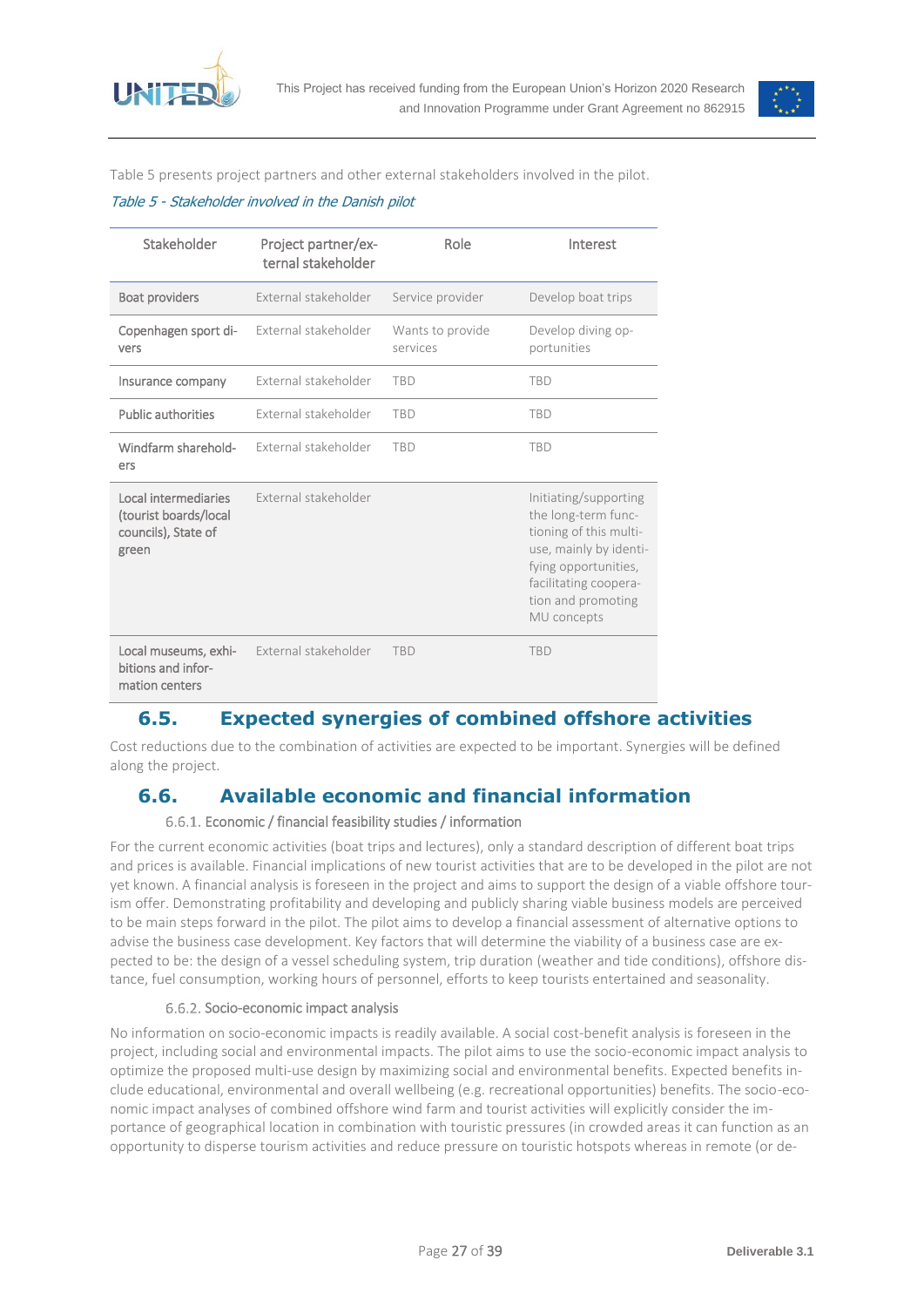



clining population/slow economy) areas it could be a mean to boost the local economy by providing job opportunities and stimulating the regional economy through tourist demand and expenditures on local services, such as restaurants.

#### 6.6.3. Business model / plan / strategy

<span id="page-27-0"></span>A business model has not yet been developed. The pilot aims to develop general business models from existing examples to support financial viability of future developments in other areas. The business model will include guidance for cost-benefit analysis. An important issue that will be considered is that the multi-use concept is often initiated on a temporary basis, usually as part of the offshore developer's corporate social responsibility local outreach campaigns during the pre-planning stage when local acceptance needs to be secured for the offshore wind farm project to continue. There is a need to develop business models that will take into consideration the full value chain and that prove long-term profitability of the multi-use concept. No information on pilot budgets is readily available.

#### Environmental impact assessments

<span id="page-27-2"></span><span id="page-27-1"></span>No information from environmental impacts assessments is readily available.

### **6.7. Expectations of Work Package 3 activities and outputs**

The pilot expects that Work Package 3 contributes to the development of business models and to the analysis of economic and financial feasibility of the proposed multi-use concept and judges its importance in the project as essential and complementary to available knowledge.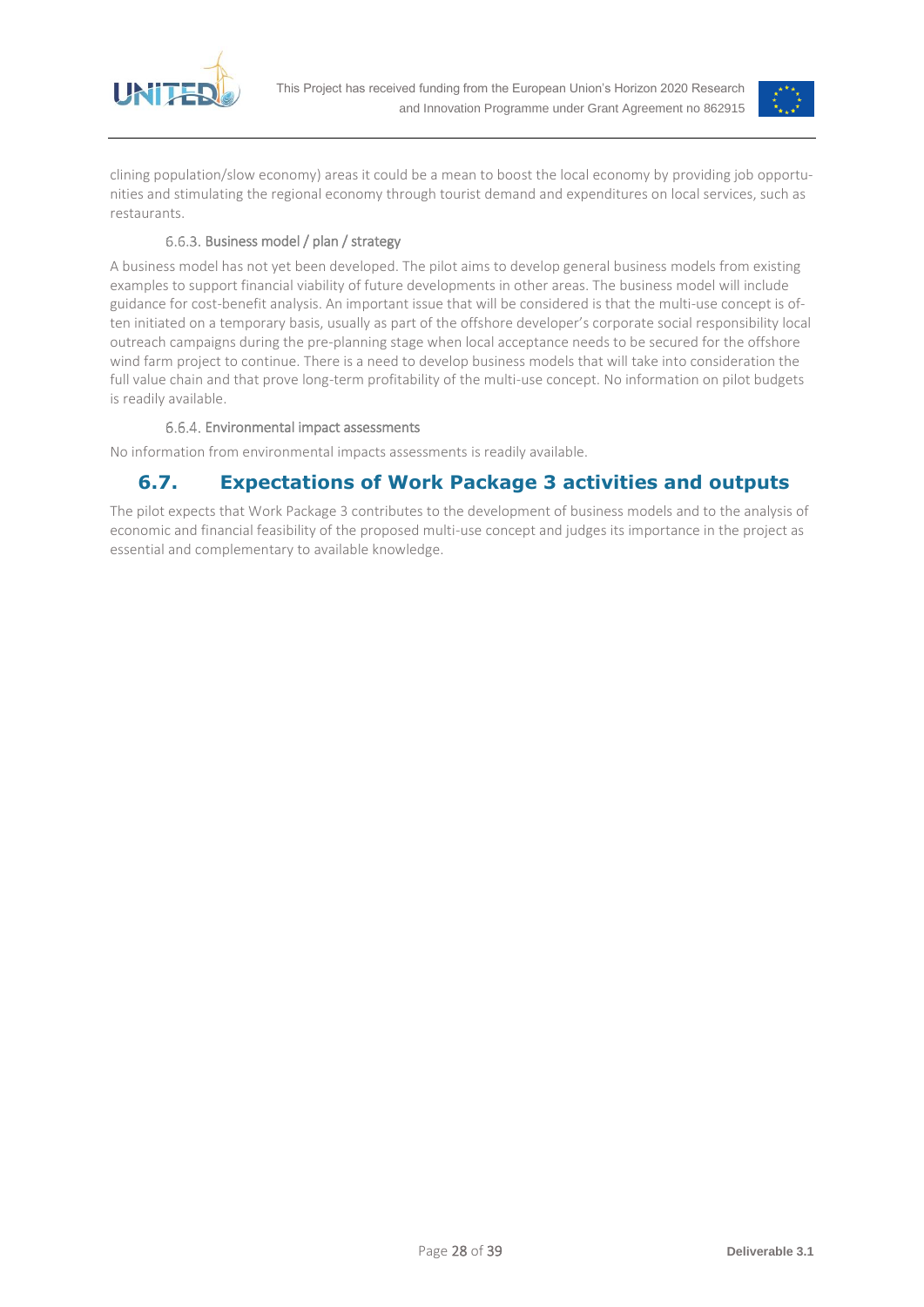



## <span id="page-28-0"></span>**7. GREEK PILOT**

## **7.1. Current activities in the pilot**

<span id="page-28-1"></span>Kastellorizo operates a fish-farming unit, on floating facilities in the marine area near islet "Patroklos" which is located 850 meters offshore. Skironis aquaculture SA operates the unit mainly for the production of gilt-head bream (Sparus aurata), European bass (Dicentrarchus labrax), as well as shellfish and other types of fish such as sheepshead bream (Diplodus puntazzo), red sea bream (Pagellus bogaraveo), scup (Stenotomus chrysops), common pandora (Pagellus erythrinus), common dentex (Dentex dentex), sand steenbras (Lithognathus mormyrus) and flathead grey mullet (Mugil cephalus). The aquaculture total annual production of marine Mediterranean fish in that area is 230 tonnes.

Islet Patroklos has an attractive coastline where local people as well as tourists from the wider Attica area enjoy swimming and spending time on the beach. Access to the islet is only by private boats, in summertime a private vessel transfers tourists to the islet. Near the aquaculture area, scuba diving activities take place to explore the area's exceptional natural beauty. Other interesting underwater sites that exist in the area are an underwater car cemetery next to the aquaculture site, as well as a shipwreck on the opposite side, near islet Patroklos.

There are currently scuba diving tours taking place in the pilot site wider area, one of the is visiting a shipwreck near Patroklos islet. On 12 February 1944, SS Oria sank in a storm on the south east rocks of Patroklos island with 4,074 killed, most Italian military internees. Another scuba diving tour that is currently taking place in the pilot site, is that of visiting an underwater cemetery of cars. The reasons these cars were placed is probably due to people stealing them and then throwing them in the sea not to leave trace.

## **7.2. Planned, combined activities in the pilot**

<span id="page-28-2"></span>The plan is to combine aquaculture and touristic activities for the benefit of both and to investigate possibilities to integrate leisure scuba-diving at aquaculture sites. The following activities could take place:

- Boat tours using the aquaculture facilities as a stop  $\overline{R}$
- $\overline{R}$ On-board lectures of aqua-culturist and serving of their products
- Scuba-diving activities (to aquaculture sites or other interesting underwater sites) in combination with  $\overline{R}$ the boat tours

## <span id="page-28-3"></span>**7.3. Expected potential to scale up proposed combined activities**

The current TRL is level 5 'technology validated in relevant environment'. Several actions will be taken to increase the TRL to level 7 'system prototype demonstration in operational environment. Two stages are envisaged. The first stage is to enhance the fish-farm unit with technological tools to enhance the operations and monitoring of the site. The pilot aims to increase aquaculture production efficiency, monitor technologies to synchronize activities, and demonstrate the use of Decision Support System for new development. The second stage is to create a set of touristic activities that will require both businesses such as scuba-diving tours in the aquaculture site as well as scuba diving equipment to enhance the operations of the aquaculture site. The pilot will investigate challenges in term of insurance issues, profitability, risk/health impact, economic sustainability, while minimizing pollution prospects and facilitating touristic growth and social acceptance of aquaculture activities

The potential to scale-up the proposed combined activities will be investigated in the technological pillar of the project. Monitoring infrastructure will be deployed on-site to assure that environmental conditions remain undisturbed and to assure that aquaculture products will not be affected by the combined activities (behavior monitoring of fish through cameras).

Partners and other stakeholders involved in the pilo[t](#page-28-4)

<span id="page-28-4"></span>[Table 6](#page-28-4) presents project partners and other external stakeholders involved in the pilot.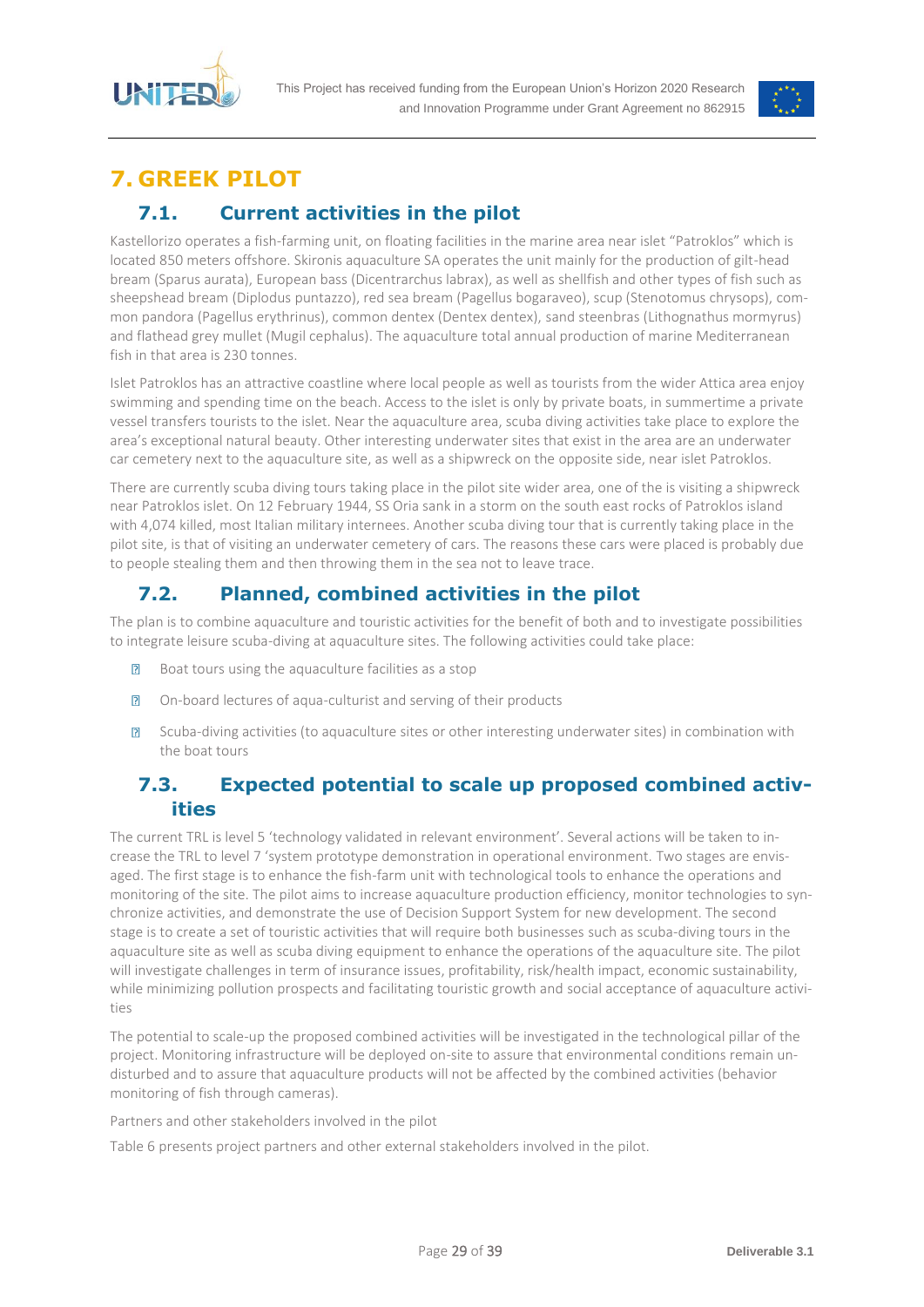



#### Table 6 - Stakeholders involved in the Greek pilot

| Stakeholder                                       | <b>Project part-</b><br>ner/external<br>stakeholder | Role                                        | Interest         |
|---------------------------------------------------|-----------------------------------------------------|---------------------------------------------|------------------|
| <b>Wings</b>                                      | Project partner                                     |                                             | Project purposes |
| <b>Stavros latrou</b>                             | Project partner                                     |                                             | Project purposes |
| Maria Karavasili-<br>External stakeholder<br>adou |                                                     | Financial manager of<br>aquaculture         | Project purposes |
| <b>Kostas Thoctaridis</b><br>Project partner      |                                                     | Scuba diving center<br>owner                | Project purposes |
| <b>Caterina Callitsis</b><br>Project partner      |                                                     | Point of contact for<br>scuba diving center | Project purposes |
| Local ministry office                             | External stakeholder                                | <b>TBD</b>                                  | <b>TBD</b>       |
| <b>Local community</b><br>representatives         | External stakeholder                                | <b>TBD</b>                                  | <b>TBD</b>       |
| Local chamber of<br>commerce                      | External stakeholder                                | <b>TRD</b>                                  | <b>TBD</b>       |
| <b>Tourist offices</b>                            | External stakeholder                                | <b>TRD</b>                                  | <b>TRD</b>       |

Other identified external stakeholders that will be engaged are the local ministry office, local community representatives, the local chamber of commerce and tourist offices.

## **7.4. Expected synergies of combined offshore activities**

<span id="page-29-0"></span>The following synergies are expected: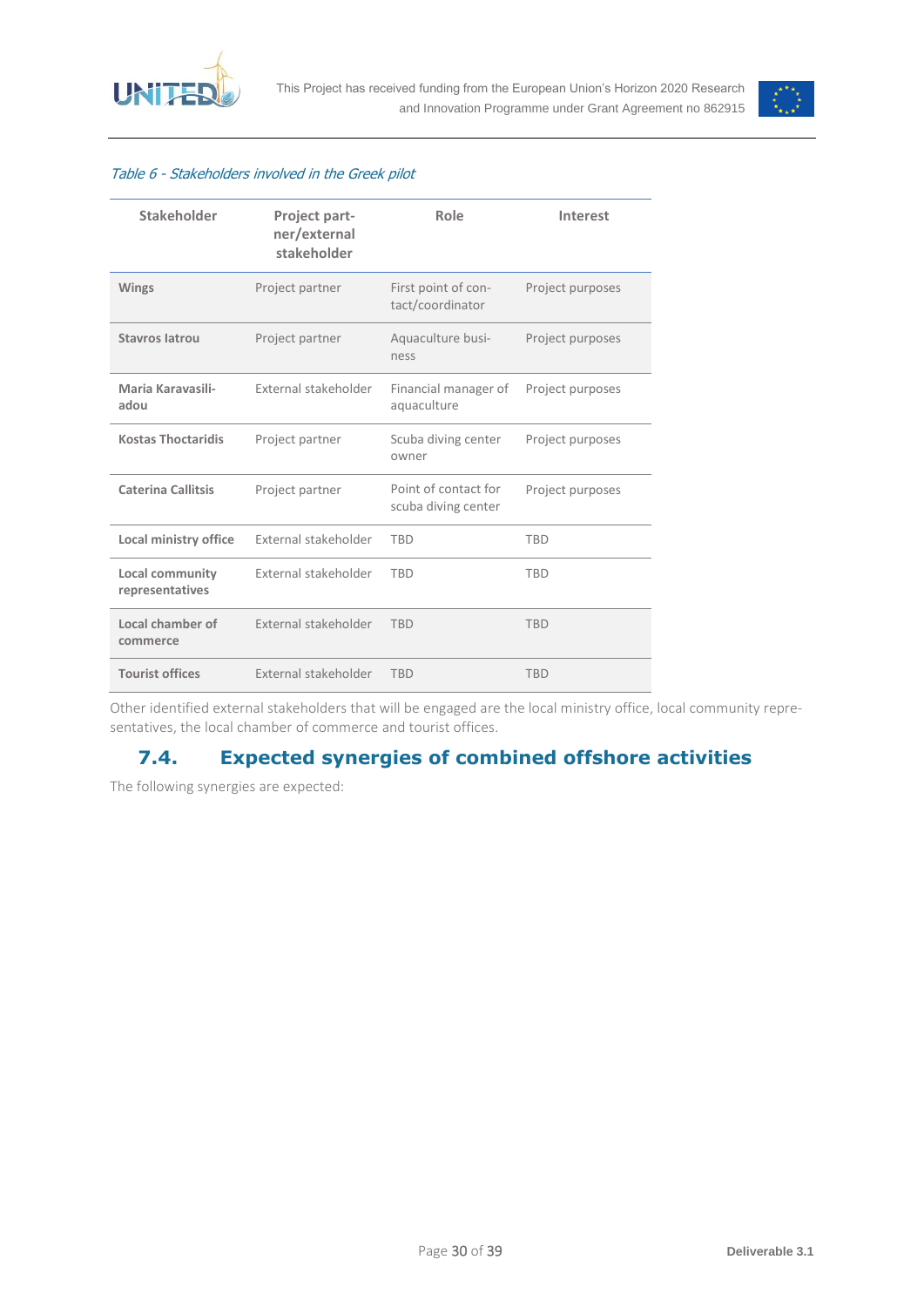



- $\overline{R}$ Technologies and information systems for improved monitoring and management that:
	- Allow more effective aquaculture production (monitoring parameters such as salinity, water quality, fish behavior and stress levels).
	- Facilitate synchronization of logistics of multiple operations of touristic boats, recreational activities and operational vessels to the aquaculture site.
	- Allow timely signaling pollution threats to the marine area.
- Mutualization of management and planning decisions to guarantee new optimized developments, such  $\overline{R}$ as an extension of the aquaculture unit in such a way that it does not intervene with current touristic and recreational activities.
- Business development aimed at cost minimization for both activities:  $\overline{D}$ 
	- $\triangleright$  Benefits from exploiting same marine space.
	- Co-use of transportation (vessels currently used for aquaculture activities only).
	- Co-use of offshore experience.
	- Time management by multi-sharing of infrastructure such as use of existing platform for aquaculture, diving or third-party vessels.
- $\overline{?}$ Stimulation of touristic growth.
- $\overline{R}$ Social acceptance of aquaculture activities.

### <span id="page-30-0"></span>**7.5. Available economic and financial information**

#### 7.5.1. Economic / financial feasibility studies / information

<span id="page-30-1"></span>No information on the financial feasibility of the proposed multi-use combination is readily available. This information may become available during the project.

#### 7.5.2. Socio-economic impact analysis

<span id="page-30-2"></span>No information on socio-economic impacts is readily available. This information may become available during the project.

#### 7.5.3. Business model / plan / strategy

<span id="page-30-3"></span>No information on business models is readily available. This information may become available during the project.

Regarding the scuba-diving center, the plan is to introduce to their customers/members a new promising attraction and potentially increase the interest for scuba-diving tours. Diving in aquaculture sites is a rising trend that gives scuba divers the ability to enjoy the natural beauty created by the aquaculture (wild fish gathering to be fed by the food provided to fish inside cages).

Regarding the aquaculture business, the monitoring and decision support platform that will be provided to them from this project will help them gain more control over their business, schedule better their operational activities and act timely to events (alerts and notifications will be sent to them through the platform). This overall improvement of operational activities will reflect to the product of the aquaculture business. The scuba diving center will also enhance their costly operational activities, by providing equipment such as ROVS (remote operating vehicles) for infrastructure inspections that are difficult to be carried out (such as anchors inspection).

No information on pilot budgets is readily available. This information may become available during the project.

#### 7.5.4. Environmental impact assessments

<span id="page-30-4"></span>No information from environmental impacts assessments is readily available.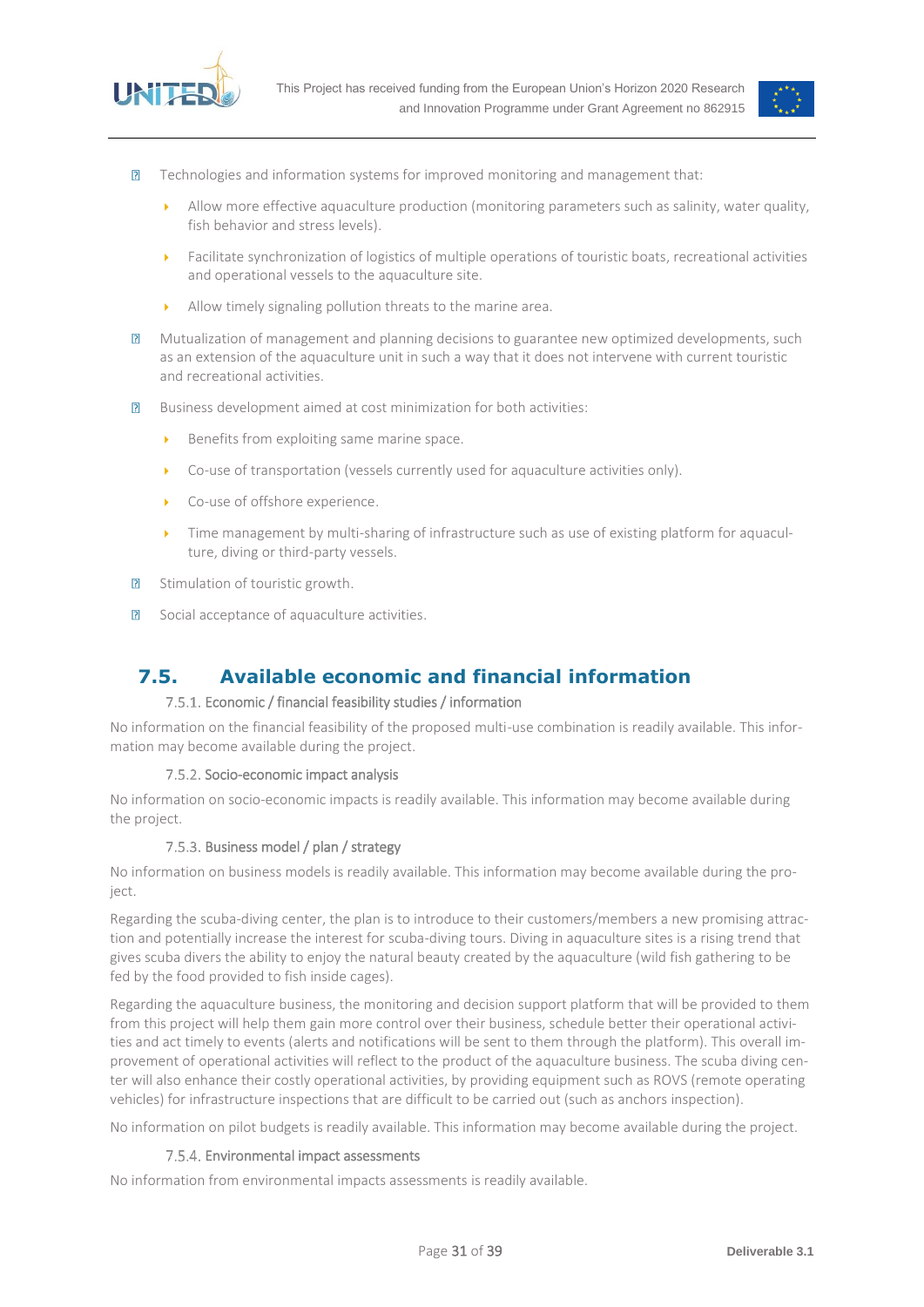



## <span id="page-31-0"></span>**7.6. Expectations of Work Package 3 activities and outputs**

The economic/financial tasks within the UNITED project will help to evaluate the overall benefits of businesses moving forward to synergies rather than acting individually in same marine space. Expected outputs are:

- 1. Social acceptance of planned combined activities by the local community
- 2. Growth of touristic interest in the area
- 3. Advertisement of aquaculture products (aquaculture owner also owns a great number of restaurants potential benefit from UNITED synergies in the site)
- 4. Local stakeholders (other local businesses such as local travel agencies, local restaurants, local press, and public ministry) to support the synergies for long term benefit of the wider area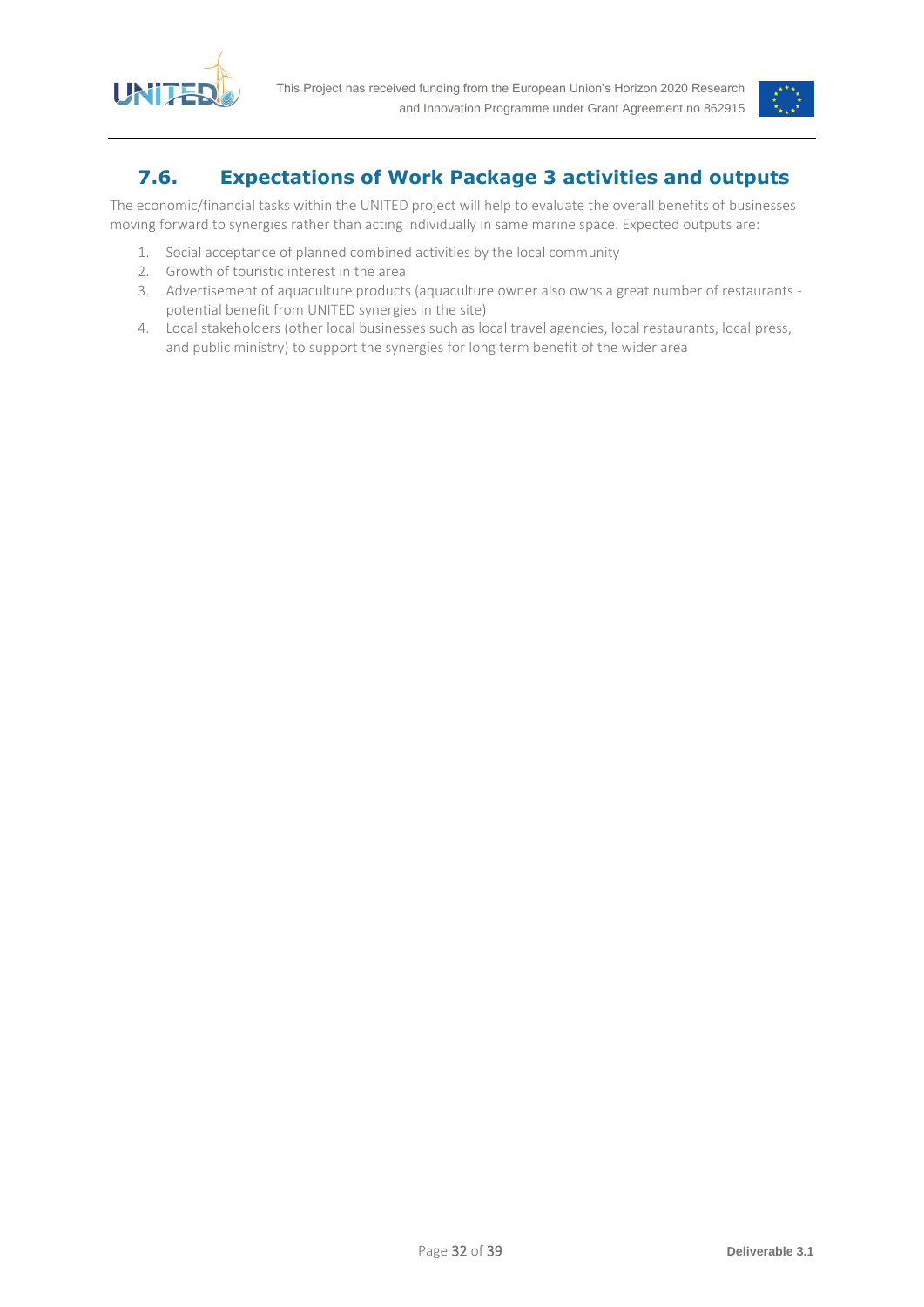



## <span id="page-32-0"></span>**8. AN OUTLOOK ON ECONOMIC/FINANCIAL DATA COL-LECTION AND ANALYSIS**

This report describes the current status and identifies sources of socio-economic information for the five UNITED pilots based on background information from the project proposal (DoA) and responses to a questionnaire. The questionnaire responses were varying across pilots with regard to the amount of provided information. A possible explanation could be that the status of these pilots has not changed since the project proposal phase and that, therefore, the background that was compiled at the time of the proposal provides the most up-to-date information about the pilot's status.

Work Package 3 of the project has the remit to develop economic frameworks and business models that are fitfor-purpose for the effective design, optimization, and implementation of multi-use concepts. This does not only concern their application in the UNITED pilots but also their eventual enhancement of their up-scale potential and commercialization opportunities as final outputs of the project. The following task 3.2 aims to develop an economic assessment framework to guide the economic evaluation of the added value of Multi-Use Platforms in Europe. The Work Package 3 framework will be structured to assess the financial costs and revenues of MUCLs and their economic efficiency (value for money). In addition to Work Package 3 objectives, the information on multi-use pilots provided in this report will be useful for the analysis of business necessities (task 1.3), their associated financial requirements for investment (task 7.1), their social acceptability (task 8.2), as well as the socioeconomic implications of their environmental impacts (Work Package 4).

### <span id="page-32-1"></span>**8.1. Comparison of available information across pilots: similarities**

As a starting point, the questionnaire has helped to illustrate the potential synergies for the type of socio-economic assessments between the different pilots. [Table 7](#page-32-2) offers a broad summary of the proposed multi-use activities that will be investigated in each of the pilots. Different sub-types of activities, for example caged, longline aquaculture and seaweed production, were grouped into one main economic activity as there is no need to keep this distinction for economic analyses. From an economic perspective, these economic activities have similar cost structures, create similar income streams and have comparable socio-economic impacts and, therefore, they probably require similar economic evaluation methods/business models.

|                                          | DΕ | ΝI | ВF | DΚ | GR |
|------------------------------------------|----|----|----|----|----|
| Renewable energy generation              |    |    |    |    |    |
| Aquaculture and seaweed culti-<br>vation |    |    |    |    |    |
| <b>Recreational activities</b>           |    |    |    |    |    |

#### <span id="page-32-2"></span>Table 7: Comparison of multi-use activities across the five UNITED pilots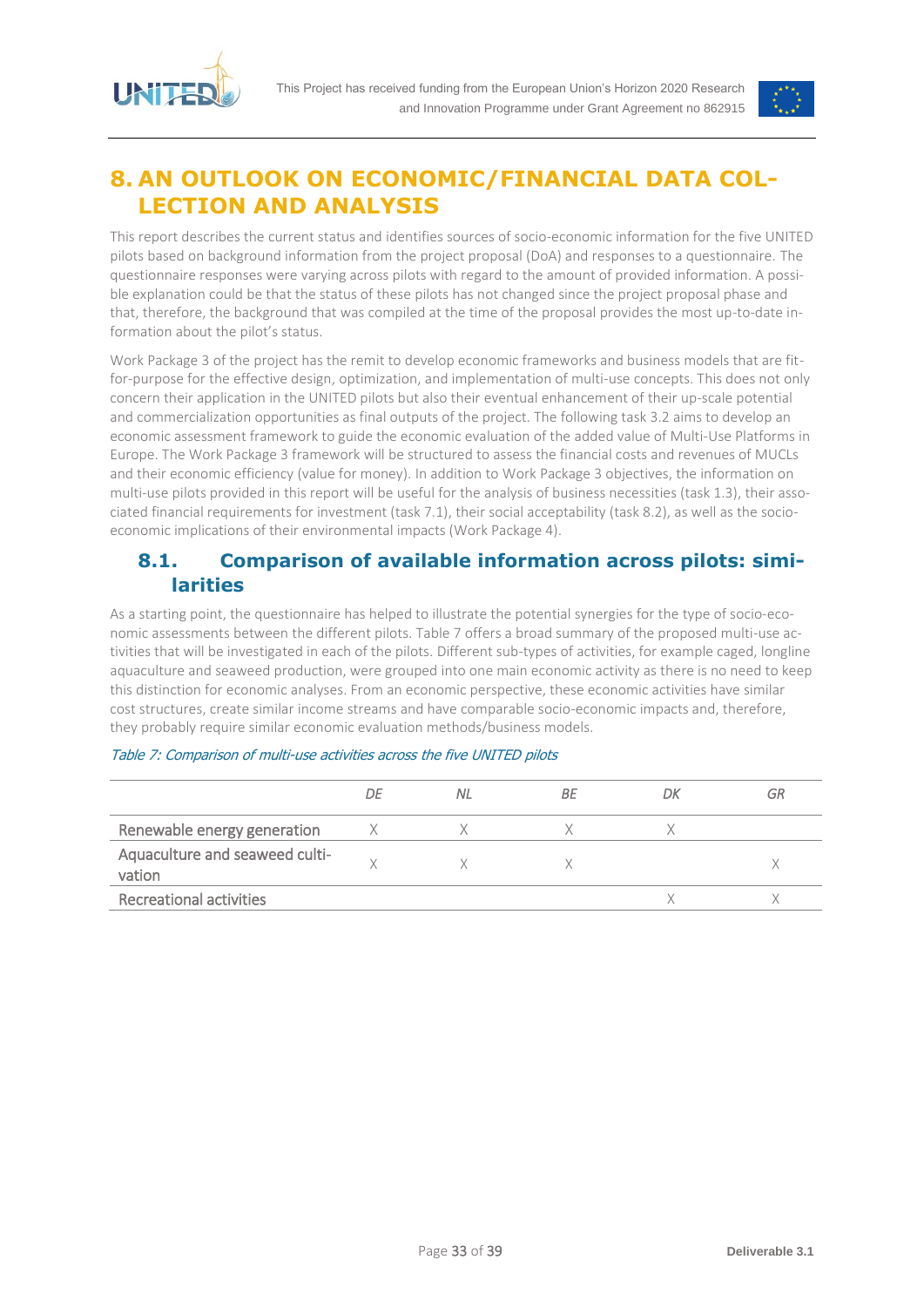



There is a broad range of expected businesses that will share the marine space in the different pilots, for example renewable energy generation, aquaculture and seaweed cultivation and tourism activities. These can be further divided into offshore wind farming; installation of floating solar panels; aquaculture of Mediterranean fish species; long line flat oysters, blue mussels and seaweed cultivation; leisure diving and sightseeing. The diversity of economic activities, spatial scales of economic performance and impacts, as well as the potential synergies in terms of assessment criteria requirements should be considered in the development of the economic impact and financial performance methods. Together, the assessment criteria and economic evaluation methods will form the basis for the development of the UNITED economic assessment framework.

Results from stakeholder reporting show that relationships with project partners are established. For the economic analyses that are foreseen in the next steps of the project, it will be essential to exchange economic data across partners in order to achieve financial feasibility calculations of the proposed business models, but also to demonstrate the added-value of the multi-use combination concept compared to single use.

Four of the pilots have identified potential synergies of the proposed multi-use combinations on their locations. The synergies can be grouped into main categories:

- $\overline{R}$ More effective production/service provision, cost savings and improved knowledge of environmental impacts signalling through joint monitoring
- $\sqrt{2}$ Cost savings related to the optimization of transportation and logistics through the joint use of transport vehicles (vessels, helicopters etc.) and port and offshore facilities
- Cost savings due to the economies of scale and optimization of planning and maintenance work  $\overline{R}$
- $\overline{?}$ Increased societal acceptance of MUCL
- $\overline{?}$ Cost-savings due to faster licensing
- $\overline{R}$ Direct benefit from service provision of one activity by the other use (direct use of OWF energy by monitoring equipment for aquaculture in the FINO3 pilot, wave dampening effects of floating solar on the safety of aquaculture production in the North Sea Innovation Lab pilot)
- Cost-saving related to the technical improvements from use combination  $\overline{R}$
- Economies of scale due to of offshore experience  $\overline{R}$

These synergies should be taken into account in future economic analyses under task 3.2 and task 3.3. Besides the synergies mentioned above, economic analyses should consider the value of marine space for the establishment of multi-use schemes. Ideally, a combination of an offshore location and a specific use should be identified that generates the highest value among alternative locations/uses. The opportunity costs of alternative uses and locations is an essential element to be investigated under the remit of Work Package3 in UNITED. It would also be very important to consider potential cost advantages to be gained if the multi-use is considered right from the start (and not as an "add on" for a given infrastructure).

## <span id="page-33-0"></span>**8.2. Comparison of available information across pilots: differences**

One of the main differences between projects concerns the already existing single and multi-uses in the sites. Only the Belgian pilot has already an established multi-use (OWF and mussels) in place, which is expected to be improved/expanded through the UNITED project. The Danish pilot has also to a certain extent an existing combination of activities (OWF and tourism), but touristic activities have been so far very sporadic and not really integrated in the sense of multi-use. Similarly, the Dutch pilot has a variety of different single uses that are coexisting under the same research site and their coordinated multi-use is intended to be further developed through the UNITED project. The German pilot is the only one where currently only a single use (OWF) is present on-site. The intention is to test whether a multi-use (combination with mussel farming) would be feasible. Likewise, the Greek pilot has already a single use (aquaculture) on-site, but boat tourism and scuba diving activities also already exist in the near area and therefore the purpose will be to explore their integration.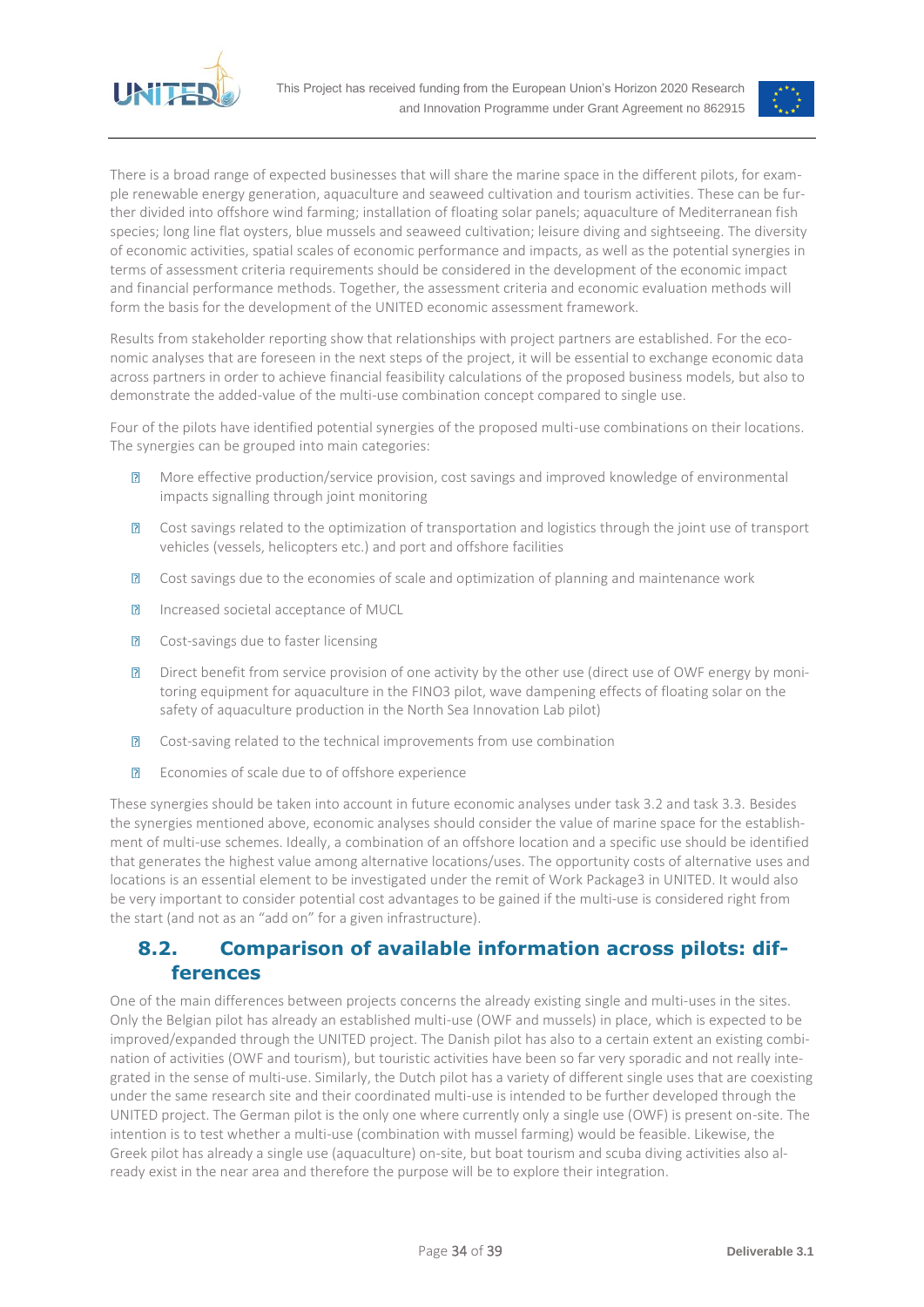



The difference in status in the development and implementation of single-use and multi-use activities between pilots raises different economic questions and consequently requires customized baseline references per pilot. For the German, Dutch and Belgium pilots, information on their baseline reference "single use" projects are currently missing. So-far the responses to the questionnaire tended to show a lack of clear differentiation between single and multi-use. If a single-use baseline reference is not available, the following questions remain: why they are not existing; whether there is a real need for additional infrastructure; whether the proposed activities could not be more efficiently undertaken elsewhere; and whether in this case separate single-use alternatives would not be more efficient than the proposed multi-use combination. In these pilots the comparison of no-use, singleuse and multi-use concepts is an essential part of the economic debate. In contrary, the Danish and Greek pilots that have already established primary uses as the baseline reference for their investigations into the multi-use concept need to be considered differently. The economic analysis in these cases should be focus on the comparison between the economic performance of their single activities as opposed to their combined potential effectiveness as part of multi-use.

The definition of the baseline reference has implications in terms of the economic data that needs to be collected. The economic assessment will have to be set up so that information about different single uses, as well as to multi-uses, are accurately provided and evaluated (and account for their differences). For that, the development of baseline references and alternative scenarios are of key importance. However, the focus should be on understating if the proposed multiuse schemes offer the highest economic value possible of the use of marine space (opportunity costs of multiuse) as opposed to single individual uses or not use of marine space at all (when applicable).

The status of single-use and multi-use activities in pilots also raises the question whether in some of the UNITED pilots, TRLs developments have been set with regard to the planned multi-use concept or with regard to the development of one of these uses (e.g. further increasing capacity for OWF). Four of the pilots have reported to be currently at TRL 5 with a scale-up potential for the proposed multi-use combinations and proposed operational project activities to potentially reach a higher TRL 7 by the end of the UNITED project. Only the Danish project has reported a current TRL 6 and aims to achieve TRL8. However, there is no clear specification whether the mentioned TRLs apply to the different single uses or to the multi-use concept as a whole. In this context, further activities in Work Package 3 of UNITED will need to monitor progress and further clarify expected TRL developments in the pilots and if those have been set in terms of MU development.

A last difference that can be observed is that two pilots, the German and Dutch pilots, are research sites developed to test multi-use, whereas the other three sites (Belgian, Greek, Danish pilots) already have some form of commercial activity today. The German pilot is not counting on generating revenue on the short to mid-term (a time frame of 20 years is considered as possible to become profitable). On the other hand, the Dutch pilot has a research character as well, but it focuses on the potential upscale of innovations and on contributing to the economic autonomy of multi-use, independent from public funding. Thus, the Dutch pilot aims to generate revenue on a short to middle term. The other pilots have at least one commercial activity today, but partly rely on public budgets to realize multi-use as well. This highlights the need to take a careful look at public funding streams when performing the financial analysis and developing the business cases. Aspects that could be of relevance are for instance the time frame that public (research) funding is secured, its total amount, as well as factors upon which the continuity or amount are dependent on time. These will be included as part of the economic assessment framework to be developed in Work Package3.

## <span id="page-34-0"></span>**8.3. Challenges and opportunities: how will these results be used in the UNITED project?**

The comparison of information available across the different pilots (the differences and similarities) described in the previous sections allowed for identifying main challenges (bottlenecks) that project is facing in carrying out economic assessment, and at the same time it allow to already at this stage to pinpoint the **opportunities** (or directions) in which the framework and assessment should be developed in the next years of the project to gain useful results and to turn these challenges into opportunities.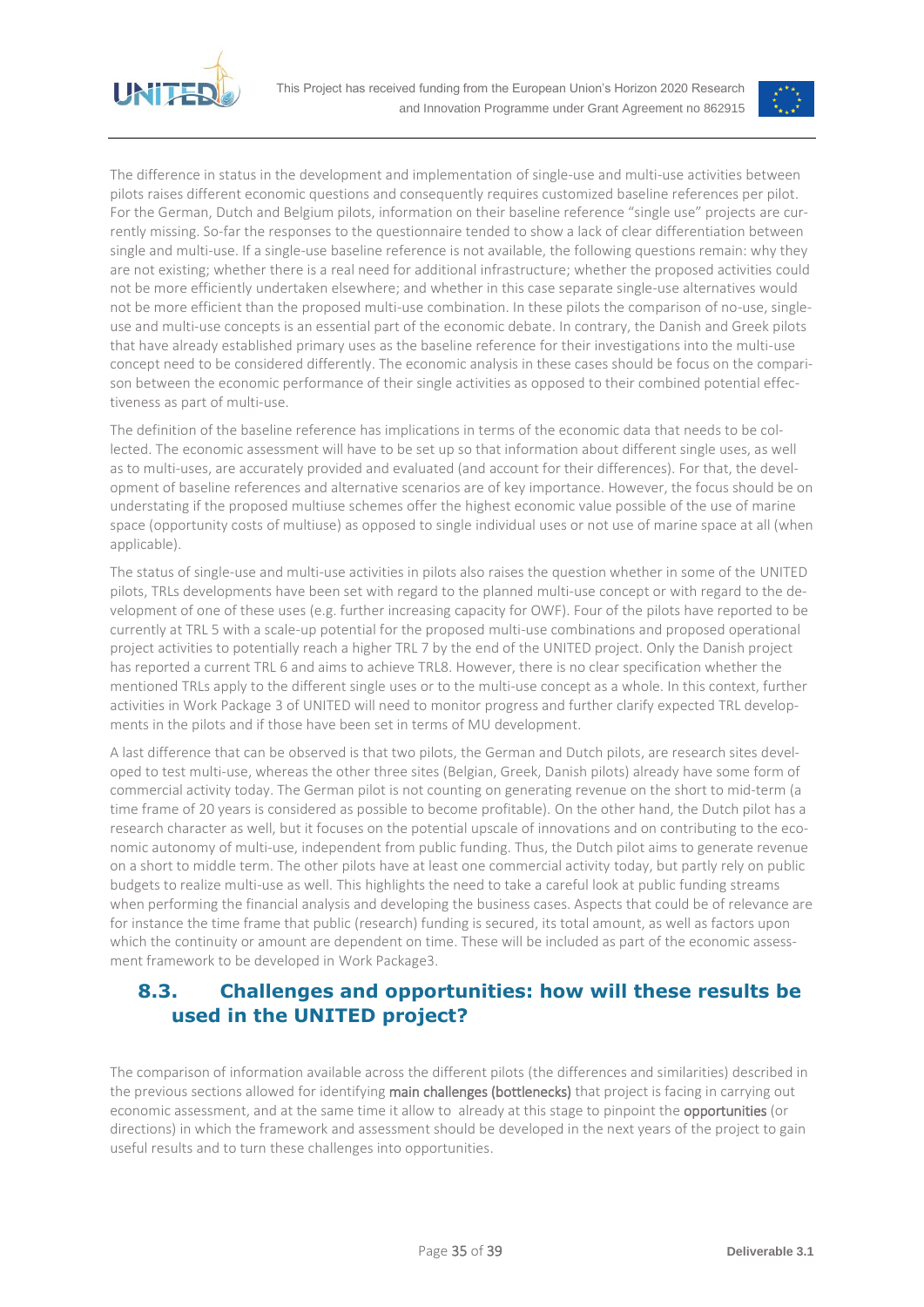



For example, one of the challenges that we faced in all the pilots was a due to the use of a different terminology in the methodology. As the five pilots have provided information on the aspects that they would like to see assessed through financial analyses, be it overall financial feasibility of a proposed multi-use combination (all pilots), or more specific aspects such as the increased costs of extra risks that arise from multi-use (e.g. Belgium and Denmark). In cases where very specific outcomes are expected, such as in the Belgian pilot where "the net present value at break-even point" shall be determined, further information about what this exactly entails is necessary to well include these aspects in the indicators of the assessment framework that will be developed in task 3.2. To tackle this challenge, a more consistent vocabulary needs to be used (building on the development of a shared and well-illustrated glossary included in Deliverable D.3.2)) to refer to the elements of the economic analysis, namely the socio-economic, the financial and the business model components. A guidance document supporting the carrying out of economic analysis in task 3.3 will be prepared along with the economic assessment framework in task 3.2.

Another challenge/bottleneck of the assessment framework lays in the assessment of socio-economic impacts, as the responses of all pilots show a focus on the financial (projections of costs and revenues) and business (e.g. profitability and attractiveness for investors) components of the economic assessment. However, socio-economic impacts, such as generated ecosystem services, job creation, increase in social acceptance of multi-use, attractiveness of multi-use for social business investment generate positive externalities. Information on these benefits is very important for increasing policy support which is key to the wider uptake of multi-use platforms. Thus, to solve this challenge more information will be required to this respect for the development of the economic assessment framework in task 3.2.

In addition, all the pilots faced a challenge in the analysis of the provision of ecosystem services. For example, the Belgian pilot mentions that generated ecosystem services could pay up for additional infrastructure costs of the multi-use combination. As a result, it considers users of ecosystem services as a potential target market. This implies that the commercialization of ecosystem services provided by the proposed multi-use combination should be part of their business model. This example highlights the potential role that generated ecosystem services can have for the financial balances of pilots. Hence, ecosystem services could become a variable of the financial analysis within the economic assessment framework that will be developed in the context of Work Package 3, requiring further information on ecosystem services and their beneficiaries from all pilots. A possible approach could be to further explore the applicability of compensation or Payment for Ecosystem Services (PES) schemes within the different pilots, paying attention to possible (country-specific) institutional arrangements required to support such PES. This would help addressing the question of the possibility or feasibility to market ecosystem services to provide additional income.

Analysis of these challenges mentioned above gives us an important input for building further and exploring these opportunities in the next deliverables of this Work Package and helps to identify the next steps.

## <span id="page-35-0"></span>**8.4. Next steps**

Task 3.2 will deliver methodologies and guidance protocols to assess economic efficiency of the MUCLs, accounting for different types of costs, benefits and other relevant economic impact indicators (e.g. employment, ecosystem services). One objective of reviewing existing pilot approaches is to ensure that models and indicators to be developed will be useful. In this respect task 3.2, with the help of the pilots, will assess the role of impact assessments in private business decision-making. This will consider a review of existing sectoral business models and impact assessments as they are present in the activities included in the pilots (e.g. off-shore wind platforms, aquaculture, tourism, solar off-shore, etc).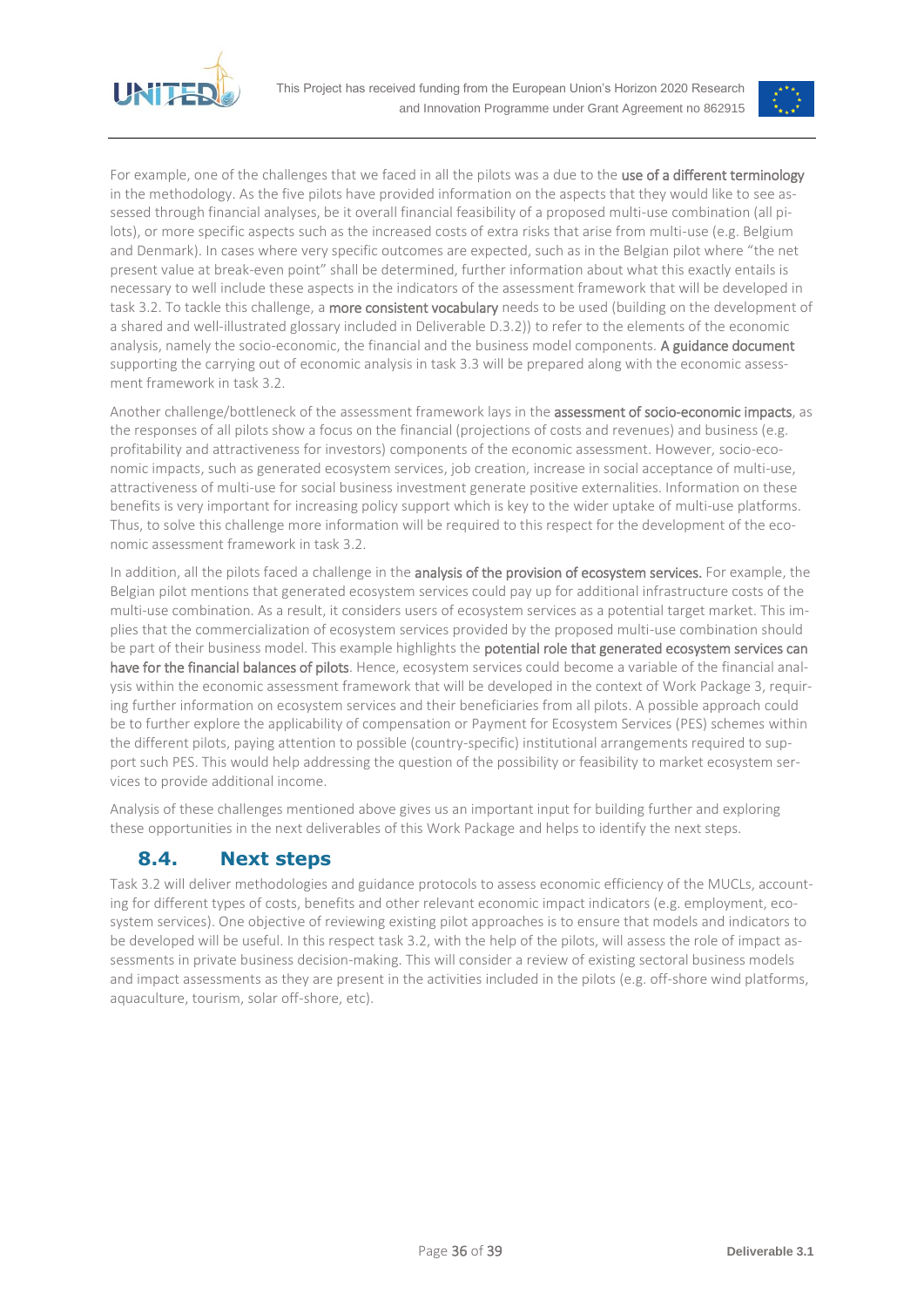



## <span id="page-36-0"></span>**ANNEX 1 – QUESTIONNAIRE**

1) What is the current status of economic activity in the pilot? *What is planned and what is the current stage of implementation?*

\_\_\_\_\_\_\_\_\_\_\_\_\_\_\_\_\_\_\_\_\_\_\_\_\_\_\_\_\_\_\_\_\_\_\_\_\_\_\_\_\_\_\_\_\_\_\_\_\_\_\_\_\_\_\_\_\_\_\_\_\_\_\_\_\_\_\_\_\_\_\_\_\_\_\_\_\_\_\_\_\_\_\_\_\_\_\_ \_\_\_\_\_\_\_\_\_\_\_\_\_\_\_\_\_\_\_\_\_\_\_\_\_\_\_\_\_\_\_\_\_\_\_\_\_\_\_\_\_\_\_\_\_\_\_\_\_\_\_\_\_\_\_\_\_\_\_\_\_\_\_\_\_\_\_\_\_\_\_\_\_\_\_\_\_\_\_\_\_\_\_\_\_\_\_

2) What are the plans regarding the economic exploitation (products, target markets and demand) of the pilots?

\_\_\_\_\_\_\_\_\_\_\_\_\_\_\_\_\_\_\_\_\_\_\_\_\_\_\_\_\_\_\_\_\_\_\_\_\_\_\_\_\_\_\_\_\_\_\_\_\_\_\_\_\_\_\_\_\_\_\_\_\_\_\_\_\_\_\_\_\_\_\_\_\_\_\_\_\_\_\_\_\_\_\_\_\_\_\_ \_\_\_\_\_\_\_\_\_\_\_\_\_\_\_\_\_\_\_\_\_\_\_\_\_\_\_\_\_\_\_\_\_\_\_\_\_\_\_\_\_\_\_\_\_\_\_\_\_\_\_\_\_\_\_\_\_\_\_\_\_\_\_\_\_\_\_\_\_\_\_\_\_\_\_\_\_\_\_\_\_\_\_\_\_\_\_

- 3) Please indicate which economic / financial information is currently available for your pilot:
	- a) Financial feasibility study/information (definition: A feasibility study is an analysis that takes all of a project's relevant factors into account—including economic, technical, legal, and scheduling considerations—to ascertain the likelihood of completing the project successfully. Project managers use financial/economic feasibility studies to discern the financial pros and cons of undertaking a project before they invest a lot of time and money into it. Relevant information includes an overview of financial costs and benefits of multi-use platforms, examples of private costs and benefits are capital costs to construct hardware, platform development costs, operation and maintenance, and training costs; production and sales of energy, products or services, saving of expenditures, by-product sales and greater productivity).
		- o Information openly available (please attach document or share web link)
		- o Information available, but confidential
		- o Information not now, but later available
		- o Information not available

Comments:

b) Socio-economic impact analysis (definition: this is a quantitative evaluation of the utility of the projects. This method allows all social, environmental, economic and financial impacts of a project to be measured in a monetary unit. This then would include an overview of costs and benefits of multi-use platforms for a country or region; examples of impacts are: earning capacity and costs of aquaculture/energy/recreation/other maritime businesses, type and level of employment, income, impact on local/regional communities, impacts on consumer, the supply chain and the broader economy).

\_\_\_\_\_\_\_\_\_\_\_\_\_\_\_\_\_\_\_\_\_\_\_\_\_\_\_\_\_\_\_\_\_\_\_\_\_\_\_\_\_\_\_\_\_\_\_\_\_\_\_\_\_\_\_\_\_\_\_\_\_\_\_\_\_\_\_\_\_\_\_\_\_\_\_\_\_\_\_\_\_\_\_\_\_\_\_ \_\_\_\_\_\_\_\_\_\_\_\_\_\_\_\_\_\_\_\_\_\_\_\_\_\_\_\_\_\_\_\_\_\_\_\_\_\_\_\_\_\_\_\_\_\_\_\_\_\_\_\_\_\_\_\_\_\_\_\_\_\_\_\_\_\_\_\_\_\_\_\_\_\_\_\_\_\_\_\_\_\_\_\_\_\_\_

- o Information openly available (please attach document or share web link)
- o Information available, but confidential
- o Information not now, but later available
- $\circ$  Information not available

Comments:

*c)* Business model/plan/strategy *(*definition: a pilot plan for commercialization identifying the products/services provided, target markets, sales and marketing strategies, and financial objectives. In this case we would

\_\_\_\_\_\_\_\_\_\_\_\_\_\_\_\_\_\_\_\_\_\_\_\_\_\_\_\_\_\_\_\_\_\_\_\_\_\_\_\_\_\_\_\_\_\_\_\_\_\_\_\_\_\_\_\_\_\_\_\_\_\_\_\_\_\_\_\_\_\_\_\_\_\_\_\_\_\_\_\_\_\_\_\_\_\_\_ \_\_\_\_\_\_\_\_\_\_\_\_\_\_\_\_\_\_\_\_\_\_\_\_\_\_\_\_\_\_\_\_\_\_\_\_\_\_\_\_\_\_\_\_\_\_\_\_\_\_\_\_\_\_\_\_\_\_\_\_\_\_\_\_\_\_\_\_\_\_\_\_\_\_\_\_\_\_\_\_\_\_\_\_\_\_\_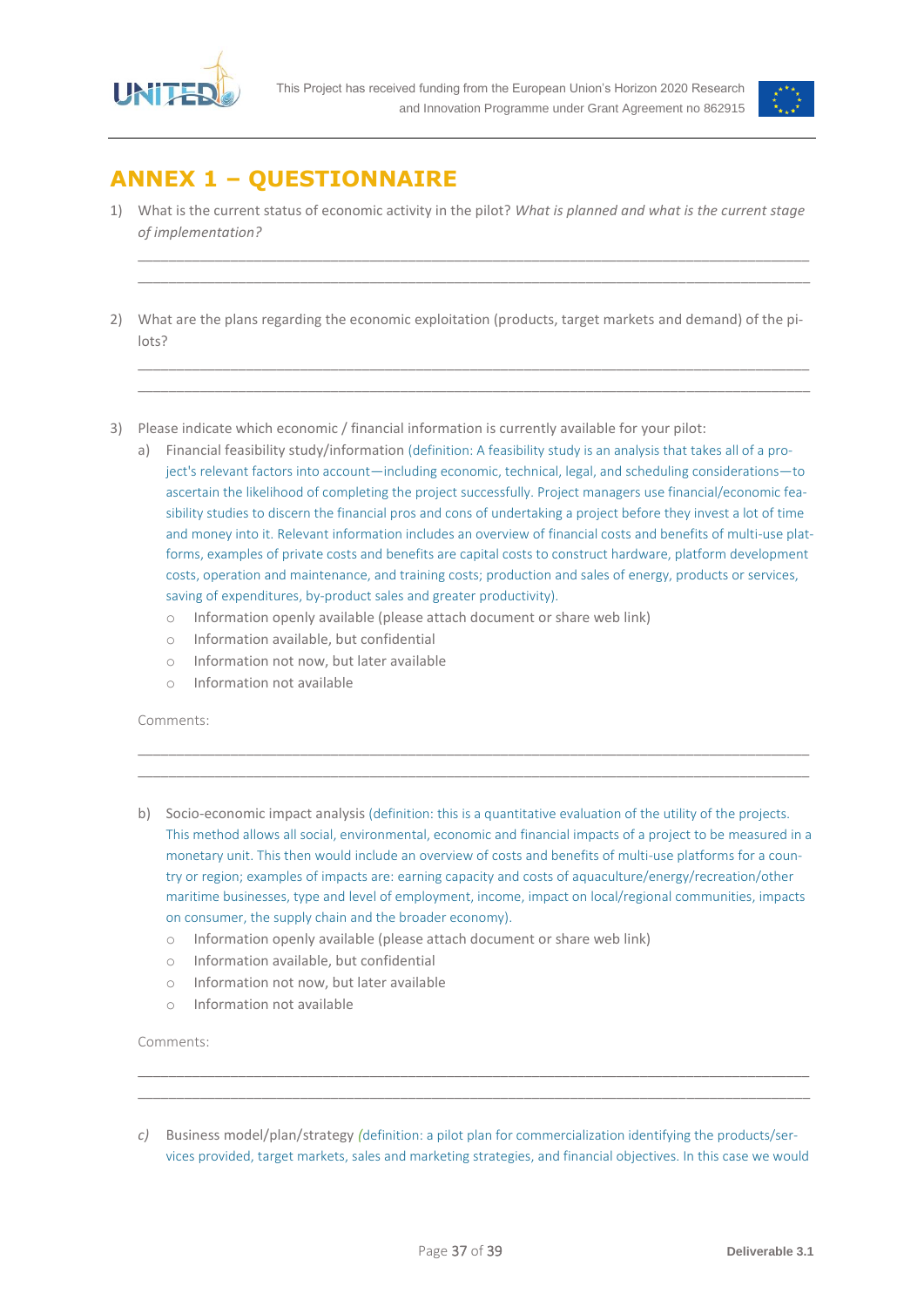



like to find out if business plans are available for the pilots in general and separately for each of the multi-use activities independently)

- o Information openly available (please attach document or share web link)
- o Information available, but confidential
- o Information not now, but later available
- o Information not available

Comments:

d) Pilot budget/cash balances (definition: forecast or overview of expenses and income for the coming/previous years)

\_\_\_\_\_\_\_\_\_\_\_\_\_\_\_\_\_\_\_\_\_\_\_\_\_\_\_\_\_\_\_\_\_\_\_\_\_\_\_\_\_\_\_\_\_\_\_\_\_\_\_\_\_\_\_\_\_\_\_\_\_\_\_\_\_\_\_\_\_\_\_\_\_\_\_\_\_\_\_\_\_\_\_ \_\_\_\_\_\_\_\_\_\_\_\_\_\_\_\_\_\_\_\_\_\_\_\_\_\_\_\_\_\_\_\_\_\_\_\_\_\_\_\_\_\_\_\_\_\_\_\_\_\_\_\_\_\_\_\_\_\_\_\_\_\_\_\_\_\_\_\_\_\_\_\_\_\_\_\_\_\_\_\_\_\_\_

\_\_\_\_\_\_\_\_\_\_\_\_\_\_\_\_\_\_\_\_\_\_\_\_\_\_\_\_\_\_\_\_\_\_\_\_\_\_\_\_\_\_\_\_\_\_\_\_\_\_\_\_\_\_\_\_\_\_\_\_\_\_\_\_\_\_\_\_\_\_\_\_\_\_\_\_\_\_\_\_\_\_\_ \_\_\_\_\_\_\_\_\_\_\_\_\_\_\_\_\_\_\_\_\_\_\_\_\_\_\_\_\_\_\_\_\_\_\_\_\_\_\_\_\_\_\_\_\_\_\_\_\_\_\_\_\_\_\_\_\_\_\_\_\_\_\_\_\_\_\_\_\_\_\_\_\_\_\_\_\_\_\_\_\_\_\_

\_\_\_\_\_\_\_\_\_\_\_\_\_\_\_\_\_\_\_\_\_\_\_\_\_\_\_\_\_\_\_\_\_\_\_\_\_\_\_\_\_\_\_\_\_\_\_\_\_\_\_\_\_\_\_\_\_\_\_\_\_\_\_\_\_\_\_\_\_\_\_\_\_\_\_\_\_\_\_\_\_\_\_ \_\_\_\_\_\_\_\_\_\_\_\_\_\_\_\_\_\_\_\_\_\_\_\_\_\_\_\_\_\_\_\_\_\_\_\_\_\_\_\_\_\_\_\_\_\_\_\_\_\_\_\_\_\_\_\_\_\_\_\_\_\_\_\_\_\_\_\_\_\_\_\_\_\_\_\_\_\_\_\_\_\_\_

- o Information openly available (please attach document or share web link)
- o Information available, but confidential
- o Information not now, but later available
- o Information not available

Comments:

- e) Other, please specify:
- 4) Parties that collaborate through a partnership in the pilot project probably possess part of the information requested under question 3. It is important to take stock of all available financial and economic information to develop optimized business cases in the course of the UNITED project. If necessary, we would like to contact these parties to collect information in the next phase of the project.

| Could you iden-<br>a)<br>tify the parties<br>that collaborate<br>through a part-<br>nership in the<br>pilot project? | b)<br>Is it a project<br>partner or exter-<br>nal stakeholder? | What is the role<br>C)<br>of the partner in<br>the pilot pro-<br>ject/which ser-<br>vice do they pro-<br>vide?<br>Examples of roles/ser-<br>vices are: technology<br>supplier (turbines, fish<br>cages etc.), investor,<br>operator, grant/subsidy<br>provider | What is the<br>d)<br>main interest of<br>the partner to<br>participate in<br>the pilot pro-<br>ject? | Who is the main<br>e)<br>contact person<br>(first name, last<br>name, email ad-<br>dress)? |
|----------------------------------------------------------------------------------------------------------------------|----------------------------------------------------------------|----------------------------------------------------------------------------------------------------------------------------------------------------------------------------------------------------------------------------------------------------------------|------------------------------------------------------------------------------------------------------|--------------------------------------------------------------------------------------------|
| Partner 1                                                                                                            |                                                                |                                                                                                                                                                                                                                                                |                                                                                                      |                                                                                            |
| Partner 2                                                                                                            |                                                                |                                                                                                                                                                                                                                                                |                                                                                                      |                                                                                            |
| Partner 3                                                                                                            |                                                                |                                                                                                                                                                                                                                                                |                                                                                                      |                                                                                            |